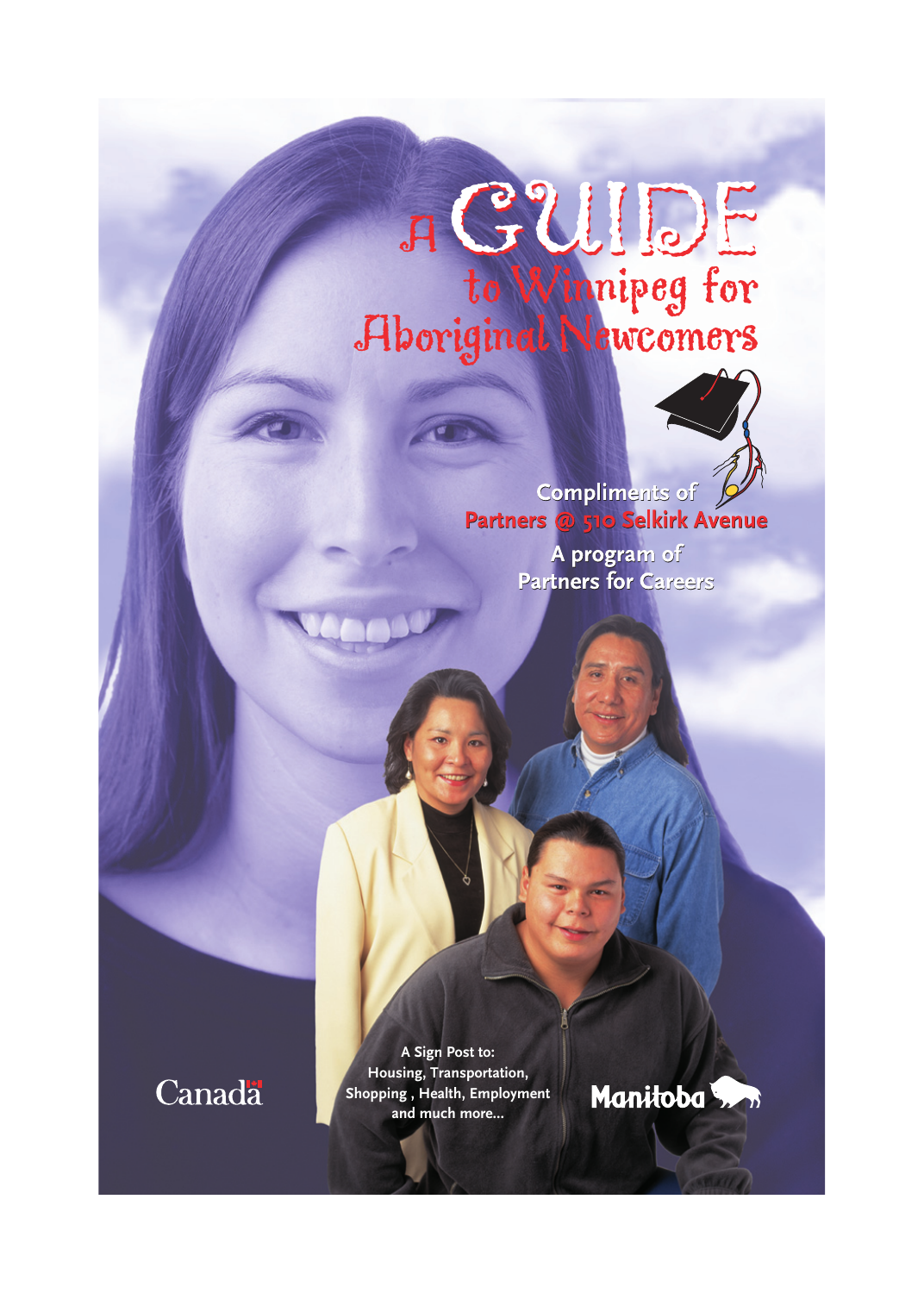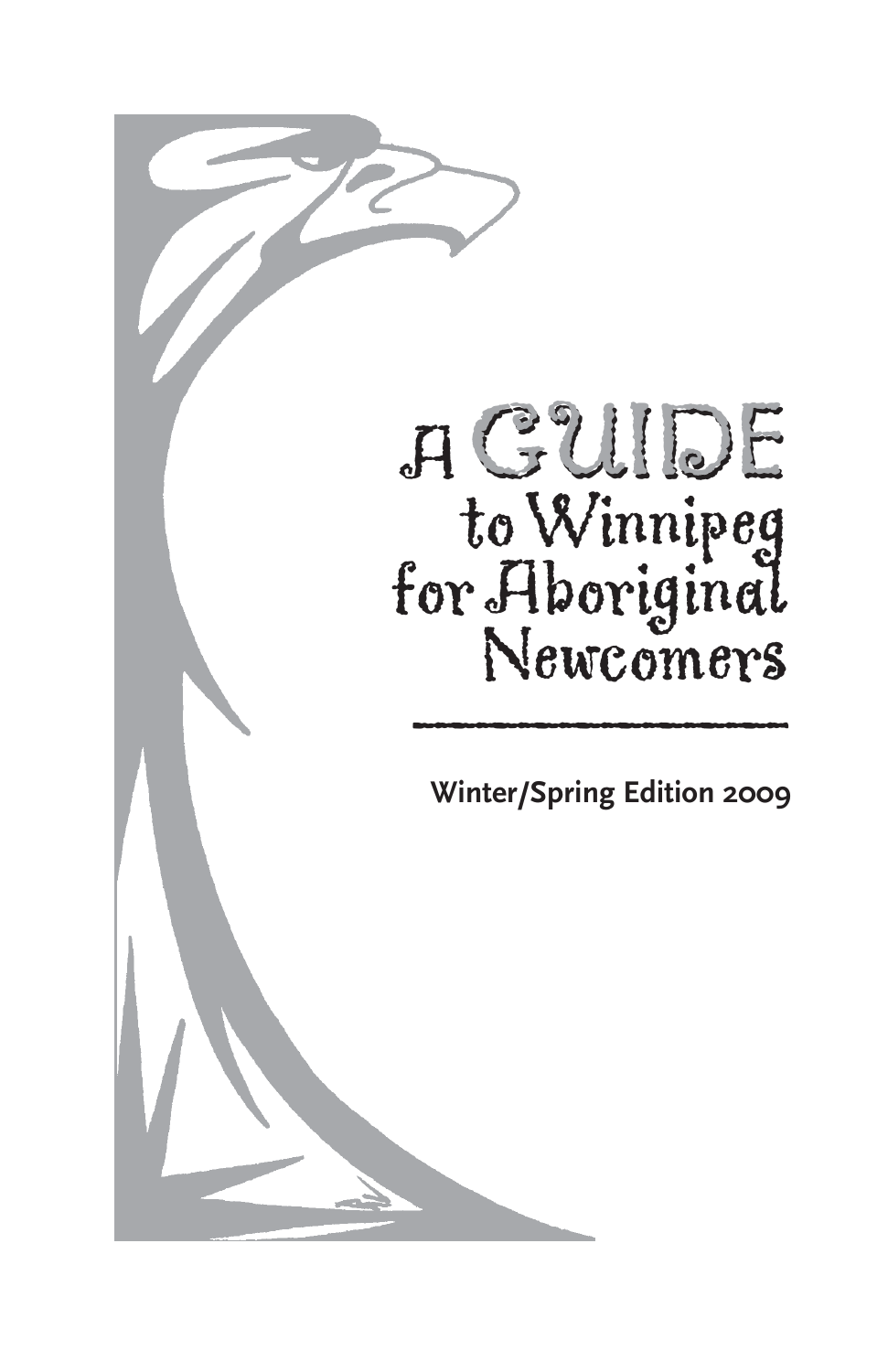## Welcome to Winnipeg!

## Tan'si, Tanishi, Boozho \_\_\_\_\_\_\_\_\_

**Partners for Careers and Partners @ 510 Selkirk are<br>happy to present you with this Guide to Winnipeg. The**  *artners for Careers* and *Partners @ 510 Selkirk* are Aboriginal community here in Winnipeg is a strong and vibrant one. Welcome to our city!

Whatever your reasons for coming to Winnipeg school, work, family - we want you to know that Partners @ 510 Selkirk is here to help. We invite all Aboriginal (Status, Non-Status, Metis, Inuit) newcomers to drop by our centrally located resource centre (see map on back of Guide). From our office, we can direct you to all the employment, education and training opportunities in Winnipeg as well as many other services that can help make Winnipeg feel like home (even if it is just for a little while).

Drop by and see us at *Partners @510 Selkirk Avenue* and we will do our best to introduce you to people and places and services that can make your move to Winnipeg a smooth and happy one.

#### **Roberta Hewson**

*Executive Director, Partners @ 510 Selkirk* Partners for Careers at the Murdo Scribe Centre 510 Selkirk Avenue, Winnipeg, Manitoba 945-0447 1 800 883-0398 Email: **roberta.hewson@gov.mb.ca**

*P.S. Call us if you would like more guide books or have suggestions for our next edition.*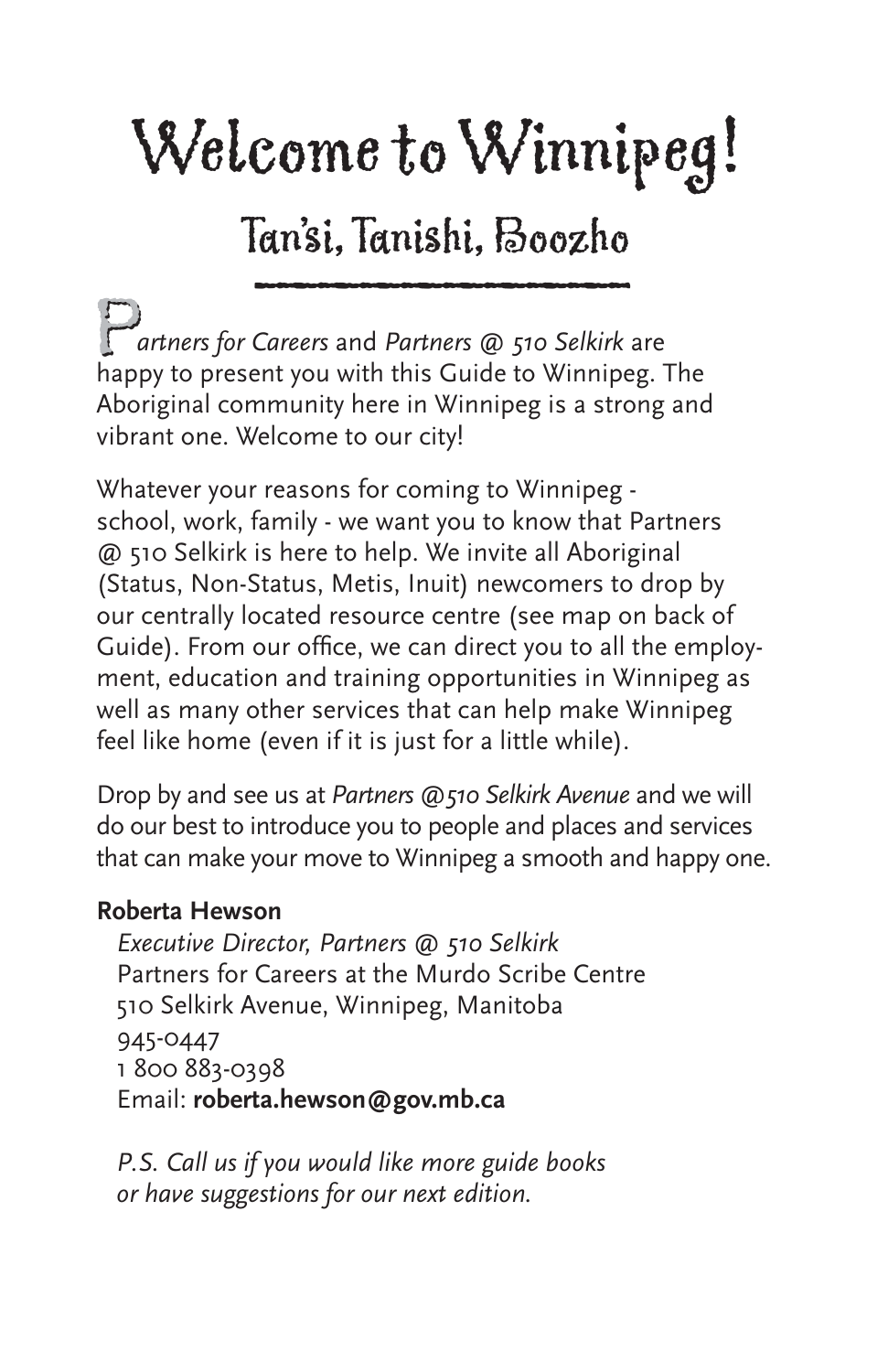## Table of Contents

|                                          | Page |
|------------------------------------------|------|
|                                          |      |
|                                          |      |
|                                          |      |
|                                          |      |
|                                          |      |
| Employment and Training Services 25      |      |
| Elementary to Post-Secondary Education32 |      |
| Alternative/Transitional High Schools34  |      |
|                                          |      |
|                                          |      |
|                                          |      |
|                                          |      |
|                                          |      |
|                                          |      |
|                                          |      |

*Illustrations by Ralph Linklater*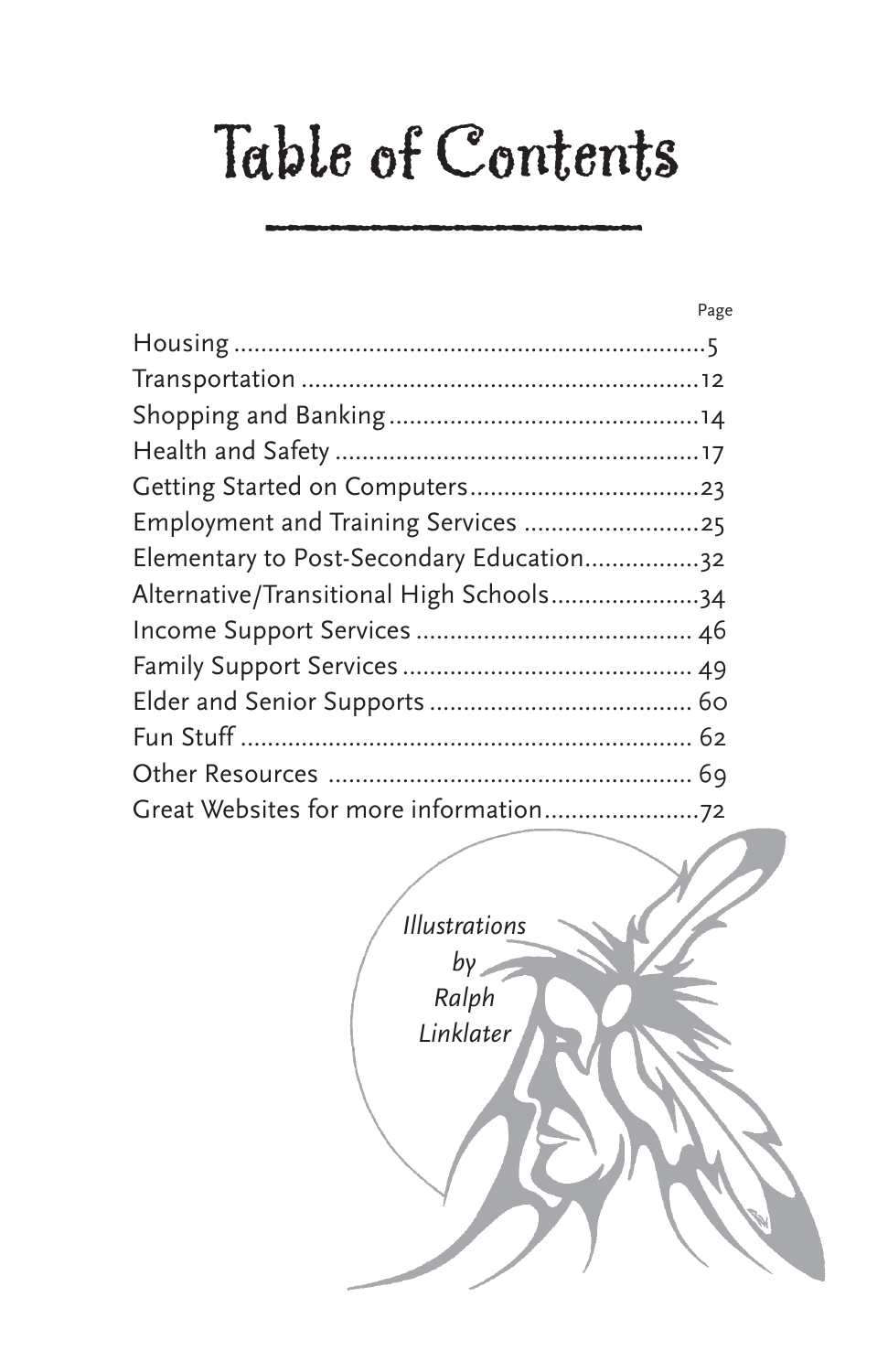*Welcome to Winnipeg. This valuable guide to the city has information about a wide variety of programs and organizations in operation that may be of assistance to you.*

> **Oscar Lathlin** *Minister, Manitoba Aboriginal and Northern Affairs*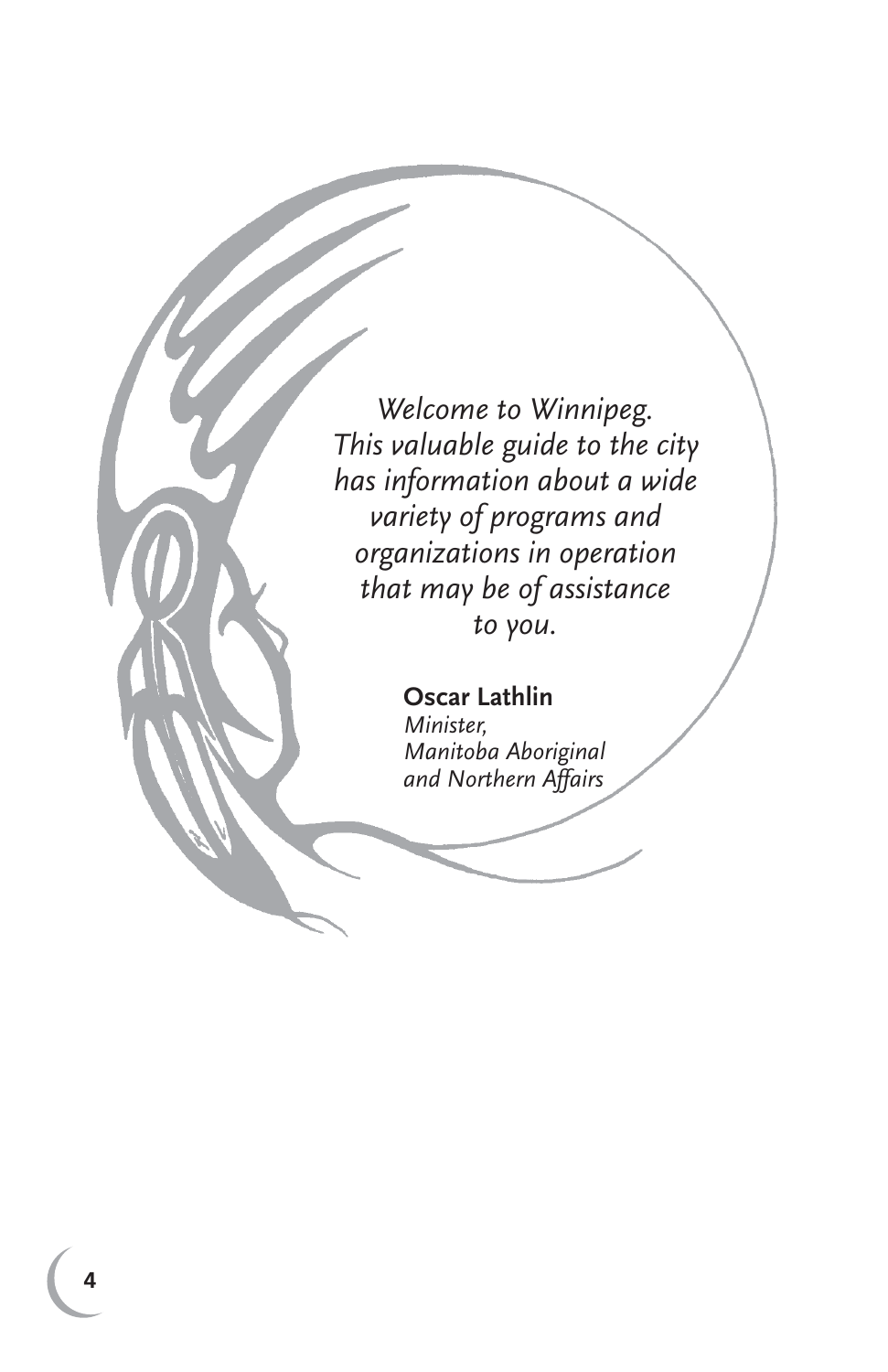## Housing

## **Dial-a-Life Housing**

A service that provides accommodation for people coming into Winnipeg for Dialysis. Call 694-9170

## **Rooms / Shared Accommodations**

The least expensive form of housing available is room rentals / shared accommodations. Accommodations such as these are available in private homes, rooming houses and boarding houses. To find this type of housing, look in the newspapers under " Rooms for Rent" or "Shared Accommodations", in the Home Renters Guide or www.homebase.ca/cityscape

## **Renting a House or Apartment**

The simplest and most direct way of finding rental housing is in the newspaper, which is listed by neighbourhood, or in the Renters Guide, which is available free of charge at a variety of locations such as Mac's, 7-Eleven, and Safeway. As well, there are Aboriginal subsidized (income based) housing programs in addition to the Manitoba Housing Authority.

Once you do find a suitable place to live, most landlords will ask you to sign a lease. Initial payment is half a month's rent for a damage deposit in addition to the first month's rent. A lease can be a month to month arrangement or a 12-month arrangement. This is a binding, legal agreement between you and the landlord and will detail the rights and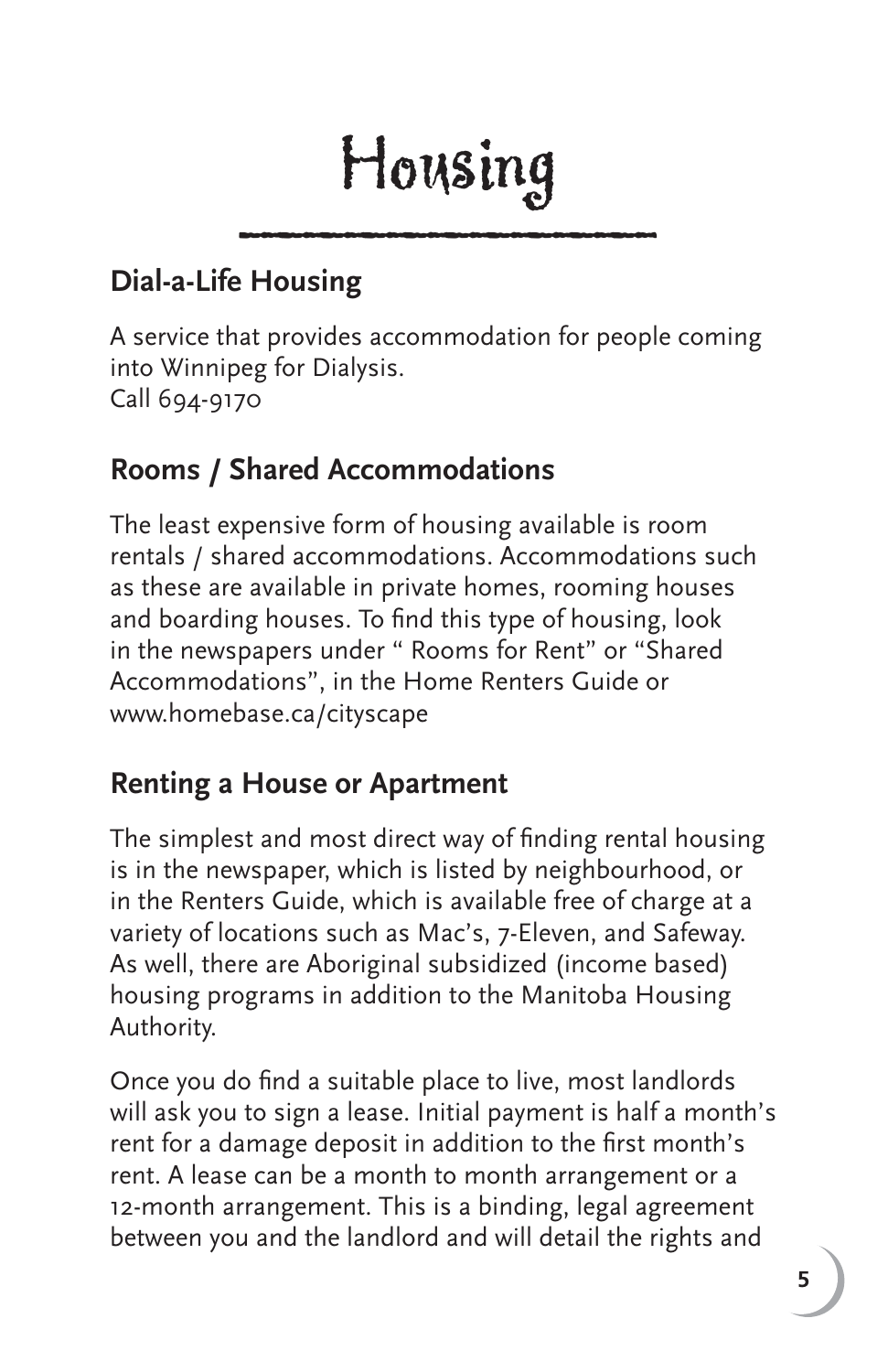responsibilities of both parties. Read it carefully before you sign! Usually you and the landlord will go through the rental property prior to moving in to examine the condition of the property and make a detailed list of any existing damages or repairs needed. This process is also done when you move out. This is very important as you will be charged for any damages not on the list when you move out and the landlord will keep your damage deposit plus any accumulated interest to pay for any damages. If a dispute arises, you should contact the Residential Tenancies Branch at 302-254 Edmonton St., 945-2476.

The Manitoba Housing Authority provides subsidized housing for low income and special needs families and elderly persons. Rental rates are based on 27% of the gross family monthly income and units are available throughout the city. Certain areas have longer waiting lists than others. Units in suburban areas tend to have longer waiting lists. As well, Manitoba Housing Authority offers other programs such as the Homeowner Emergency Loan Program, and the Shelter Allowances for Elderly / Family Renters (SAFFR). This last program is for renters who are not in subsidized housing.

#### **Winnipeg Rental Sites**

 http://homebase.ca/main.asp?r=13&s=91 http://www.places4rent.com/finder.asp?LOCID=309 http://www.rentcanada.com/winnipeg/ http://www.apartmentcorner.com/search/apartments/ ca/Manitoba/Winnipeg/Winnipeg-apartments.asp http://www.myidealhome.com/mb/winnipeg\_ apartments.html http://www.rayinc.ca

For information on subsidies and applications visit 102-114 Garry St. or call 945-2197.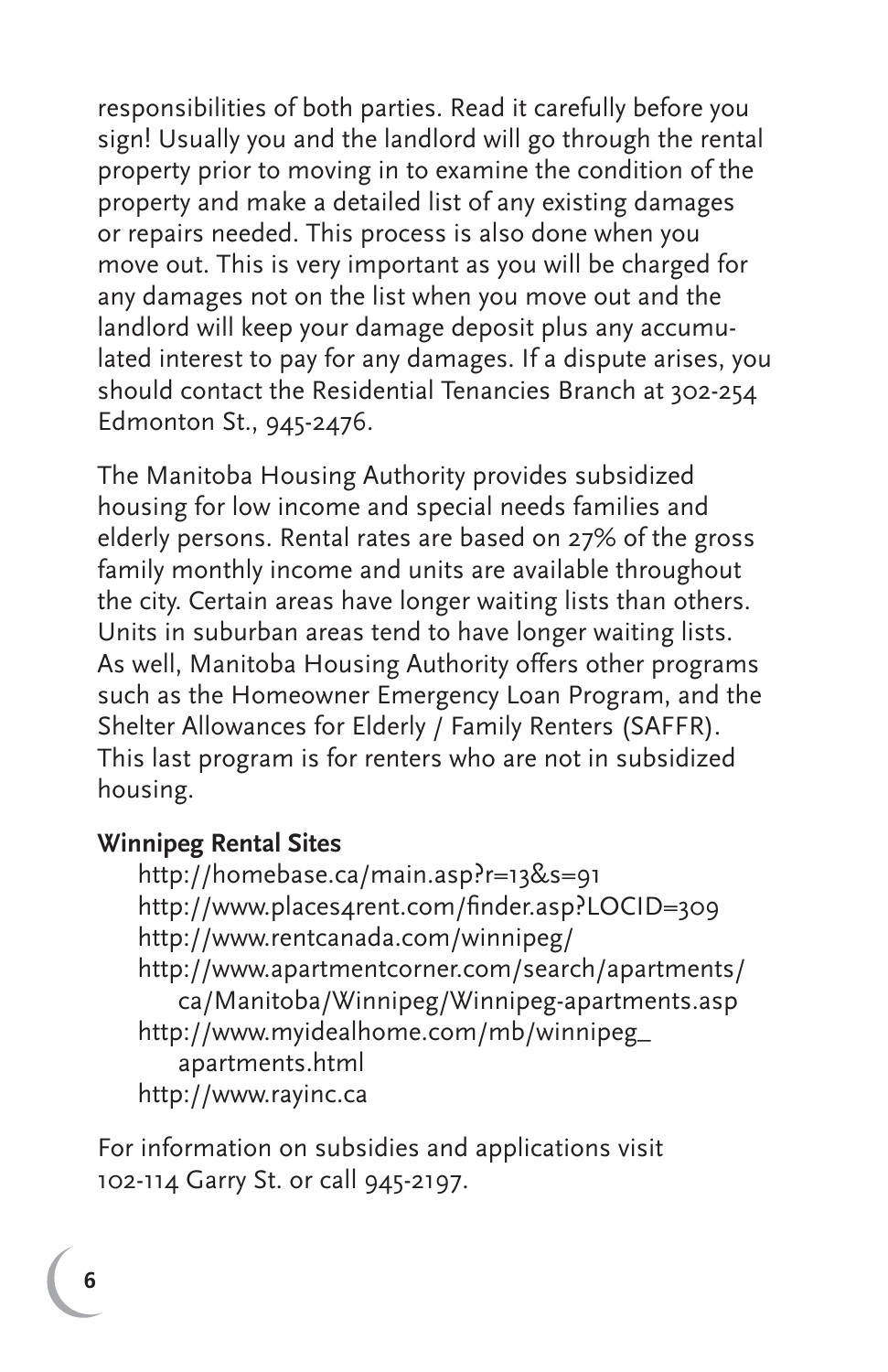## **Manitoba Housing**

 100-185 Smith St. 945-4663

## **Winnipeg Housing Rehabilitation Corporation**

 60 Frances St. 949-2880

### **M.A.P.S**.

 757 Henderson Hwy. 1-800-543-6118 982-2000 Provides housing based on income to single people and families. Houses are primarily in downtown, central and

north end areas.

For information on applying for a shelter allowance for families or the elderly, call the Shelter Allowance Program at 945-2611 or 1-877-587-6224.

## **Aboriginal-specific Housing Programs**

### **Kanata Housing**

 338-6261 Kanata Housing provides housing to Aboriginal families.

### **Kekinan Centre Inc.**

100 Robinson St.

582-0439

Kekinan Centre provides affordable apartment housing to First Nations Elders, those over the age of 55 and disabled / infirm who are able to live independently. The Centre also raises community awareness of health and social needs and delivery of resources to the aged.

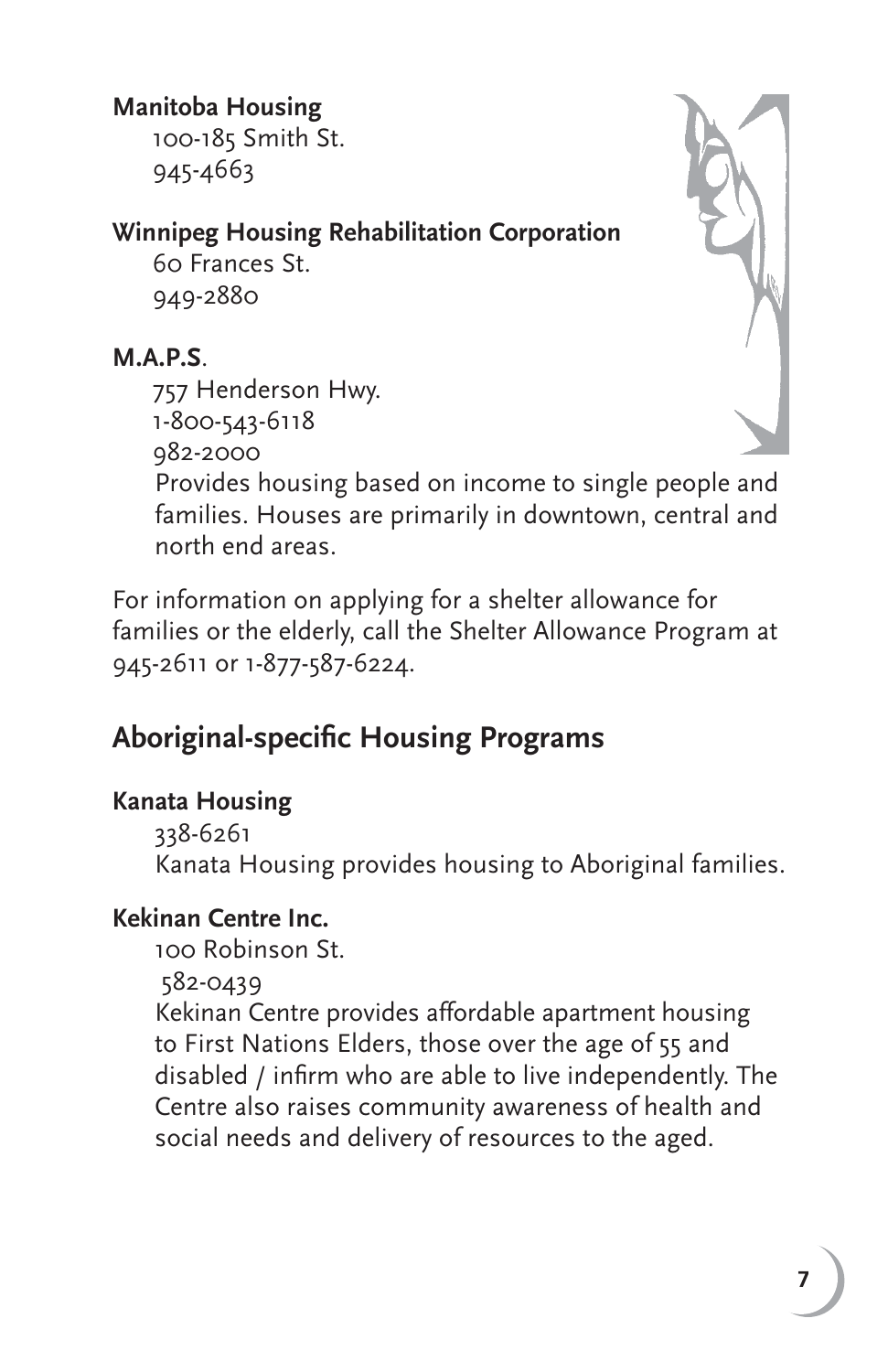#### **Kinew Housing Corporation**

 201-424 Logan Ave. 956-5093 Kinew Housing is a non-profit organization providing affordable housing to First Nations families. Rent is 27% of a working family's income, less deductions for dependants, heat and water. If the tenant is on Income Assistance, then the rent charged is the allotted rent allowance.

#### **S.A.M. Management**

 425 Elgin Ave. 942-0991 Provides affordable housing to Seniors and Aboriginal families.

#### **Payuk Inter-Tribal Housing Co-op**

 100-500 Balmoral Ave. 942-0991

#### **Dakota Ojibway First Nations Housing Authority**

 Box 7, 4820 Portage Ave. 985-5377

#### **Emergency Shelters and Short Term Housing for Youth**

#### **Ndinwemaaganag Endaawaad**

 Short term shelter for youth 11-17. Provides meals, clothing, access to medical assistance. Call 586-2588 for Safe House Call 589-5545 for Youth Resource Centre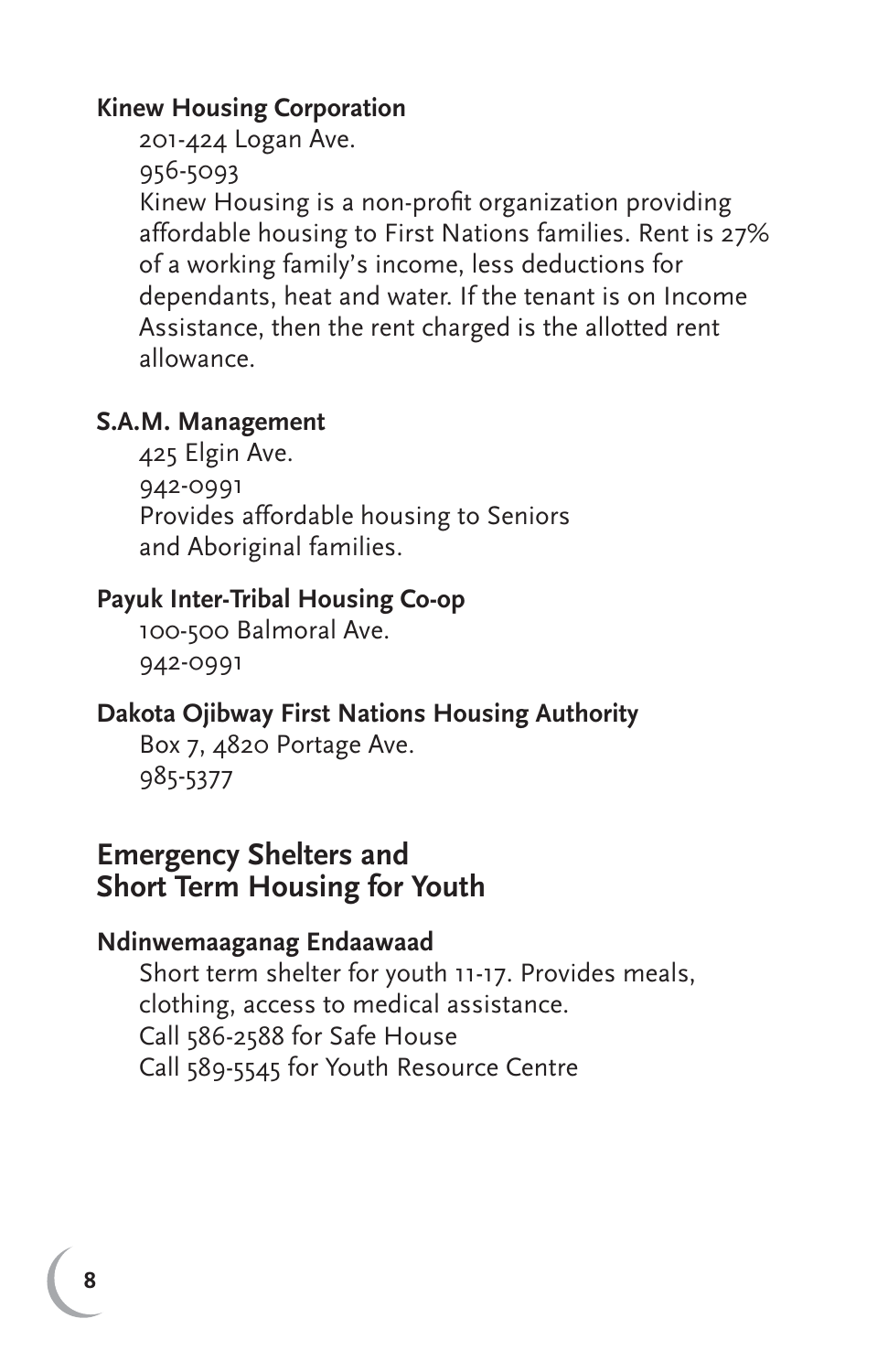#### **MacDonald Youth Services**

 Youth Resource Centre. Short term shelter for youth 12-17. Drop in counselling, clothing and food. Operates 24 hours a day. Call 477-1804

#### **RaY Housing**

195 Young Street

Winnipeg, Manitoba

 Their program does not provide housing but can help you access emergency and long-term affordable housing for youth up to age 29. Also provides a foodbank for ages 17 and under, every 2 weeks. Directs you to emergency and long-term affordable housing for youth ages 0-29. Food bank for ages 17 and under every 2 weeks. Provides clothing, access to medical assistance, employment/resume help, one on one advocacy and support, workshops including anger management and suicide prevention. Call 783-5617

## **Utilities and Services**

Most rental housing requires the tenant to pay some or all of the utilities such as heat, water, and electricity in addition to your rent. As a tenant, it is your responsibility to contact the utility agencies for which you are responsible for paying and inform them of your residency. It is not up to your landlord to do this for you. It is a good idea to find out right away what utilities you are responsible for and to contact the appropriate agencies as soon as possible to avoid possible overdue bills / charges.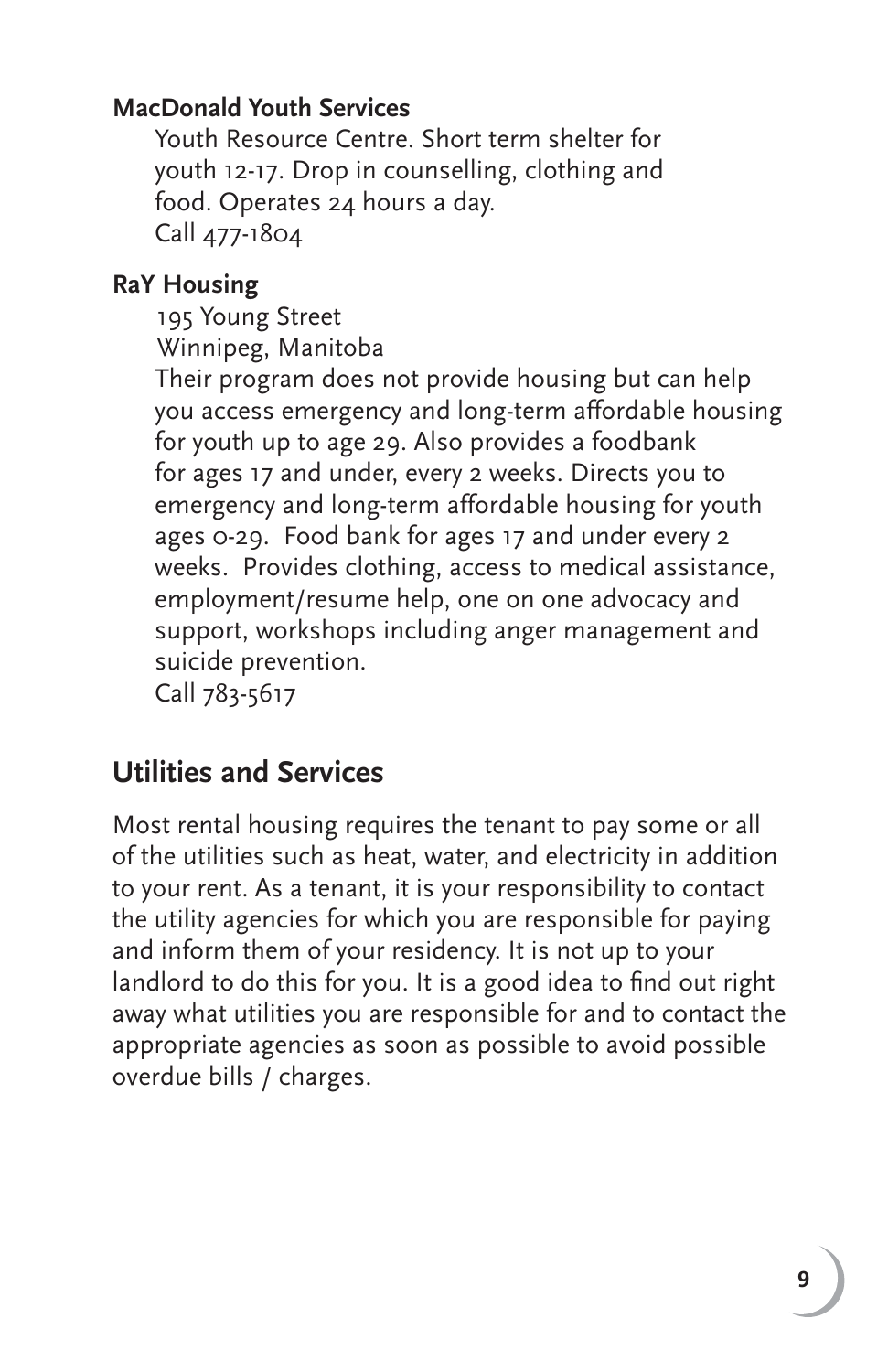## **Gas**

Most apartment rentals do not charge the tenant for the cost of gas, however most private house rentals and Manitoba Housing units have the tenant responsible for the gas bill. Most use Centra Gas, but check with your landlord first or look in the Yellow Pages under "Gas Companies".

## **Centra Gas (part of Manitoba Hydro)**

 444 St. Mary Ave. 480-5900

## **Hydro**

Some homes use electric heat, which can be very expensive during the winter months. You may inquire about the Budget Plan and see if this would be a more affordable option for you. In most rental houses and apartments the cost of hydro is the responsibility of the tenant. Contacting the appropriate hydro company once you secure a home is vital if you want electricity once you move in!

If you are a first time customer you may be required to provide a deposit, usually around \$25.

## **Manitoba Hydro**

 820 Taylor Ave. 474-4990

## **Water**

Unless you are renting a private house, it is unlikely you will be expected to pay the water costs. The cost of water is normally included in the rent.

 **City of Winnipeg Water Department** 510 Main St. 986-5858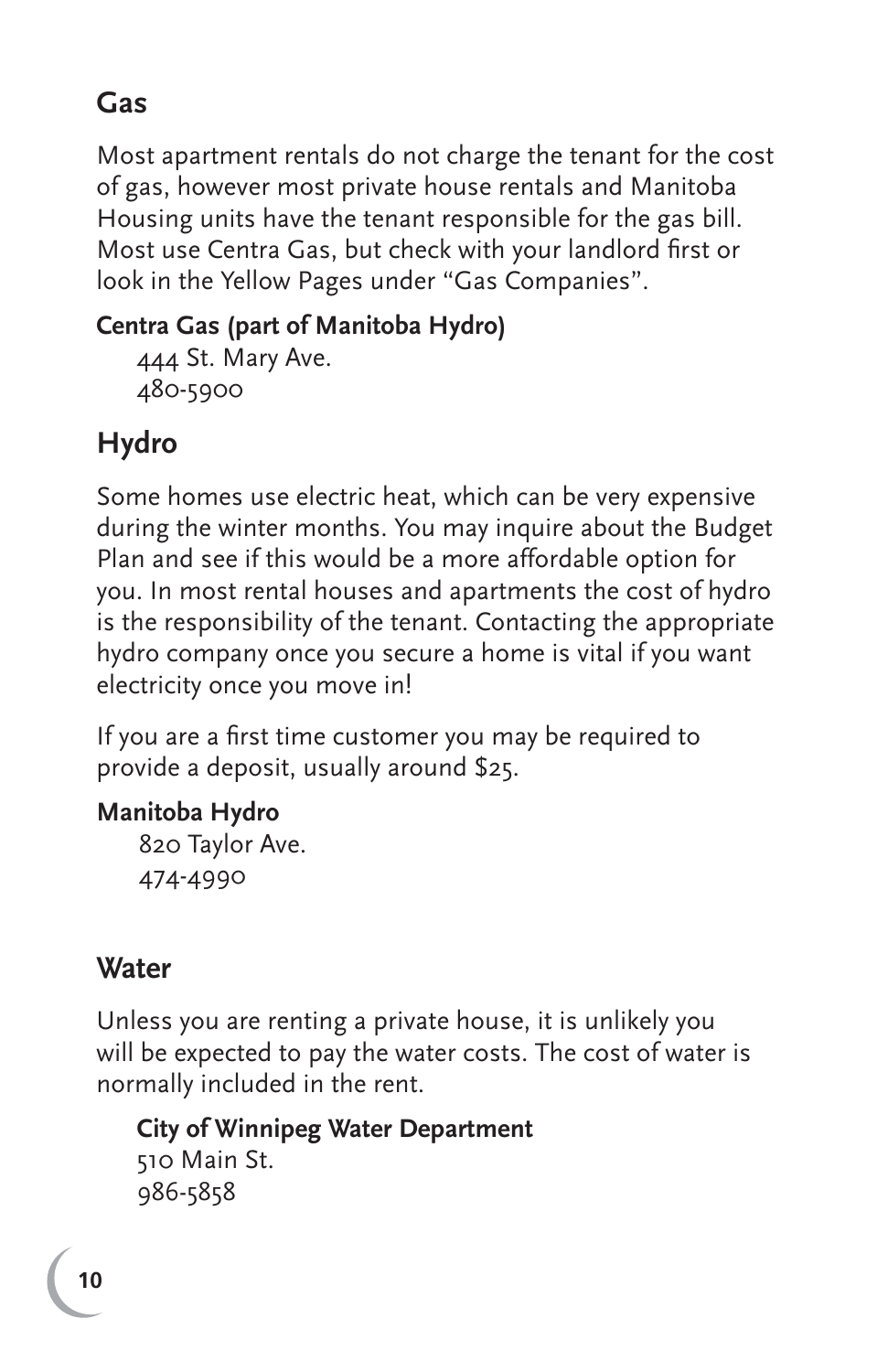## **Telephone**

MTS provides residential and business service in Winnipeg. For long distance services there are several competing companies. Applying for service can be done at any Phone Centre and you may rent or buy a phone from MTS or a retail store. Acceptable identification is required to apply for phone service. Acceptable forms of identification include a driver's license, status card or a Manitoba Health Card.

A deposit is usually required and is reimbursed after a few months if you pay your bill on time. Phone Centers are located in Polo Park Shopping Centre, St.Vital Centre, Kildonan Place, and Garden City Shopping Centre. Or you may call 225-5687 for further information.

| <b>MTS</b>            | OR Canada Reconnect     |
|-----------------------|-------------------------|
| Call - MTS (255-5687) | 1-800-930-6644          |
| www.mts.mb.ca         | www.canadareconnect.com |

## **Cable Television**

If you don't watch cable TV, there are four stations that provide programming free of charge. Some rental accommodations include cable in the rent. If you choose cable call:

| <b>Shaw Cable</b>   | OR. | MTS TV        |
|---------------------|-----|---------------|
| 480-7429 (480 SHAW) |     | 941-4545      |
| www.shaw.ca         |     | www.mts.mb.ca |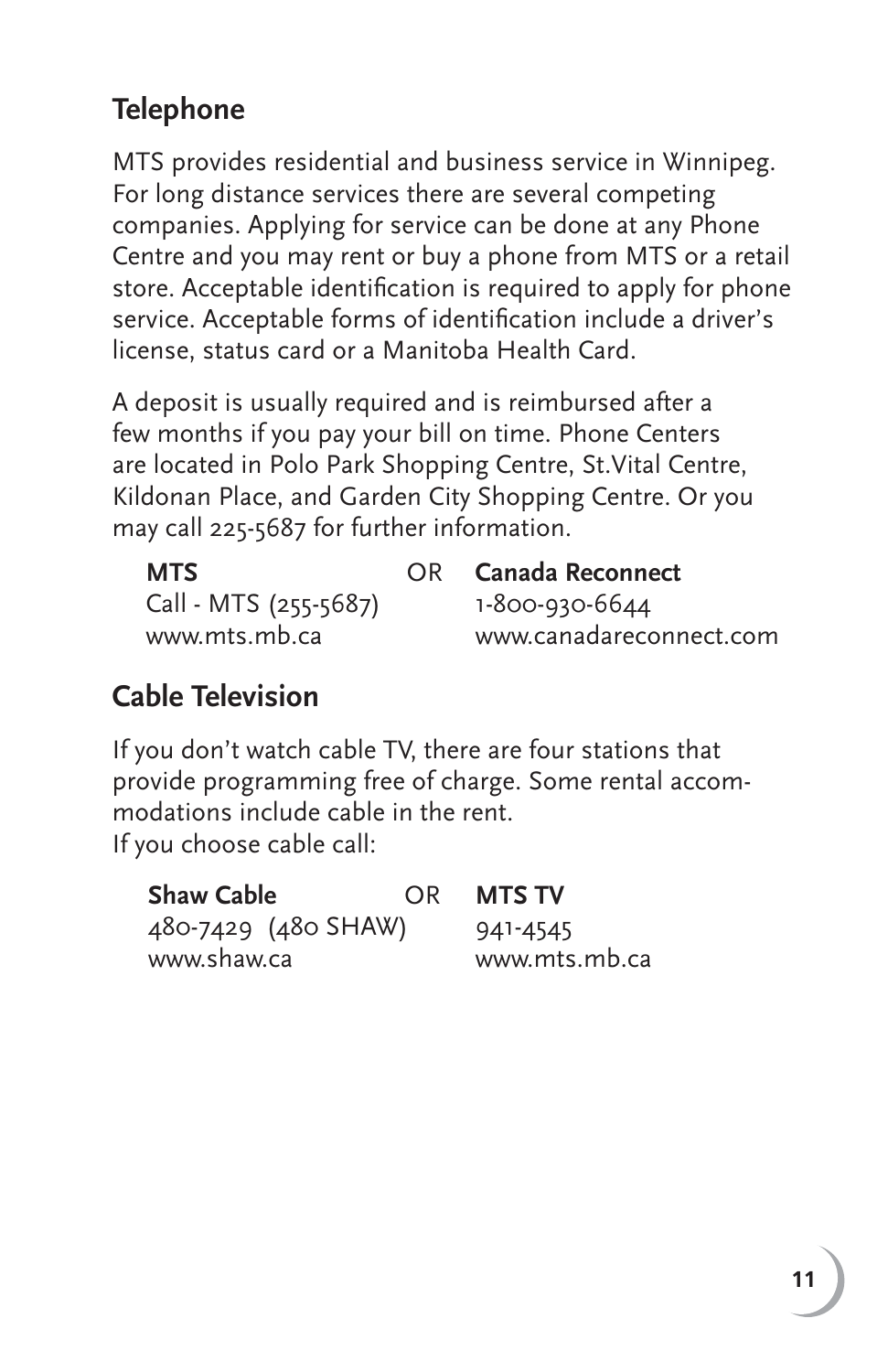## \_\_\_\_\_\_\_\_\_\_ Transportation

## **Winnipeg Transit**

(fares will be raised by 5 cents as of January 1, 2009). Call 986-5700 for route, schedule and fare information or visit the Web site at **www.winnipegtransit.com**

#### **Ride By Route Number**

Winnipeg Transit identifies bus routes by a route number, route name and route destination. The route name is usually the major street on which the bus travels. The route destination shows where the bus is going.

#### **Bus Stop Signs**

Bus stop si9gn show this information:

- The nearest cross street or destination
- The bus stop number
- The Telebus phone number
- The route numbers for stop location



#### **Tele bus**

Each bus stop in Winnipeg shows a five digit bus stop number. When you call Telebus at 287-7433, and enter the five digit number, a recorded message will tell you when the bus will arrive at that bus stop.

You can also find Telebus information in the Winnipeg Yellow Pages directory, Transit Guide, Telebus Directory and maps. Also view the Web site at www.winnipegtransit.com and click on "navigo" for an individual map.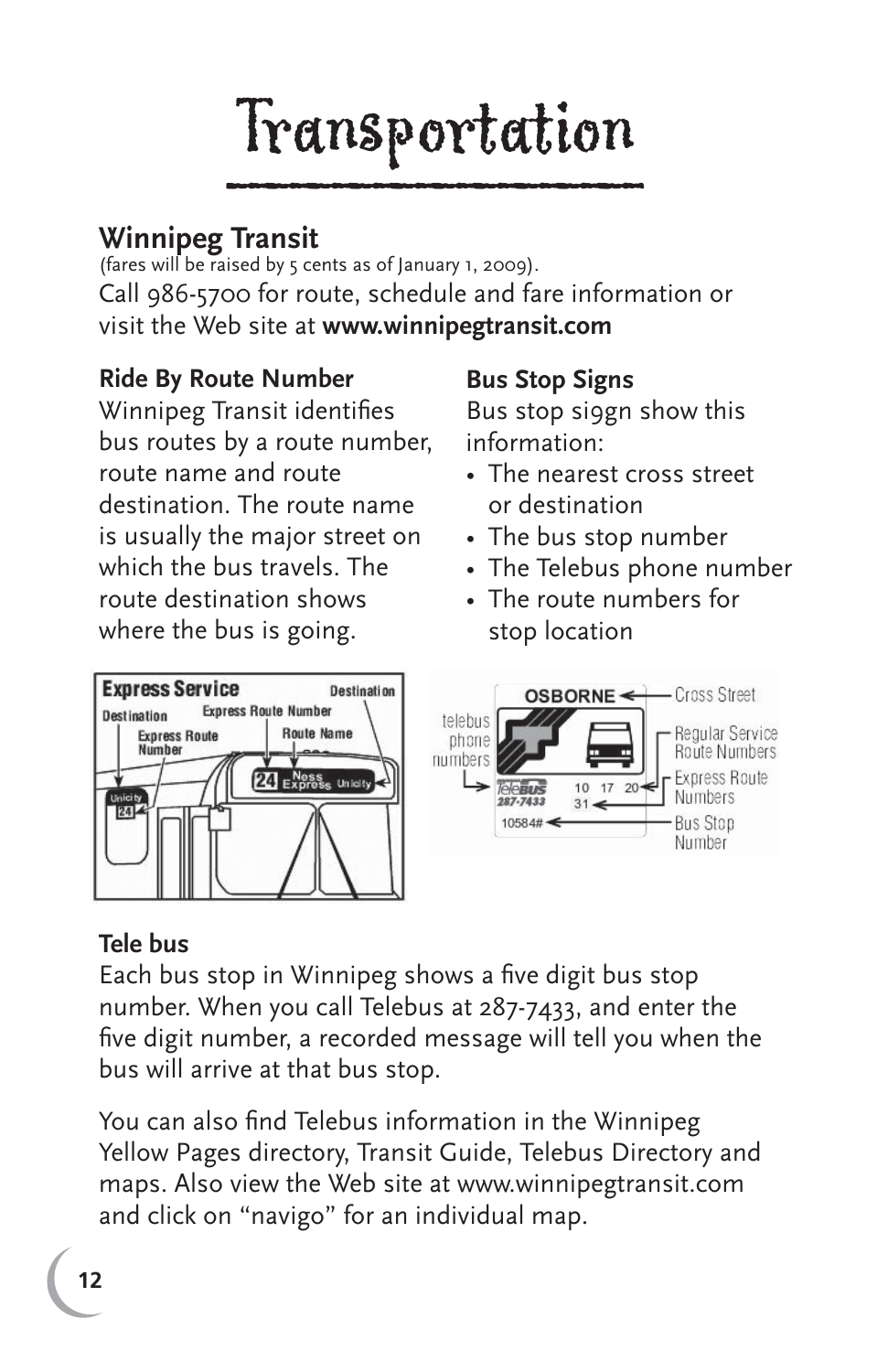### **Transfers**

Ask for a transfer when you pay your fare. Transfers are valid on the date they are issued. They allow you to ride the bus until the expiry time shown on the transfer. This includes a return trip on the same route.

| <b>Full Fare</b>    | 2008    |
|---------------------|---------|
| Cash                | \$2.25  |
| Tickets (10)        | \$19.50 |
| Monthly pass        | \$71.25 |
| Superpass (Mon-Sun) | \$19.50 |
| Max 5 (Mon-Fri)     | \$17.50 |
| <b>Reduced Fare</b> | 2008    |
| Cash                | \$1.75  |
| Tickets (10)        | \$13.50 |
| Monthly pass        | \$48.15 |
| Superpass (Mon-Sun) | \$13.50 |

#### **Reduced Fare applies to:**

- Youths 6-16
- High School Students 17-21 with GoCard (Photo ID must be shown to operator when boarding)

#### **Children 5 and under ride free when accompanied by a fare paying adult.**

| Senior Fare*        | 2008    |
|---------------------|---------|
| Cash                | \$1.75  |
| <b>Tickets</b>      | \$9.70  |
| Monthly pass        | \$35.65 |
| Superpass (Mon-Sun) | \$9.75  |

\*Federal Government Blue Card or Transit issued Photo ID must be shown to Operator when boarding.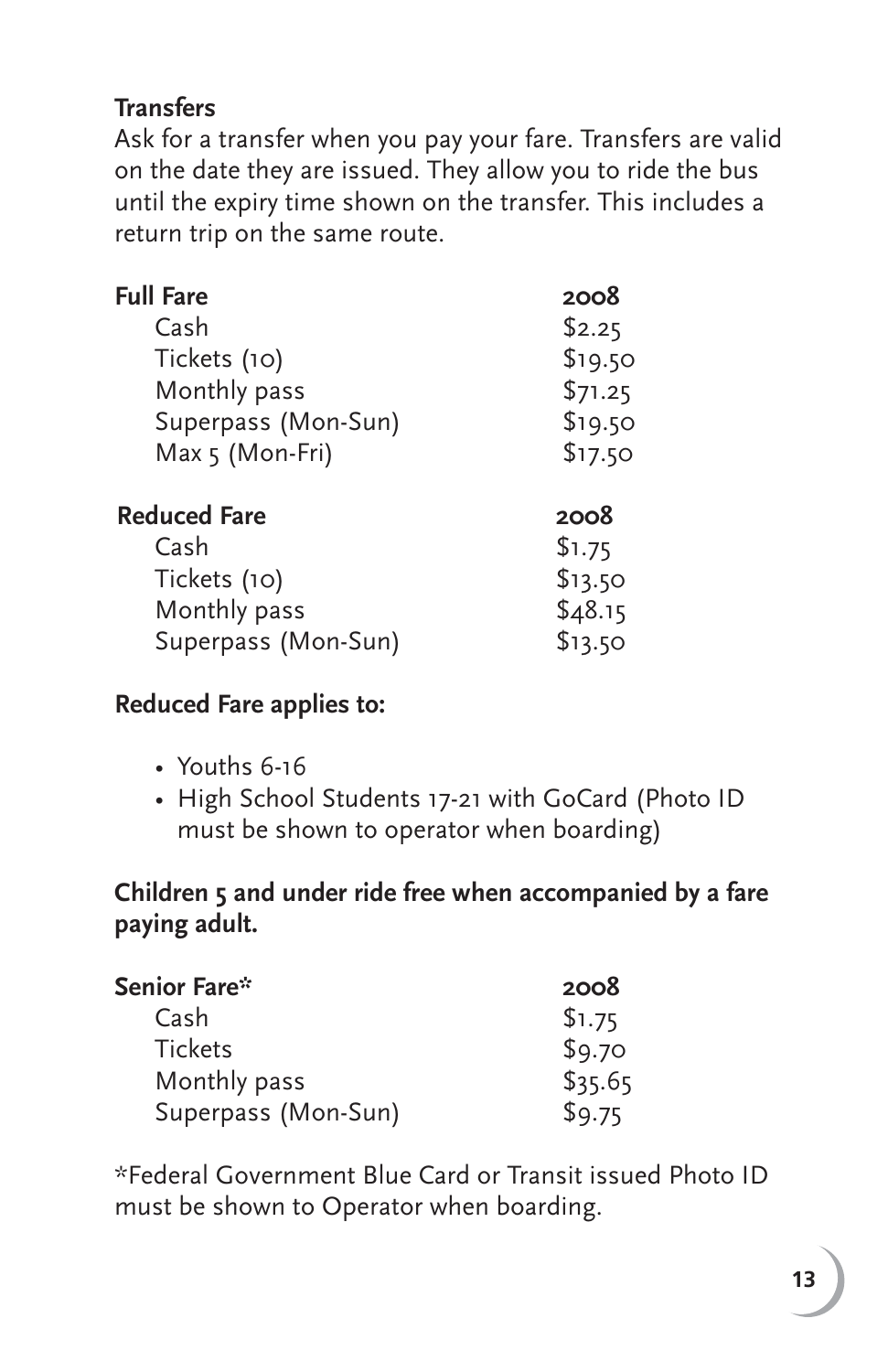#### Post-Secondary Student 2008

Monthly Pass \$57.00

- Passes and validated ID available at participating Post- Secondary Institutions only.
- Pass and validated Student ID must be shown to Operator when boarding.

## Shopping and Banking

There are many large supermarkets throughout Winnipeg offering a large selection of food and household items. These large stores offer the most competitive prices and many offer "member discount" cards at no cost. As well, most neighbourhoods have small corner stores but prices are usually higher than the large supermarkets. Many are open seven days a week and some stay open until 11pm or midnight.

Winnipeggers love a bargain and the city has a large selection of second hand stores where you can find everything from baby clothes to a "new" sofa. There are several Value Village and Goodwill outlets throughout the city in addition to many others. Look in the Yellow Pages under "Second Hand Stores".

In Winnipeg summer is Garage Sale season. Watch the newspaper for sales in your area. Also check for private sales and auctions.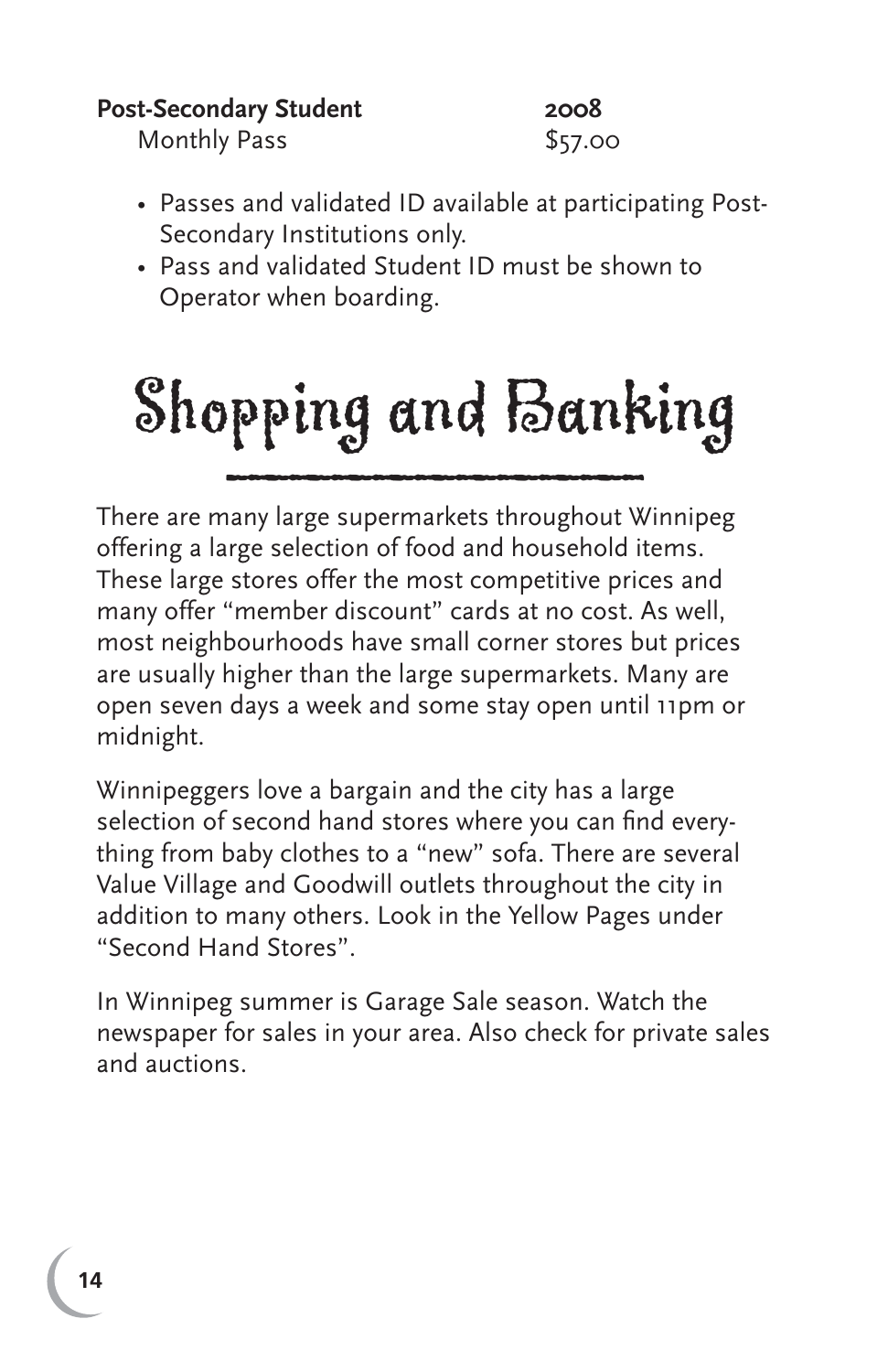## **Koats for Kids**

 Operating between October to January, Koats for Kids provide FREE coats and winter clothing for children and infants. Call 586-5628 for more information.

## **Some Great Stores to Check Out**

#### **The Winnipeg Trading Post**

 Supplies for craft projects, regalia, hides, tobacco and more. Open 10:30 to 4:00 Monday through Saturday. 1128 Main St. 947-0513

#### **Neechi Foods Community Store**

 Specializing in bannock and wild blueberry jams and syrups. Yummy. 325 Dufferin Ave. 586-5597

#### **Bessie's Indian Craft Supplies**

 Beads, fur, leather, cloth and needles and much more. 1562 Arlington St. 582-6962

#### **The Up Shoppe**

 Provides quality used clothing and accessories at reasonable prices. 382 Selkirk Ave. 582-3494

#### **MCC Thrift Store**

 Provides excellent used clothing, furniture, electronics, antiques and toys at reasonable prices. 511 Selkirk Avenue 586-2527

## **Banking**

There are lots of banks, credit unions and trust companies in Winnipeg. You will need three pieces of identification in order to open an account. Identification such as your Status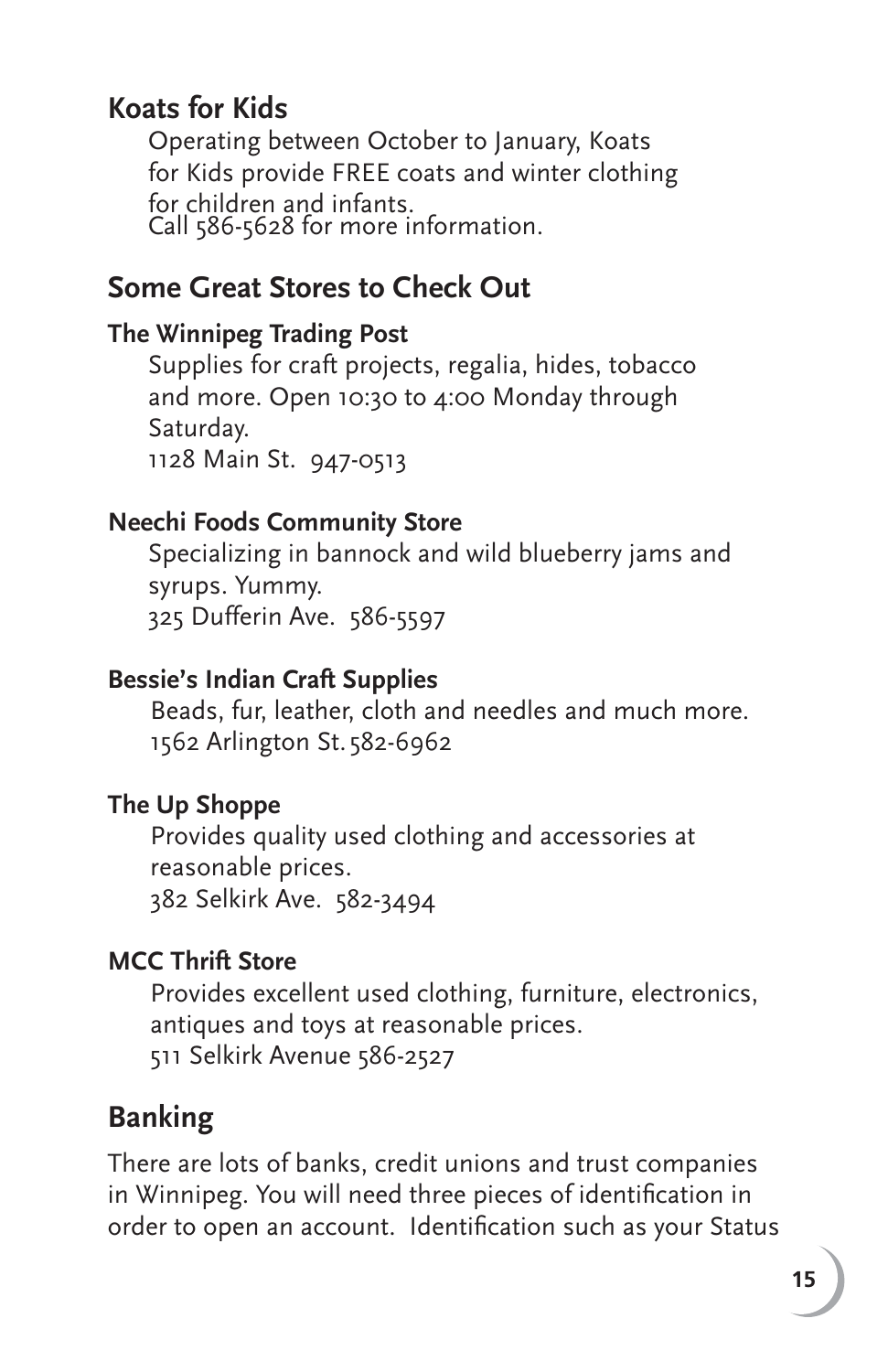card, valid Driver's License, or Manitoba Liquor Control Commission (MLCC) card. Secondary ID to supplement providing one of the above are a credit card, student card, or a bank card from another institution. As well, you will need to provide proof of residency with government letters or any type of bill statement mailed to your current address printed on the letter/statement is sufficient.

#### **Me-Dian Credit Union**

 "Serving Manitoba's Aboriginal Community" 102-338 Broadway 943-9111

#### **Peace Hills Trust Company**

244 Portage Ave. 943-8093

*"As part of a community of service providers, it is my pleasure to welcome you to Winnipeg. This is a big city and can seem a little scary at times. However, this guide makes it easy for you to fi nd your way to the programs and services you need to help you get established."*

**Tom Glenwright** *Director, Student Financial Services*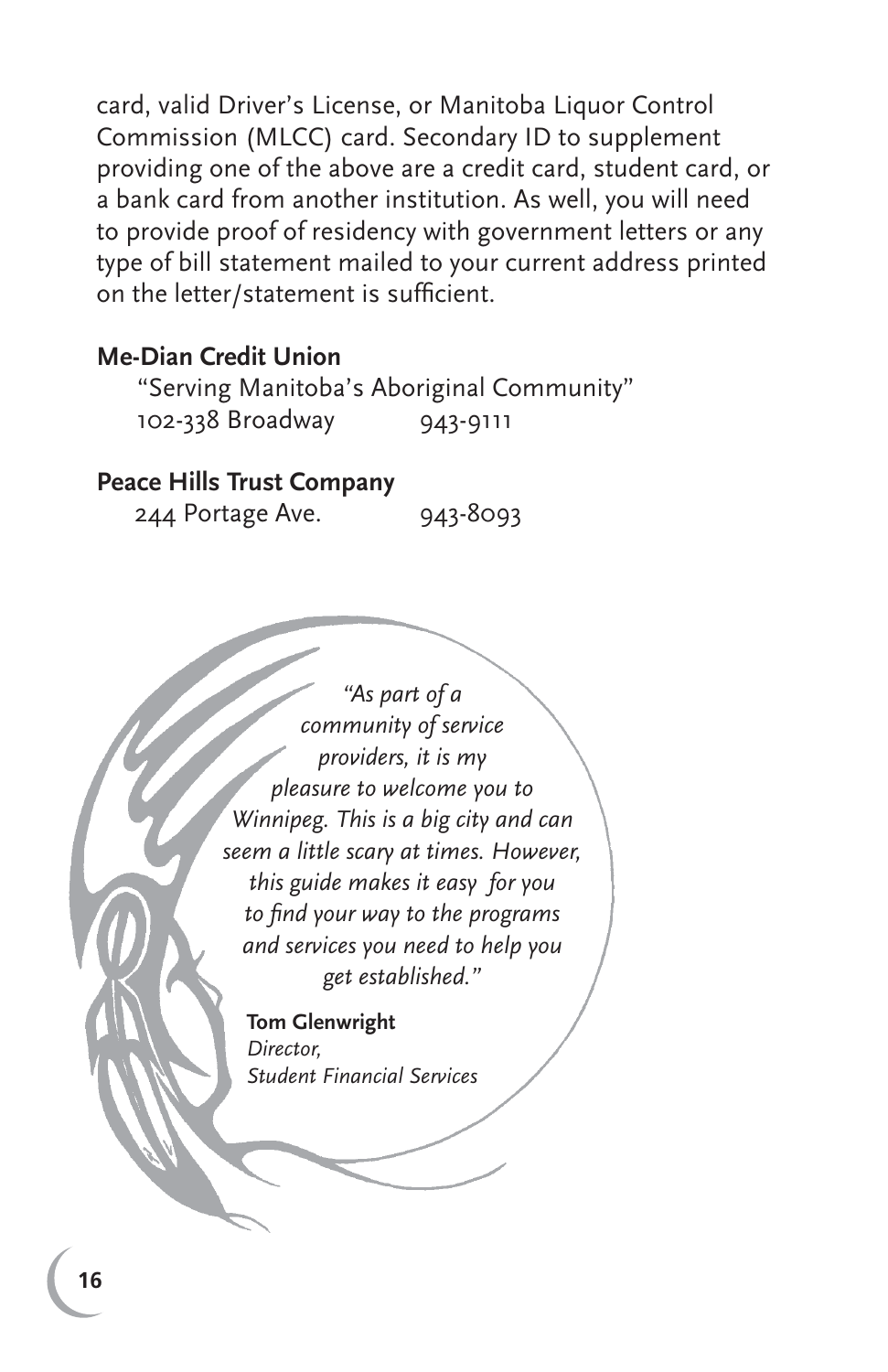## Health and Safety \_\_\_\_\_\_\_\_\_\_

The emergency line for police, fire or ambulance is of course, 911. Please use only in life threatening situations as ambulance rides are very expensive and must be paid for out of your own pocket. For non-emergencies please contact the Police Services Non-Emergency at 986-6222.

If you do not already have a Manitoba Health Services card, it is very important that you register in order to access medical services. You need this card when you see a doctor, go to the hospital or when purchasing prescriptions. To apply, you will need proof of Manitoba residency. Usually a copy of your lease or a bill with your name and current address is enough to prove residency.

## **Manitoba Health**

 300 Carlton St. 786-7101

## **Looking for a Family Doctor?**

Call the **Family Doctor Connection**, Monday to Friday, 8:30 to 4:30 pm. Phone 786-7111 An up-to-date comprehensive list of Winnipeg family doctors who are accepting new patients. You will be assisted personally and given the names and telephone numbers of family physicians accepting new patients

in your area of residence.

There is a 26-page insert in the Winnipeg phone book called A Health Services Directory. This directory has information on ALL health services in the city. This valuable directory can also be accessed on-line at www.wrha.mb.ca. Services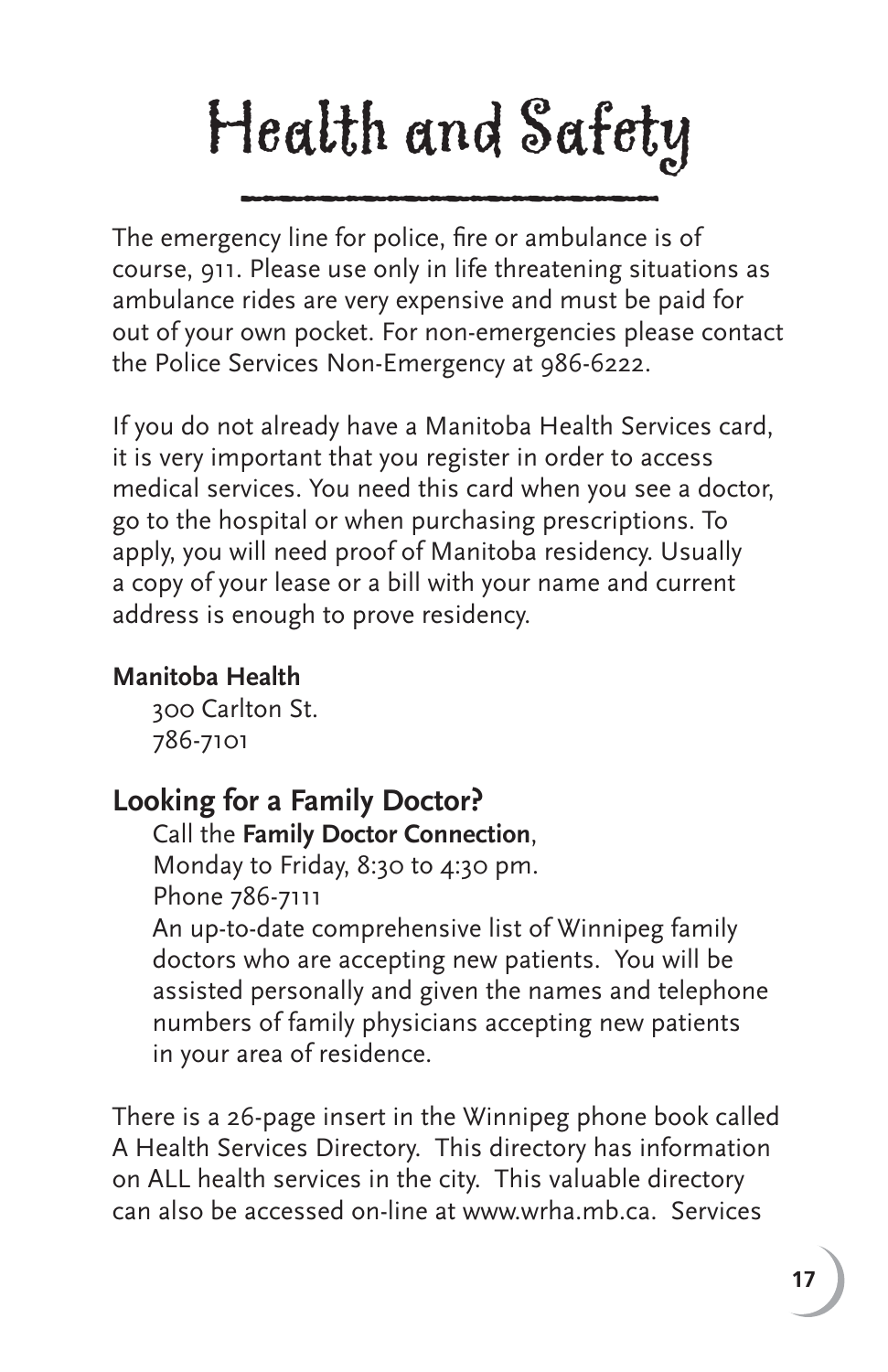for children, people with disabilities, Moms and Seniors and more as well as a section for Health Services specific to Aboriginal people.

## **Health Links**

Is a telephone health information line. Call to find out about services available to you.

| 1-888-315-9257<br>788-8200 (extended hours of service)                                                                                                  |                                                                                                    |
|---------------------------------------------------------------------------------------------------------------------------------------------------------|----------------------------------------------------------------------------------------------------|
| Klinic<br>Non-emergency help line                                                                                                                       | 784-4070                                                                                           |
| Osborne House<br>Shelter for abused women<br>and their children                                                                                         | 942-3052                                                                                           |
| Ikwe - Widdjiitiwin Inc.<br>Shelter for abused Aboriginal<br>women and their children                                                                   | 987-2780                                                                                           |
| <b>Elder Abuse Resource Centre</b><br><b>Addictions Foundation</b><br>Kids Help Phone<br><b>Klinic Crisis Line</b><br>Klinic Sexual Assault Crisis Line | 945-1884<br>944-6235<br>1-800-668-6868<br>1-888-322-3019<br>786-8686<br>1-888-292-7565<br>786-8631 |
| Teen Touch<br><b>MacDonald Youth Resource Centre</b><br>161 Mayfair                                                                                     | 1-800-563-8336<br>783-1116<br>477-1804                                                             |

#### **Nine Circles Community Health Centre**

 This is a community-based, multi-faceted, primary health care centre which provides advocacy, care, treatment and support for people living with, affected by and at risk for HIV/AIDS.

705 Broadway 940-6000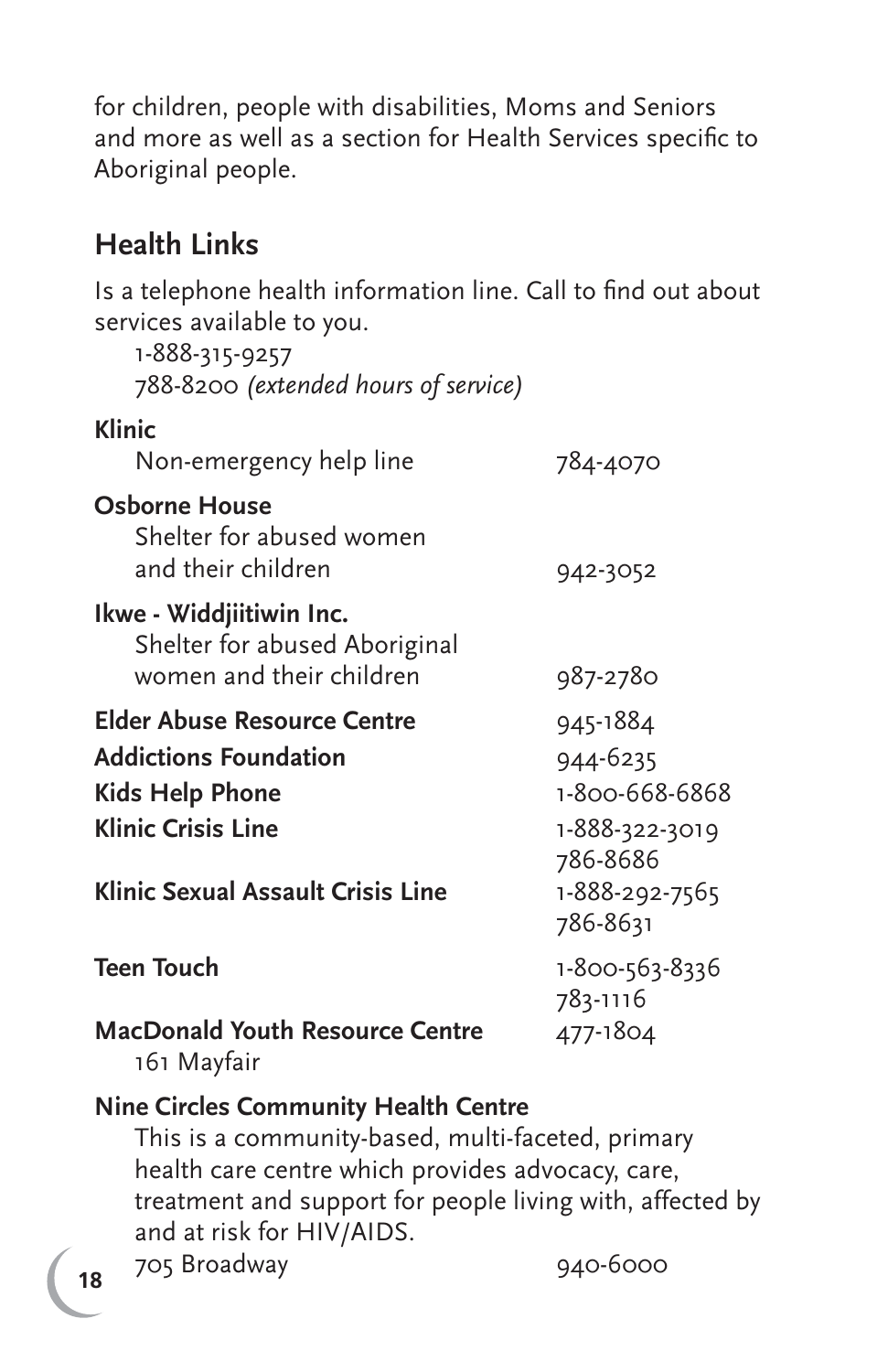## **Crisis Resources**

Domestic violence is not tolerated in Winnipeg and Manitoba has a "zero tolerance" policy towards domestic violence which applies to everyone young and old, woman and man. If you or someone you know is being or have been assaulted by their partner, call the police or one of the help lines listed below. See also the section on Family Supports.

## **Teen Health Clinics**

#### **Monday**

**4:30 to 8 pm Klinic, 870 Portage Ave. 784-4090** Drop-in Teen Clinic, STD, HIV & Pregnancy Testing, Birth Control, Morning After Pill, Referrals.

#### **Tuesday**

**1 to 4 pm Adolescent Clinic Children's Hospital 840 Sherbrook St. 787-2401** General Teen Health, Reproductive Health, STI Testing, Birth Control *(Call for appointment)*

**4 to 7 pm Youville Centre, St. Vital 6-845 Dakota St. 255-4840** Drop-in Teen Clinic *(for St. Vital and St. Boniface youth)* **4 to 8 pm Elmwood Teen Clinic Elmwood High 505 Chalmers Ave.** Drop-in or Appointment *(for youth living in area)*

**12noon to 4 pm R.B. Russell High School 364 Dufferin Ave.**  Drop-in Teen Clinic *(for R.B. Russell students)*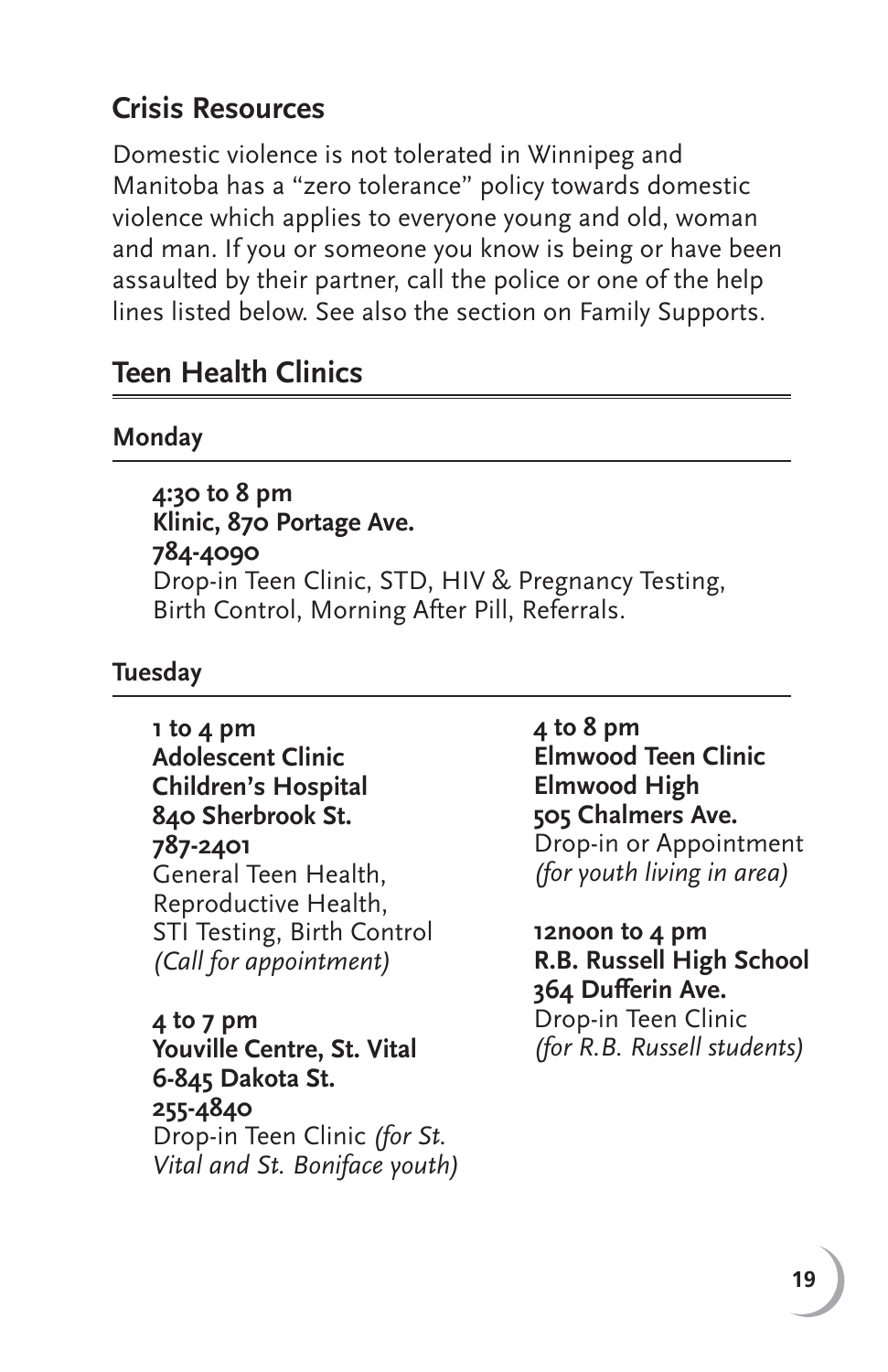**4 to 5:30 pm Nor'West Co-op 103-61 Tyndall Ave. 940-2020** Drop-in Teen Clinic, STI, HIV & Pregnancy Testing, Birth Control, Morning After Pill, Referrals

**2:30 to 6 pm St. John's High School 401 Church Avenue** *(for St. John's students)*

#### **Thursday**

**3:30 to 8 pm Women's Health Clinic 3rd fl oor, 419 Graham Ave. 947-1517** Drop-in Teen Clinic, *(Focus on girls, but boys welcome!)* STI, HIV & Pregnancy Testing, Birth Control, Morning After Pill, Referrals

#### **Friday**

**1 to 4 pm Adolescent Clinic - Children's Hospital 840 Sherbrook St. 787-2401** General Teen Health, Reproductive Health, STI Testing, Birth Control. (*Call for appointment)* 

#### **Saturday**

**Noon to 4 pm Mount Carmel Clinic, 886 Main St. 582-2311** Drop-in Health Care, Birth Control, STI, HIV & Pregnancy Testing, Morning After Pill, Referrals *(Closed Long Weekends)*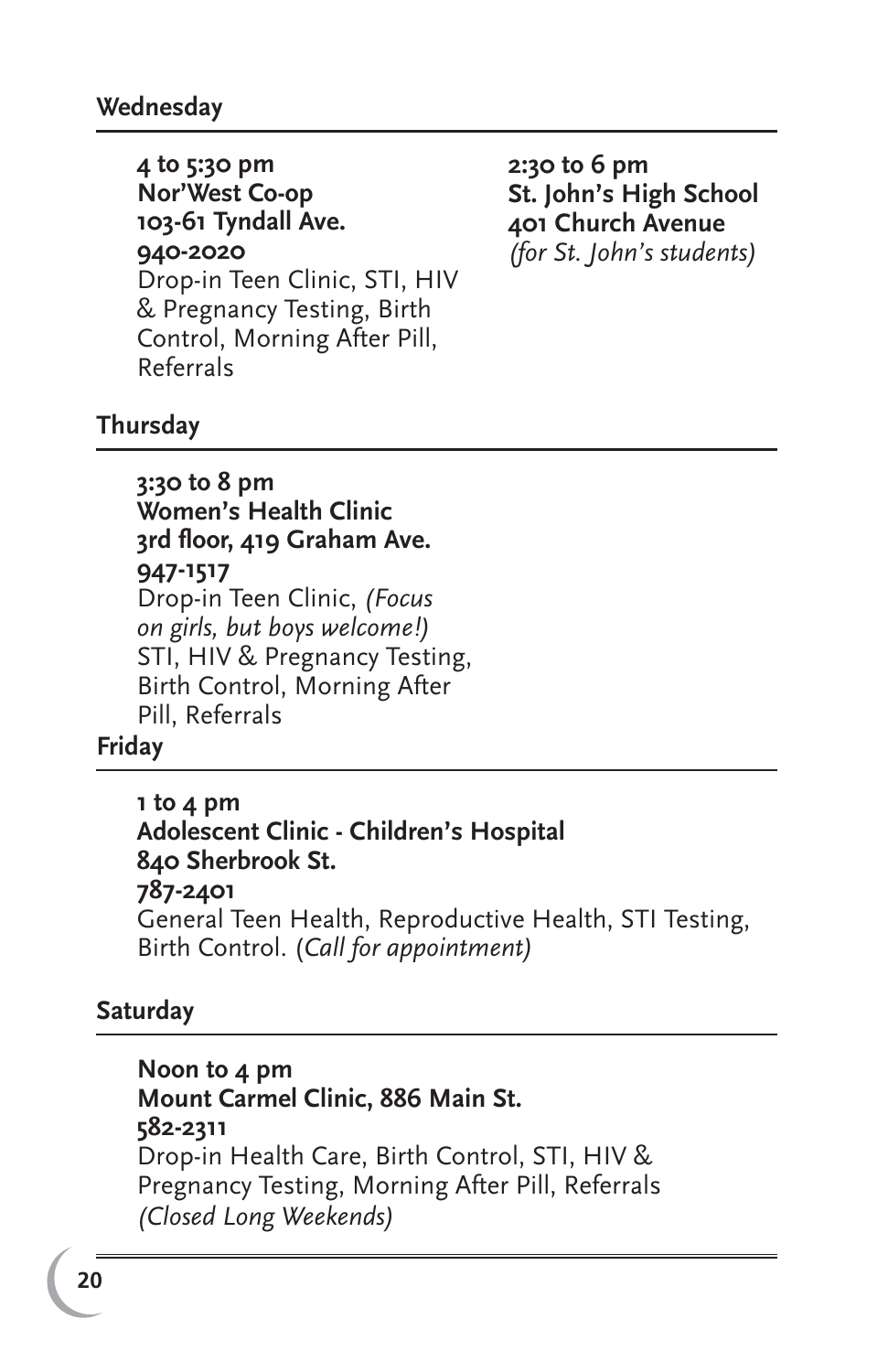### **The Sexuality Education Resource Centre (SERC)**

 Call for a listing of Teen Health Clinics held in your neighbourhood or visit their website at www.serc.mb.ca 2nd Floor, 555 Broadway Ave. Winnipeg, MB R3C oW4 Phone: (204) 982-7800 Email: info@serc.mb.ca

## **The Facts Of Life Line (operated by SERC)**

The Facts of Life Line is an information and referral service. It is province-wide, toll-free, confidential, anonymous, accurate and non-judgmental. Our trained staff and volunteers are available Tuesday and Thursday, from noon to 4:00 p.m. In Winnipeg: 947-9222 Toll Free: 1-800-432-1957 email: thefactsoflife@serc.mb.ca

## **Aboriginal Health and Wellness Centre of Winnipeg Inc.**

215-181 Higgins Ave.

925-3700

Provides programs in primary care, community development, and outreach and education. They also offer access to Traditional Healers. Programs offered are as follows:

## **Abinotci Mino-Ayawin (Children's Healing)**

Provides family and one on one support in providing a healthy environment for Aboriginal families with children 6 years of age and under through such services as sharing circles, Native parenting programs, nutrition classes, and access to Elders and Traditional Healers.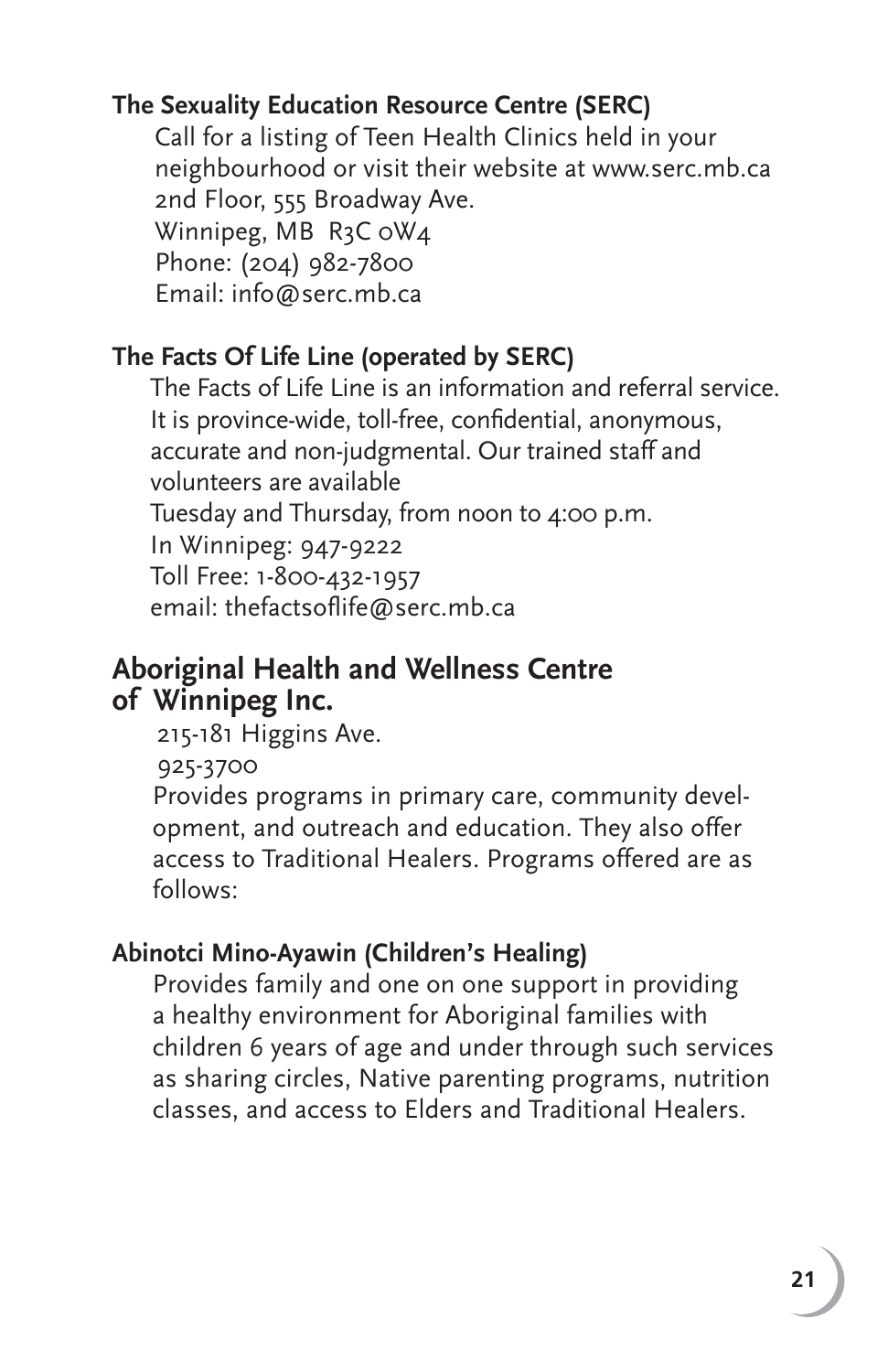#### **Healthy Child Program**

To attain and maintain a healthy balance in the lives of Winnipeg's Aboriginal children through a health and wellness program based on the Medicine Wheel. This program offers assessments, immunizations, teaching, health promotion, developmental testing and counselling to name just a few.

#### **Head Start Program**

A pre-school program for Aboriginal children aged 3 to 5 years to promote nutritional and educational needs, to prepare children for entry into school and promote self-esteem and a love of learning.

#### **Fetal Alcohol Syndrome / Effects Prevention Program**

Offers contemporary and traditional approaches to support Aboriginal women who are using alcohol during their current pregnancy or who have a history of alcohol use in past pregnancies. The program offers support in alcohol / drug issues and assistance in getting treatment, access to prenatal and infant care, concerns around child custody and welfare issues, safety issues and access to traditional resources.

#### **Other programs available include:**

- **•** Healthy Women's Program
- **•** Prenatal Program
- **•** Women's Healing Program
- **•** Men's Healing and Wellness Program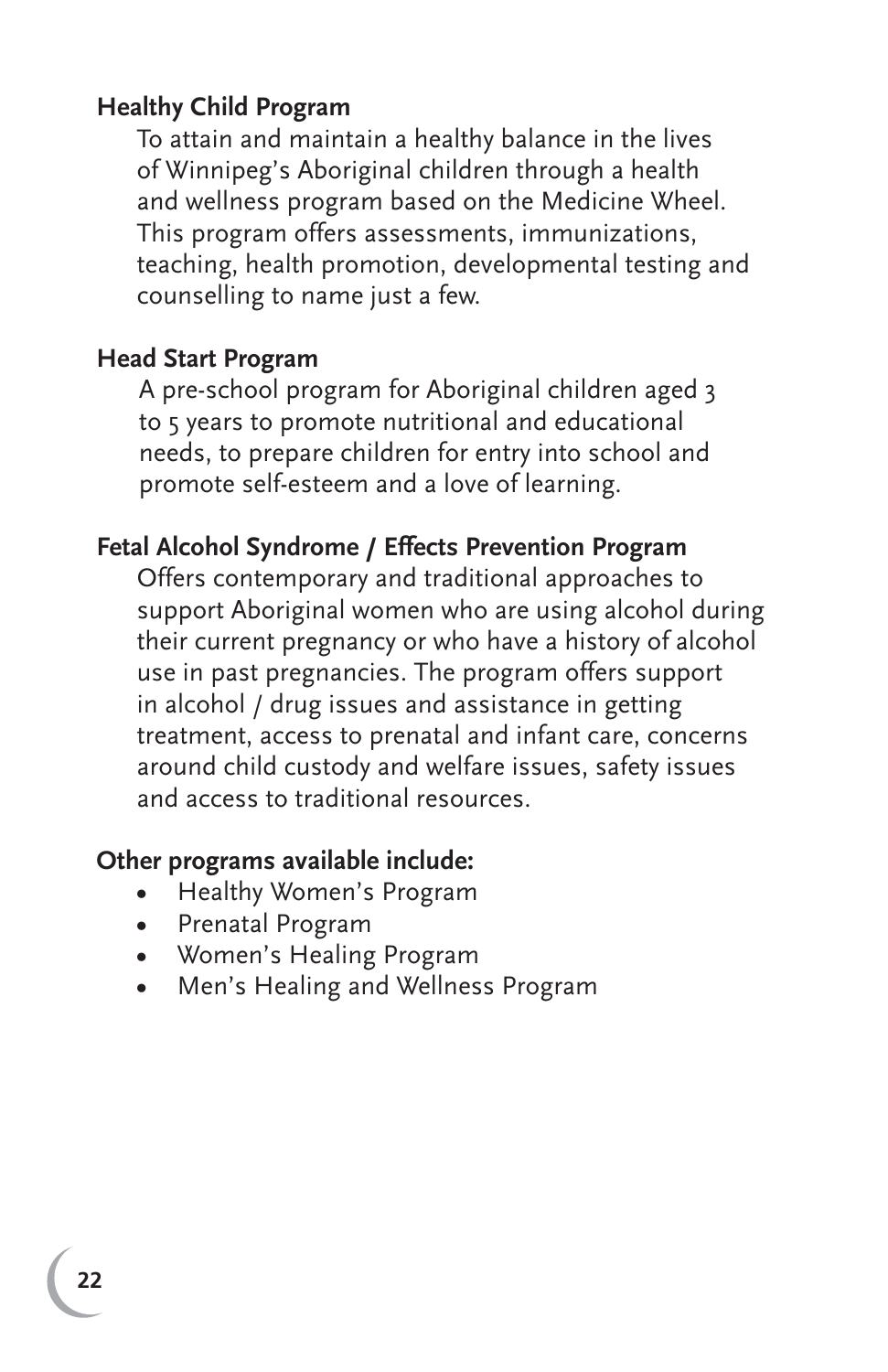

Nowadays computer skills are often a 'must' when looking for a job. There are several organizations that offer computer classes for free, or for a very minimal charge. So if you're looking to get started in your computer training or brush up on skills you already have, check out the following computer sites.

## **Osborne Village Resource Centre**

107 1/2 Osborne St. 989-6503 Fax: 477-0903 www.ovrc.ca Free public access to computers for self-directed job search.

Computer training for a very small charge:

- **•** Introduction to Personal Computers
- **•** Basic Microsoft Word
- **•** Basic Microsoft Excel
- **•** Basic Internet and Email
- **•** One-on-one tutoring

## **Neeginan Institute**

421-181 Higgins Avenue 989-8860

FREE computer training for aboriginal adults

- **•** 5-day course
- **•** Receive a free computer at the end of course
- **•** Small and large group instruction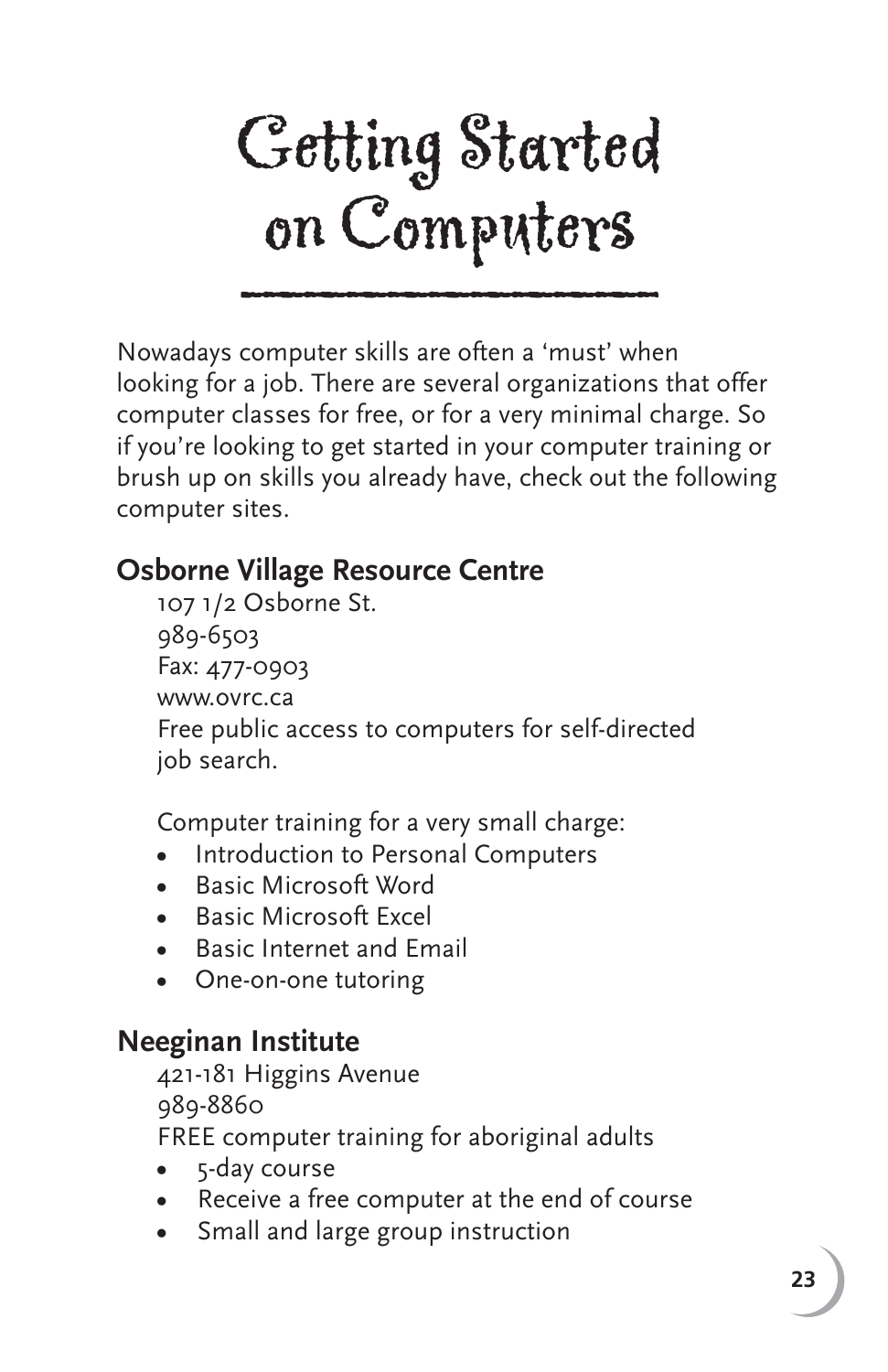## **Wii Chiiwaakanak Learning Centre**

509-511 Ellice Avenue 789-1431 FREE computer training for anyone

- **•** Computer Workshops
- **•** Computer Basics
- **•** Monday Evenings
- **•** Microsoft Word, Excel, PowerPoint
- Receive a certificate at the end of training

## **Opportunities for Employment**

2nd floor-352 Donald Street 925-3490 Computer Literacy Program

**•** Available FREE minimal criteria may apply

## **Power UP Computer Course**

103-150 Henry Avenue Louis Riel Inst. 984-9480 Provides FREE computer training for all women

- **•** Provides basic knowledge of computers
- **•** FREE to all women in need of basic computer skills
- **•** Upgrade women's skills for employment

## **BUILT Network**

Suite 403-83 Garry Street 942-7459 Customer Service Representative Program FREE computer course for people with a mental disability

- **•** Open to anyone Computer courses start every 8 weeks
- **•** Read and write English
- **•** 18 years or over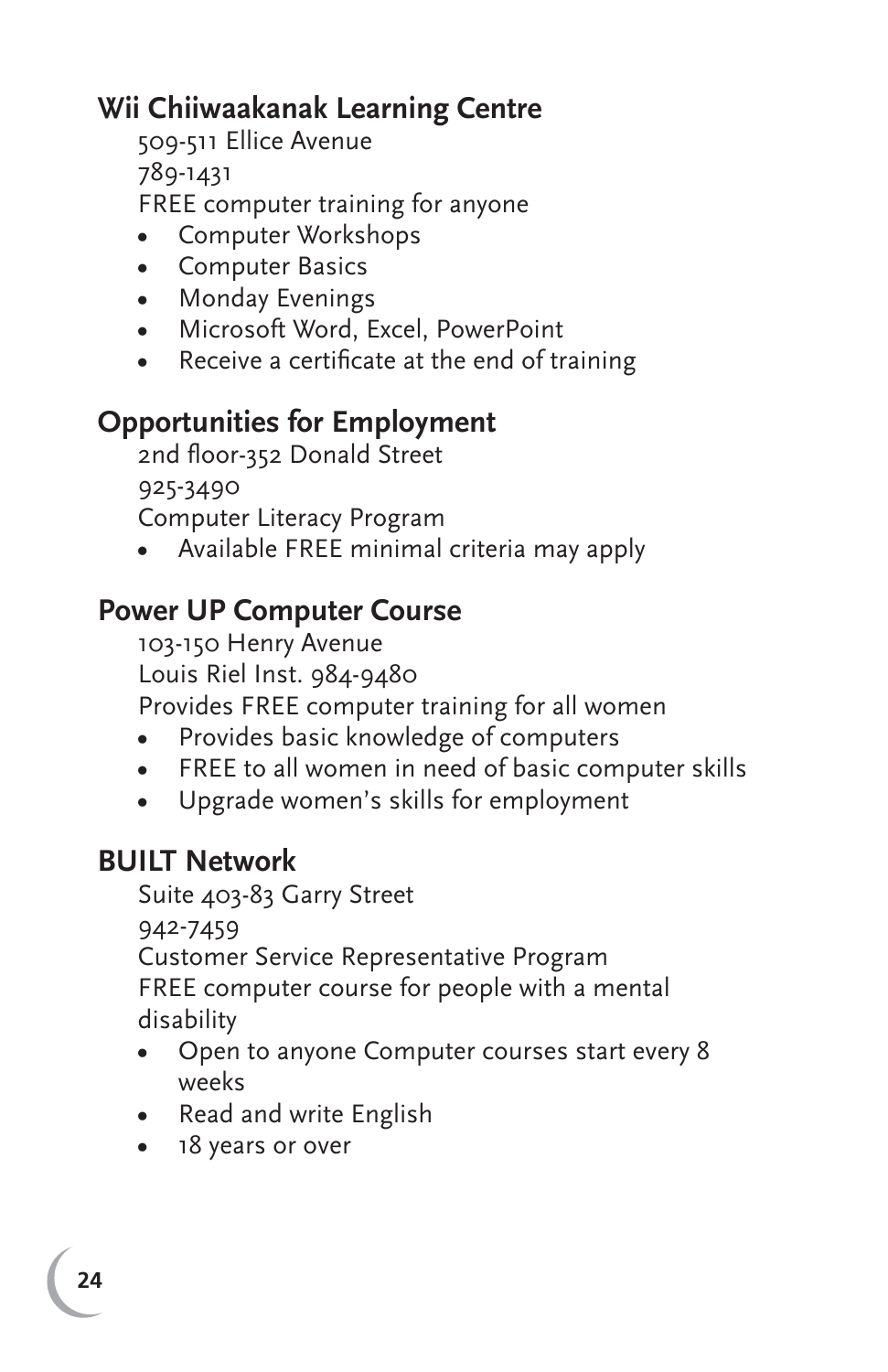## Employment and Training Services

## **Centre for Aboriginal Human Resources Development Inc. (CAHRD)**

304- 181 Higgins Ave.

989-7110

www.cahrd.org

CAHRD has been providing quality education,training and employment services to the Aboriginal (Status, Nonstatus, Metis and Inuit) people of Winnipeg for over 30 years.

**Employment** services include:

- **•** *Staffi ng Solutions* delivers job placement services for Aboriginal graduates of High School, College, University or Specialized training. 989-7122
- **•** *Central Services Employment* services for all Aboriginal people of any age.
- **•** *Employment Services for Aboriginal People with Disabilities*

For more info and/or to register for an orientation session call 989-7110.

**Education** services include High School Diploma from the Aboriginal Community Campus, Upgrading and Literacy Programming.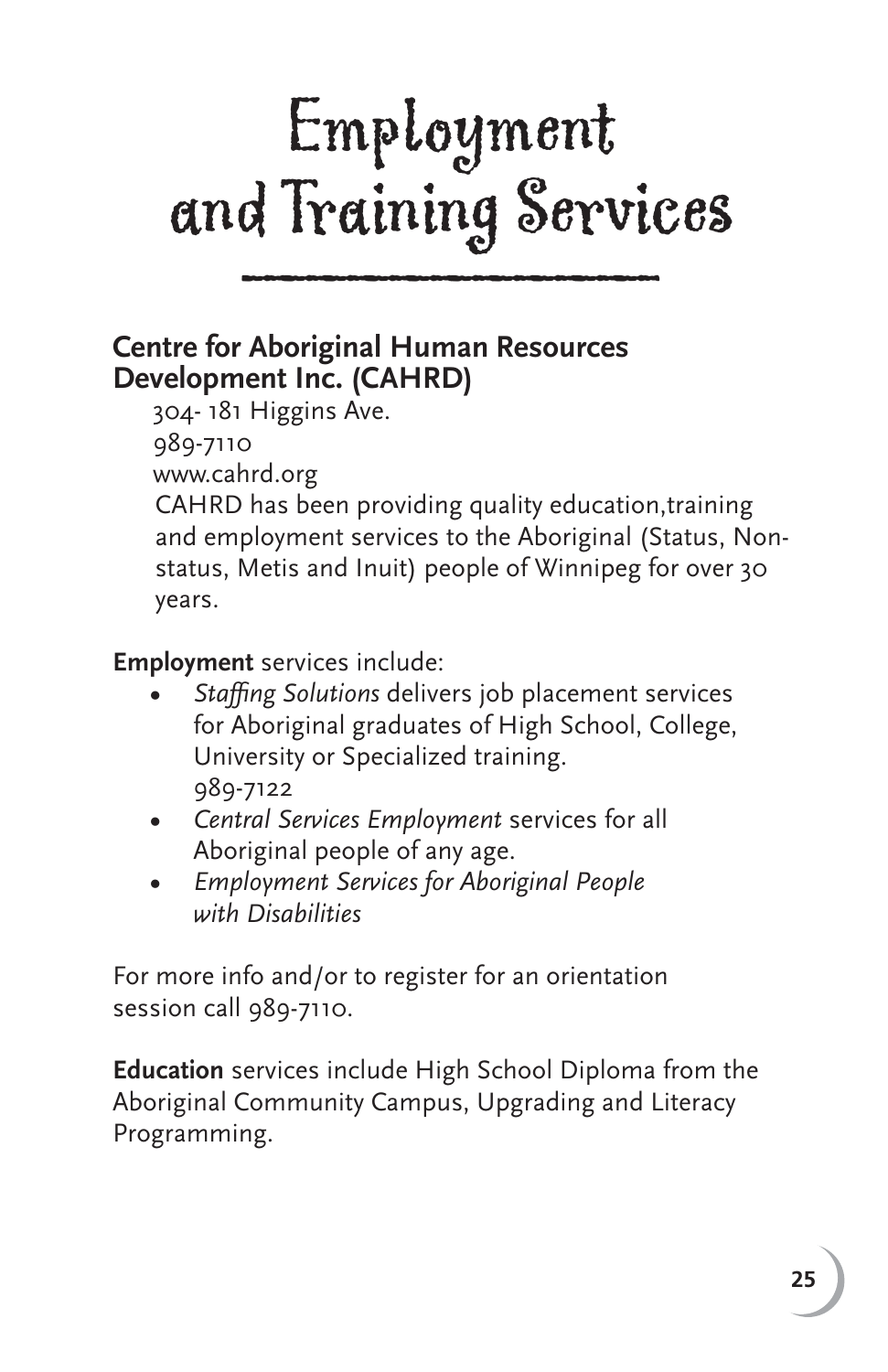**Training** services include in-house training through the Neeginan Institute of Applied Technology, as well as referrals to community programs. CAHRD training programs are done in partnership with industry, business, and training & education institutions. Some program partners are the Industrial Training Centre (Welding, Sheet Metal, Industrial Spray Painting), Manitoba Aerospace, Canadian Manufacturers and Exporters Association and Manitoba Apprenticeship (Carpentry and Cabinet Making). Introduction to computer technology (software and hardware) and the internet are also available at the Cyber Centre.

## **Urban Circle Training Centre**

 519 Selkirk Ave. 589-4433 www.urbancircletraining.com Offers a culturally relevant, intensive life skills program coupled with training in the following areas:

- 1. Adult Basic Education
- 2. Adult Employment & Education
- 3. Family Support Worker Program
- 4. Health Care Aide Mature Grade XII
- 5. Health Care Aide/Health Unit Clerk

## **Ka Ni Kanichihk**

455 McDermot Avenue

953-5920

"Ka Ni Kanichihk provides Aboriginal programs and services that focus on wholeness and wellness and that build on the strengths and resilience of Aboriginal Peoples."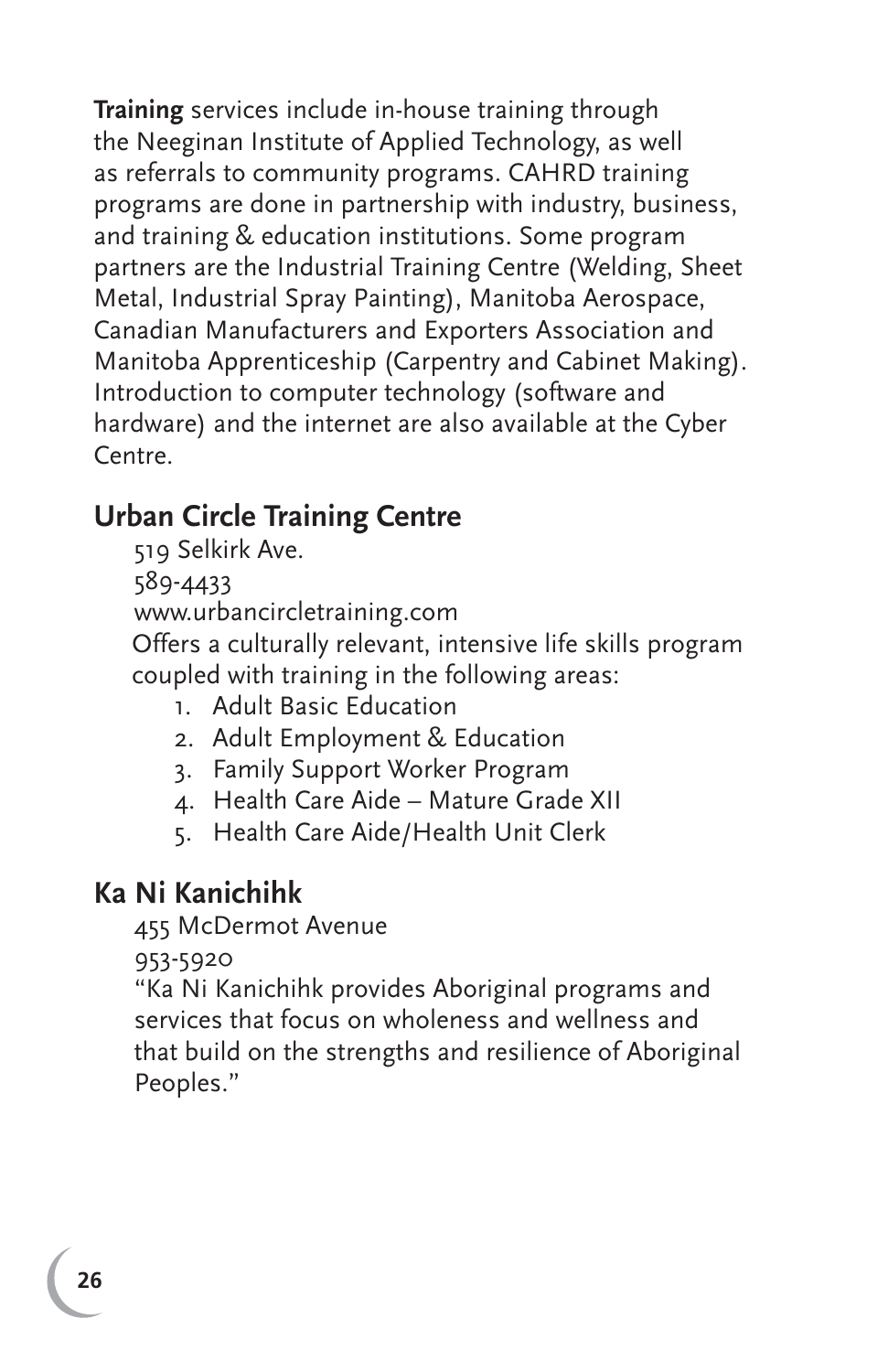### **Training Programs**

- The Self Employment Program for Aboriginal Women
- **Information and Office Administrative Assistant**  Program 12 month microcomputer application training program.
- Life Skills Coach Training

#### **Other Programs and Activities/Resources**

- Aboriginal Women Responding to the AIDS Crisis
- Aboriginal Women and Smoking Cessation: Protecting the Sacred Breath of Our Children
- Family Court Diversion Research Project
- Aboriginal and Immigrant People's Experiences with Health and Health Care in Winnipeg Research Project
- United Against Racism/Aboriginal Youth Circle
- Restoring the Sacred-Youth Mentorship Program
- Aboriginal Mother Centre- for women in the community
- At Our Relatives-specialized foster care program for "sexually exploited youth"

## **Manitoba Metis Federation Inc. (MMF)**

150 Henry Ave.

586-8474

www.manitobametisfederation.com

Department of Human Resource Development and Training has job postings and offers training programs and funding for other approved training or education.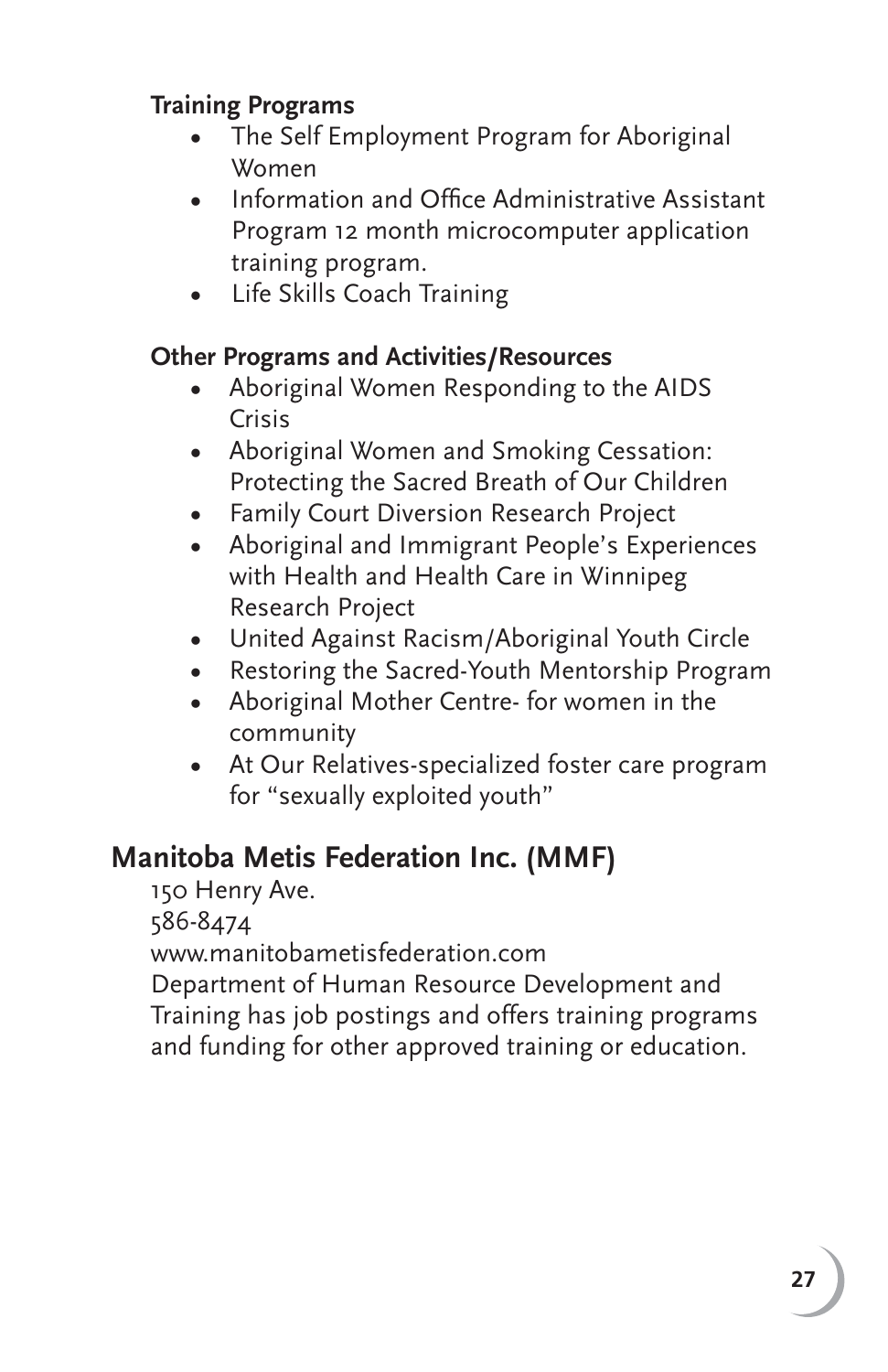## **Y.E.S. (Youth Employment Services)**

614 - 294 Portage Ave. 987-8661 www.youthemploymentservices.com YES provides free employment counselling services, information and referrals, job search workshops and an employment resource centre for people 16-29 years of age.

## **Opportunities for Employment**

352 Donald St., 2nd Floor 925-3490

www.ofe.ca

Offers a variety of free employment readiness training programs and job placement Services for EI, EIA clients as well as clients who are unemployed or underemployed. Some programs offered are PC technician, forklift/Warehouse/air tools training, office/computer skills as well as first air/CPR Training.

## **Job Solution**

400-491 Portage Ave. 786-7051 www.newdirections.mb.ca Program offered by New Directions intended for people on Income Assistance. It provides pre-employment workshops, training and job placements.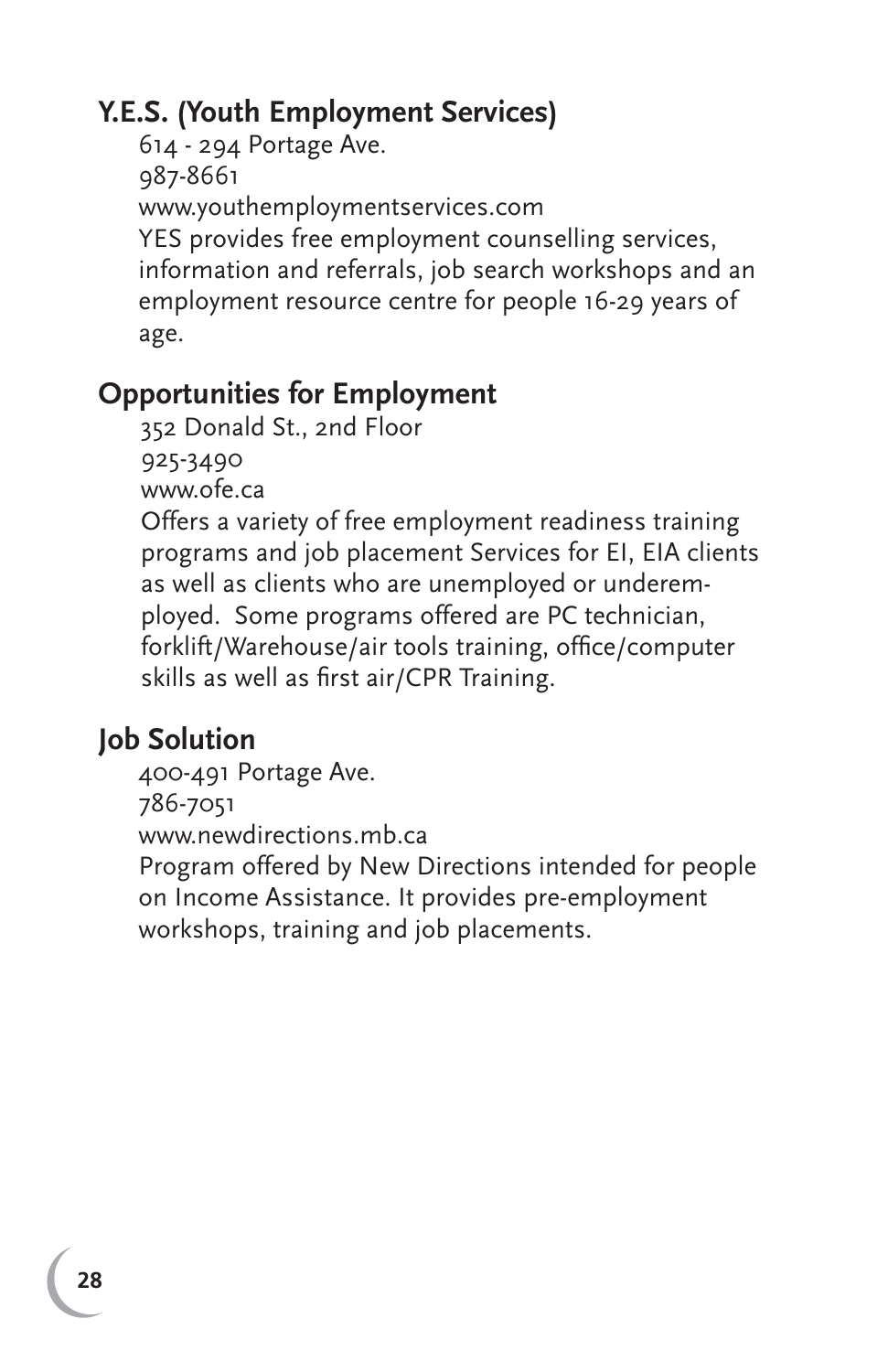## **Elmwood Community Resource Centre-Elmwood Youth Employment Experience Project**

Program focusing on youth aged 16-30 who are unemployed, not receiving EI benefits, not attending school but seeking life skills for acquiring and retaining a job.

Please call: Carissa Neufeld @ 982-1720

## **P.E.P.**

## **Personalized Employment Preparation**

929 Main St.

982-4948

This program through the Winnipeg Boys and Girls Club, assists youth 16-29 to prepare for and find employment.

## **P.A.T.H. Centre**

627 Selkirk Ave. 927-2300 Email: pathnecr@mts.net www.pathcentre.org *Planning Alternative Tomorrows with Hope.* Providing career counselling, resume writing and personal development support.

## **Apprenticeship Training**

1010-401 York Ave. 945-3337 1-800-282-8069 www.gov.mb.ca/tradecareers If you are interested in becoming a certified trades person, look into the 'learn and earn' potential of becoming an apprentice.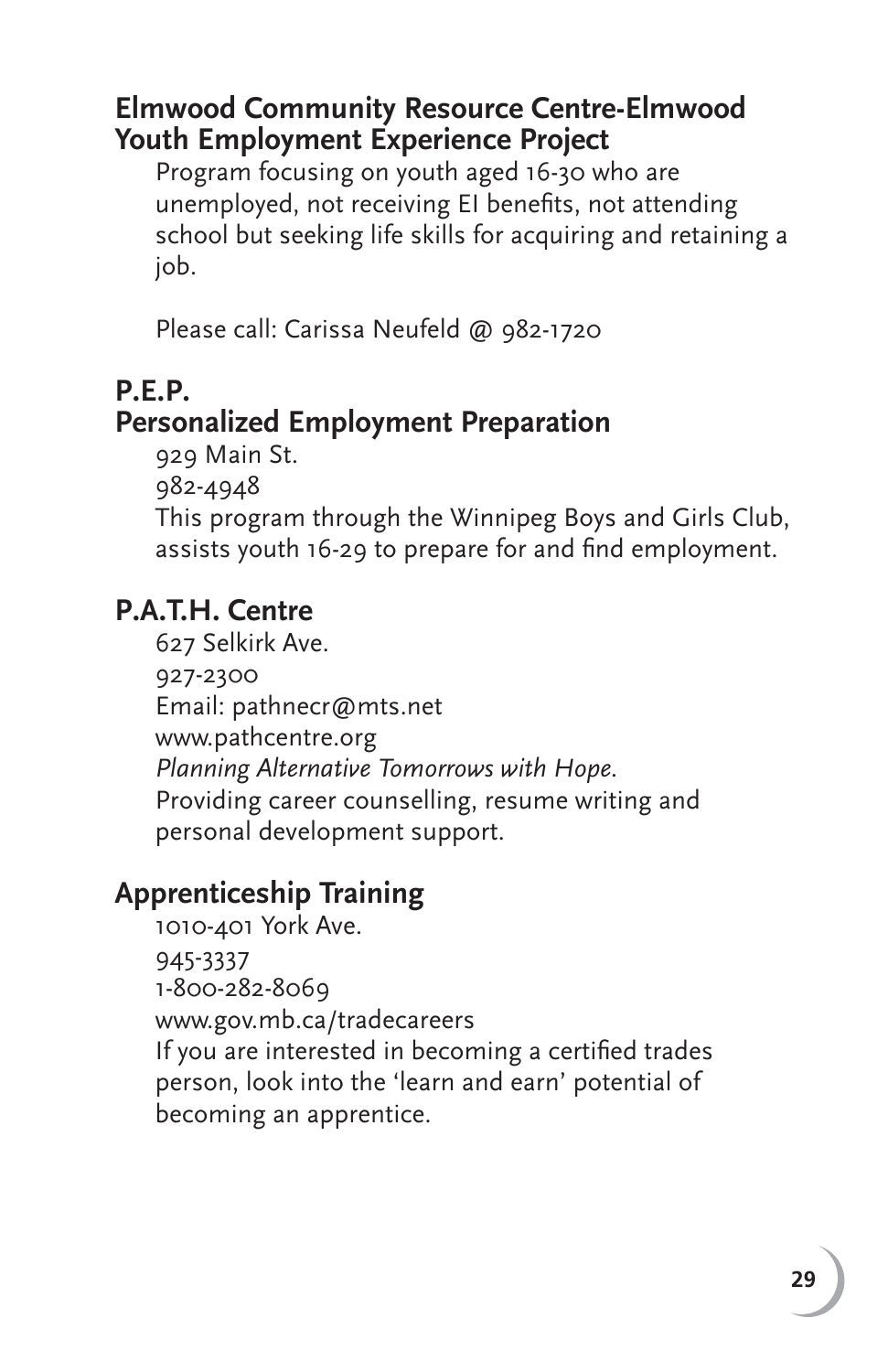## **Human Resource Centres of Canada and Manitoba Employment Centres**

Provide faxing, photocopying of resumés and public access computers for resumé writing. This is also where you apply for your Social Insurance Number and Employment Insurance benefits.

From May until August, the Student/Youth Human Resource Centres are also open at these locations:

391 York Ave. 1031 Autumnwood Dr. 3338 Portage Ave. 1122 Henderson Hwy. 510 Selkirk Avenue

For information on services available through **Human Resource Centres of Canada** visit www.hrsdc-rhdcc.gc.ca or call 1 800 O CANADA.

For information on **Manitoba Employment Centres** and other government programs visit www.edu.gov.mb.ca or call 945-8341.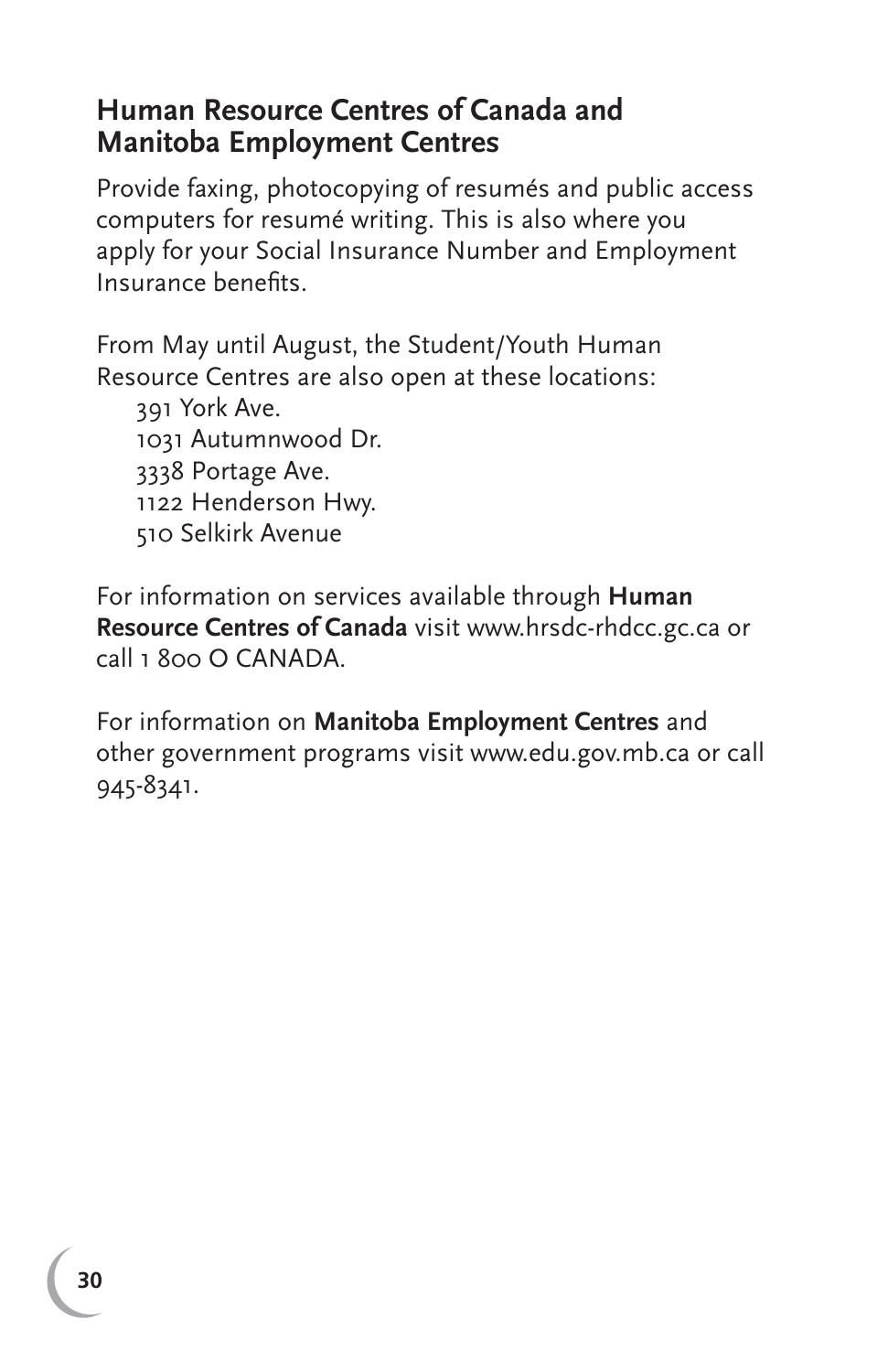## **Temporary Job Placement Offices**

Check the Yellow Pages under **Employment – Employment Contractors, Temporary.** There are several agencies that offer temporary employment in a wide range of fields.

If you have access to the Internet here are some good places to start for Manitoba - specific opportunities:

#### **www.mb.workinfonet.ca**

Workinfonet also has a page listing all employment service providers in Manitoba.

#### **www.mb4youth.ca**

Another great web-site connecting youth to services and programs offered by the government of Manitoba.

#### **www.jobbank.gc.ca**

A great web-site linking employers to potential employees.

**Your best bet is to come to 510 Selkirk Ave - Partners @ 510 Selkirk and ask about all the employment services available in Winnipeg.** 

> *No appointment necessary.*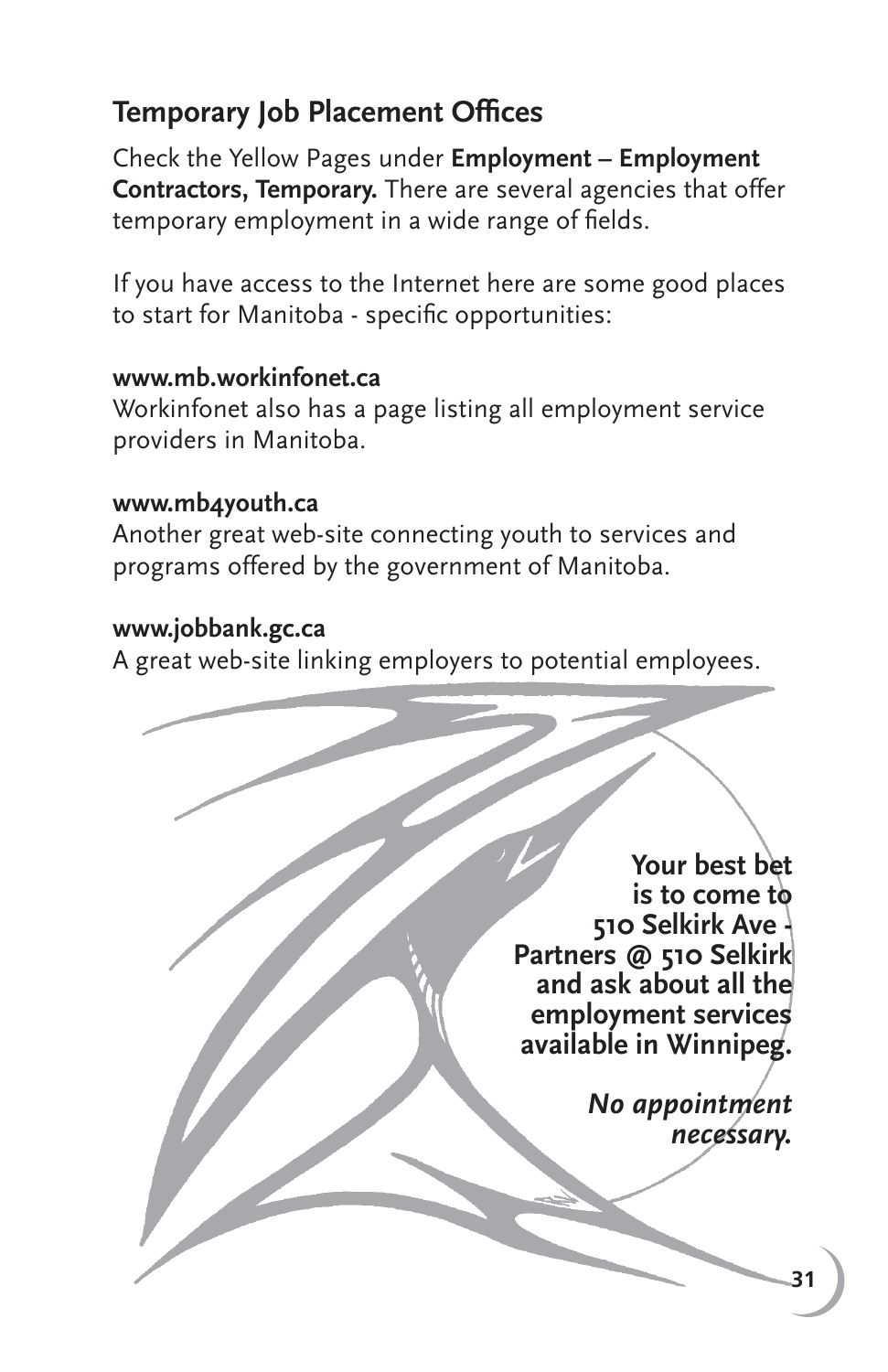## Pre-school, Elementary, K-12 and Post-Secondary Education LOSP-SECONDALY LANC

For a list of all Winnipeg schools, grades offered and location, visit www.edu.gov.mb.ca/ks4/schools

## **Little Red Spirit Head Start Program**

185 Young St. 783-8116

## **Aboriginal Head Start Program**

215 - 181 Higgins Avenue 925-1201

## **Oshki-Majahitowiin**

220 Andrews St. 982-4980

### **Four Feathers Inc. Head Start Program**

45B Gilbert Avenue 982-4425

## **Niji Mahkwa School** *(Kindergarten to Grade 8)*

450 Flora Ave. 589-6742 www.wsd1.org/nijimahkwa An elementary program complementary to programming at Children of the Earth.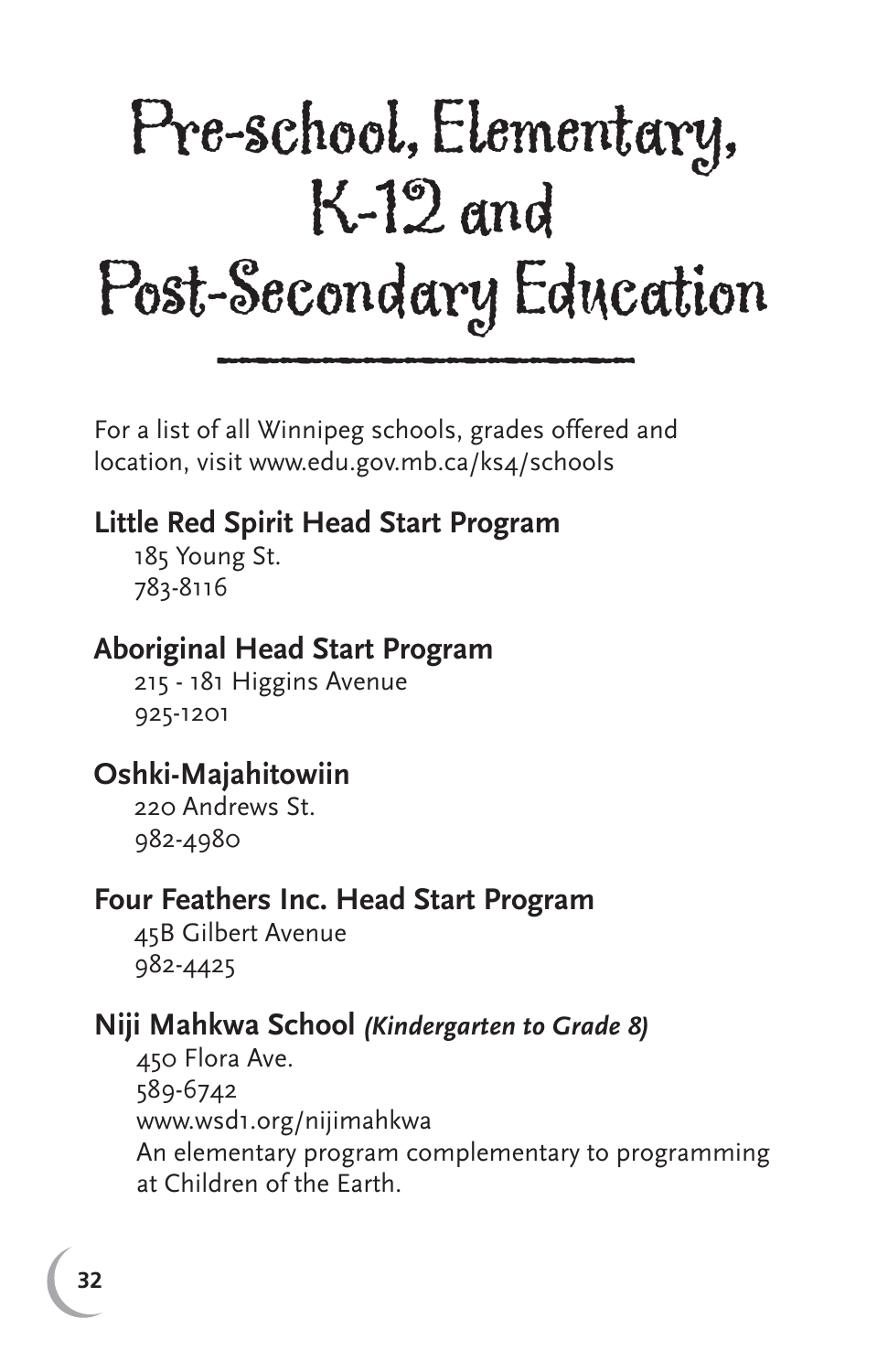## **Children of the Earth High School (***Senior 1 to 4)*

100 Salter St. 589-6383 www.wsd1.org/cote

Cultural teachings integrated with the standard high school curriculum. Students participate in Medicine Wheel teachings, pipe ceremonies and a grand council. Staff is predominately Aboriginal.

#### *"Welcome to Winnipeg!*

*You will soon discover that our city is not too big, not too small but just the right size with so many fun things to do and people who genuinely care about helping you feel at home."*

#### **Christine Pierre**

*Recruitment Offi cer University of Manitoba, Enrolment Services*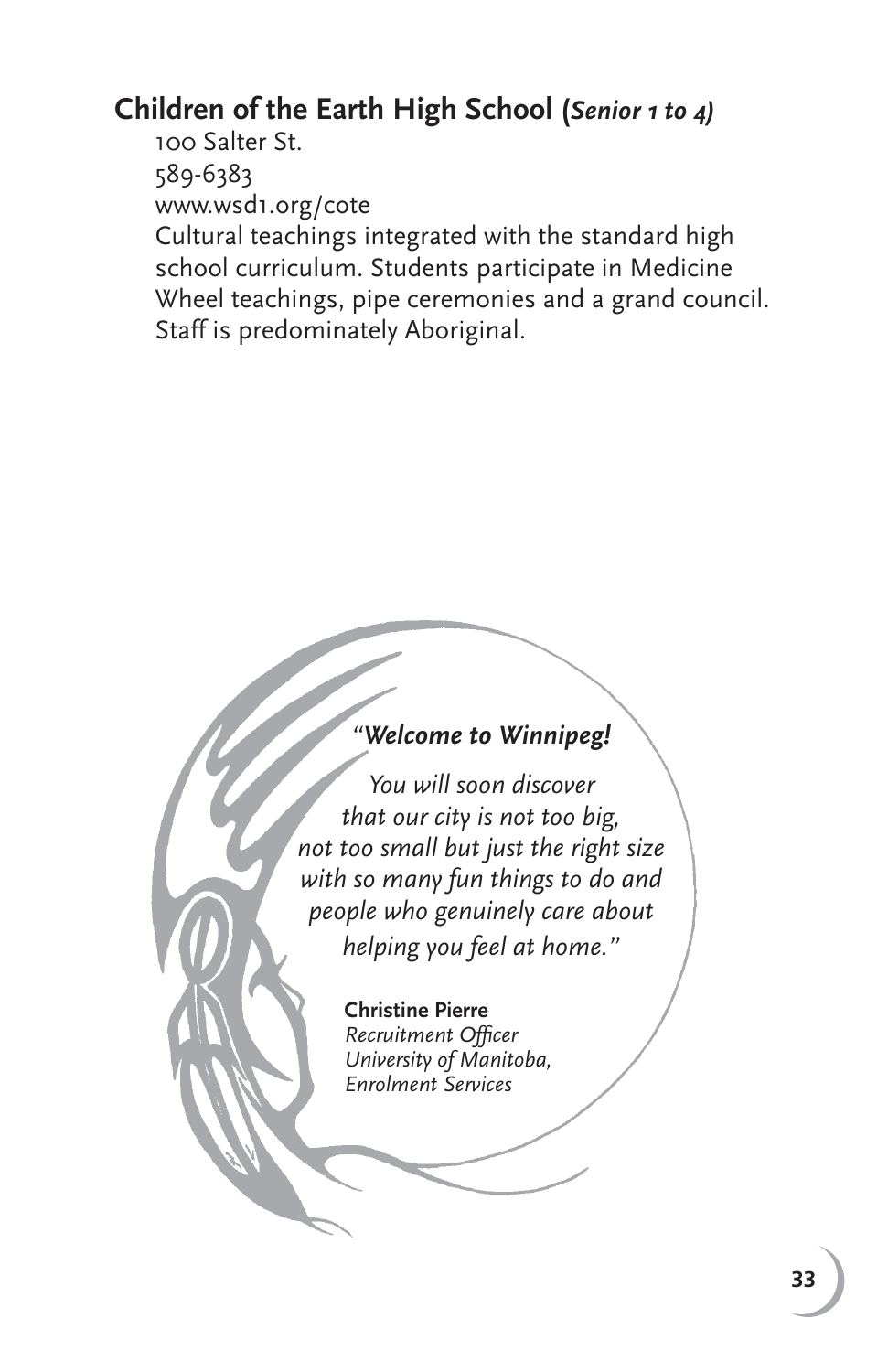## Alternative/Transitional High Schools Lugn ocnoois

## **Songide'ewin**

484 Selkirk Ave.

582-4577

An alternative high school program for 14–21 year olds which seeks to offer academic achievement based on individual needs, abilities, personal goals and commitment.

## **Ndinawe Youth Transitional School**

586-2588

A transitional school program offering free training for high school for students aged 12-21 who are not registered for school(suspended, waiting to be registered, or out of school for any reason).

## **Fresh Start**

330 Ellice St. 783-6806 or 774-5401 An education and job training program for young Aboriginal adults aged 19-29.

## **Rising Sun**

Elgin House 429 Elgin Avenue 942-0694 An alternative program providing First Nation and Métis students, between the ages of 15-20 years old, an opportunity to gain their grade 12 diploma in a small group setting.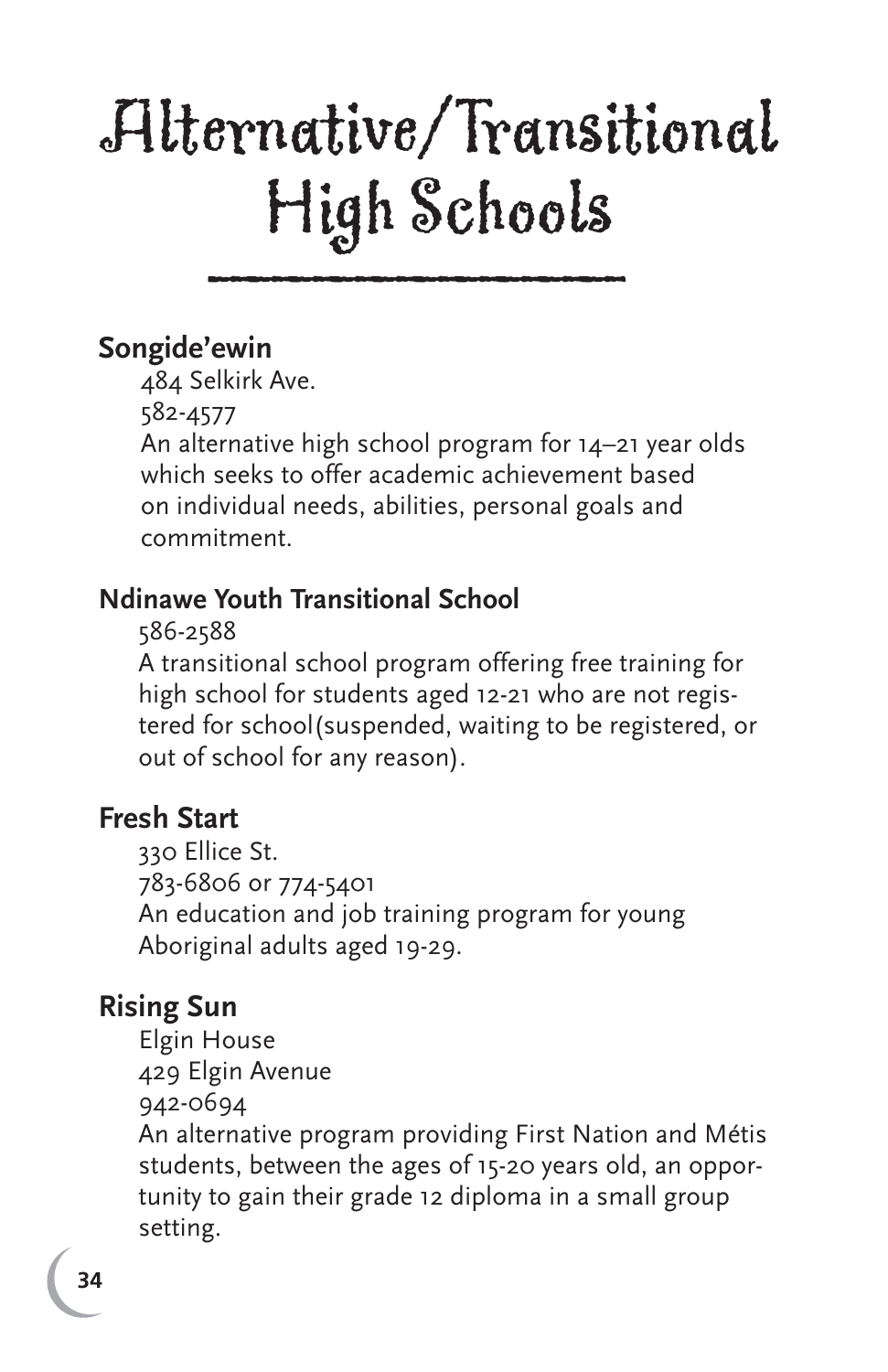## **Adult Learning Centres (ALCs)**

If you are an adult thinking about completing your High School education, Adult Learning Centres are ready to meet your needs. Located throughout Winnipeg - call the organizations below for more information.

| <b>Aboriginal Community Campus</b><br>403-181 Higgins Ave.                                                                 | 989-8860             |
|----------------------------------------------------------------------------------------------------------------------------|----------------------|
| <b>Adult Education Centre (AEC) Inc.</b><br>1240 Main St.                                                                  | 953-0818             |
| <b>Crossroads Learning Centre Inc.</b><br>Unit H - 2211 McPhilllips St.                                                    | 953-2030             |
| <b>Faith Learning Centre</b><br>220 Pritchard Ave.                                                                         | 586-1416             |
| <b>Horizons Learning Centres</b><br>Lower Level, 222 Furby St.                                                             | 772-1234             |
| <b>JobWORKS Adult Learning Centre</b><br>1175 Pembina Hwy.                                                                 | 453-8351             |
| Louis Riel Institute Adult Learning Centre<br>103-150 Henry Ave.<br><b>McLeod Adult Learning Centre</b><br>530 McLeod Ave. | 984-9480<br>667-6193 |
| <b>Red River College Adult Learning Centre</b><br>400-123 Main St.                                                         | 945-0345             |
| <b>St. Norbert Adult Education Centre</b><br>Box 250, 35H ave, de la Digue                                                 | 261-3312             |
| <b>St. Vital Adult Education Centre</b><br>533 A St. Anne's Rd.                                                            | 254-1618             |
| <b>Seven Oaks Adult Learning Centre</b><br>2nd floor, Maples Collegiate<br>1330 jefferson Ave.                             | 632-1716             |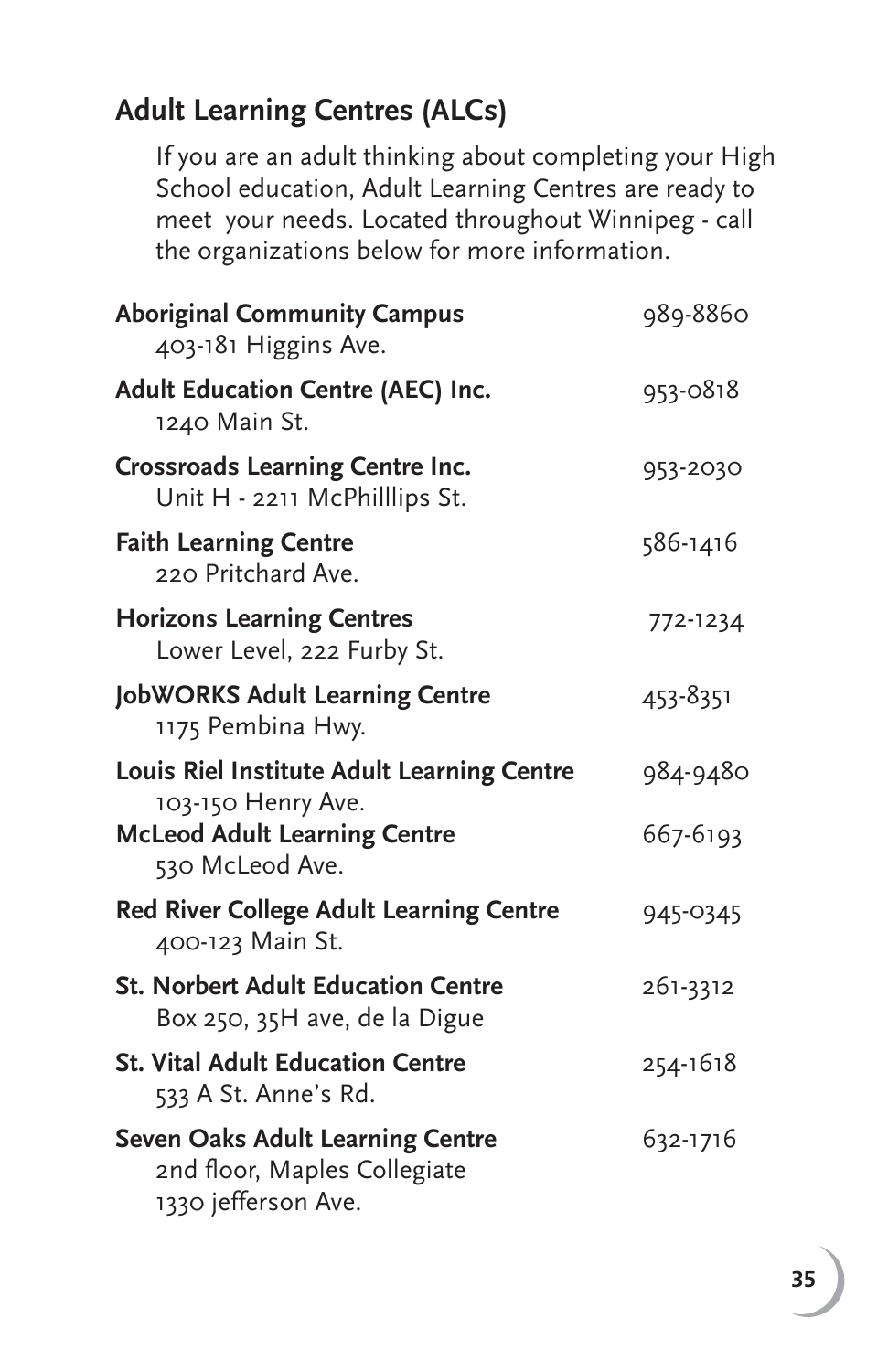| Stevenson-Britannia Adult Literacy<br>Program Inc.<br>1 Braintree Cresc.         | 837-3521 |
|----------------------------------------------------------------------------------|----------|
| <b>Transcona Community Learning Centre</b><br>130 Regent Ave. East               | 958-9297 |
| <b>UFCW Training Centre</b><br>2nd Floor - 880 Portage Ave.                      | 775-8329 |
| Urban Circle Training Centre Inc.<br>519 Serlkirk Ave.                           | 589-4433 |
| <b>Winnipeg Adult Education</b><br><b>Centre - Off Campus</b><br>310 Vaughan St. | 947-1674 |
| Yellowquill College Inc.<br>340 Assiniboine Ave.                                 | 953-2800 |

#### **Manitoba Student Aid**

401-1181 Portage Avenue 945-6321; toll free 1-800-204-1685 www.manitobastudentaid.ca

Manitoba Student Aid administers several programs to assist Aboriginal and northern students with the cost of post-secondary education. You may be eligible for loans, grants and bursaries, even if you have other sources of funding. Loans will need to be paid back while bursaries and scholarships do not need to be paid back.

In the long run, the lower the amount of your student loans the better. So make sure you take advantage of all other sources of funding before considering student loans.

If you have moving costs to relocate from a northern community, you can request assistance to cover those costs.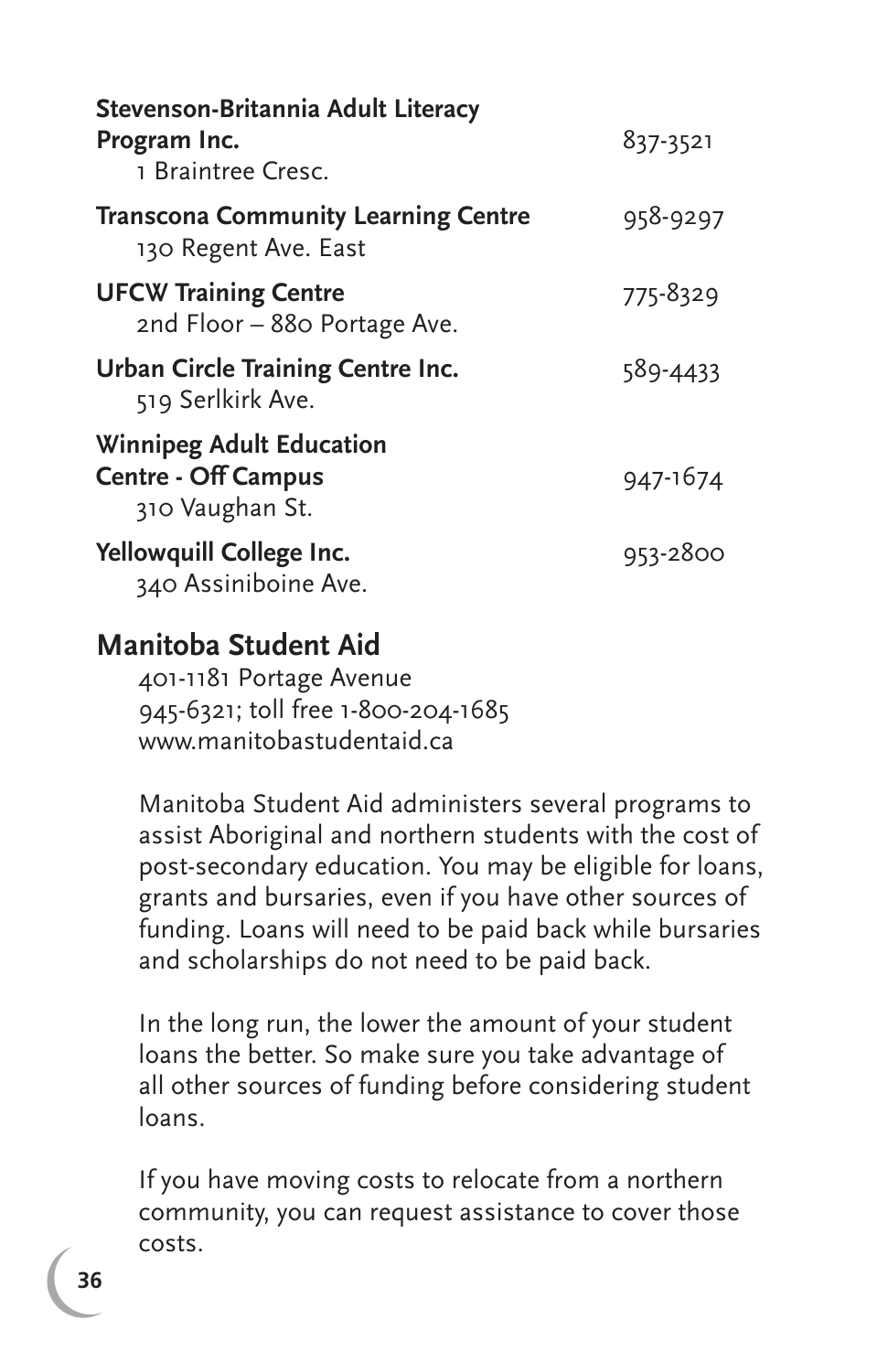Full-time students:

- Prince of Wales/Princess Anne Awards
- Canada Student Loan (CSL)
- Manitoba Student Loan (MSL)
- You may be eligible for Aboriginal, disability or low-income bursaries

Part-time students:

Part-time students may also be eligible for loans and bursaries

For information on other funding sources please visit us our office or contact Rick Lavallee at 945-6339.

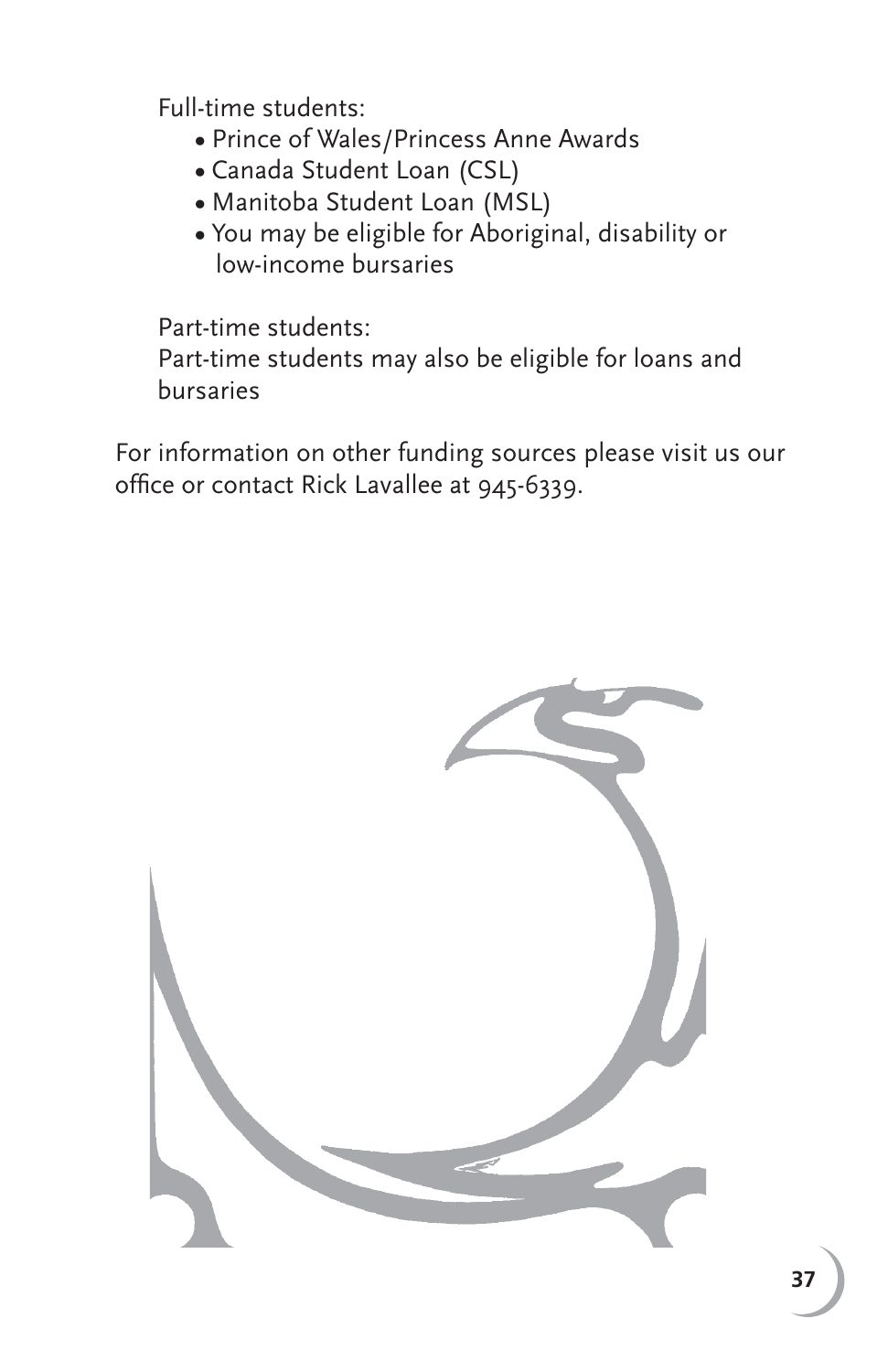# University of Manitoba and to present the

Manitoba's largest university, located in suburban Fort Garry, offers many excellent programs and supports to Aboriginal students. The University has over 2000 Aboriginal students enrolled. The following is a list of Aboriginal programs offered, but we recommend that your first step in exploring opportunities at the U of M is to call one of our Recruitment Officers:

#### **Jennifer Wood** (204-474-9983) or (204-474-8929)

**Aboriginal Student Centre (ASC)** 474-8850 Provides academic, social, personal, and cultural supports to Aboriginal students at the U of M. The ASC has an Elder-in-residence and an Aboriginal Students Association. It hosts the Elders Gathering, the Graduation PowWow, and many social, cultural, and recreational events throughout the year.

#### **University of Manitoba ACCESS Programs (UMAP) 174-8000**

These programs provide supports to students who would not normally be able to pursue post-secondary education due to economic, geographic, or social restrictions. Supports include: personal & academic counseling, tutors, and limited financial supports. The program supports students seeking a degree in any program. www.umanitoba.ca/coned/access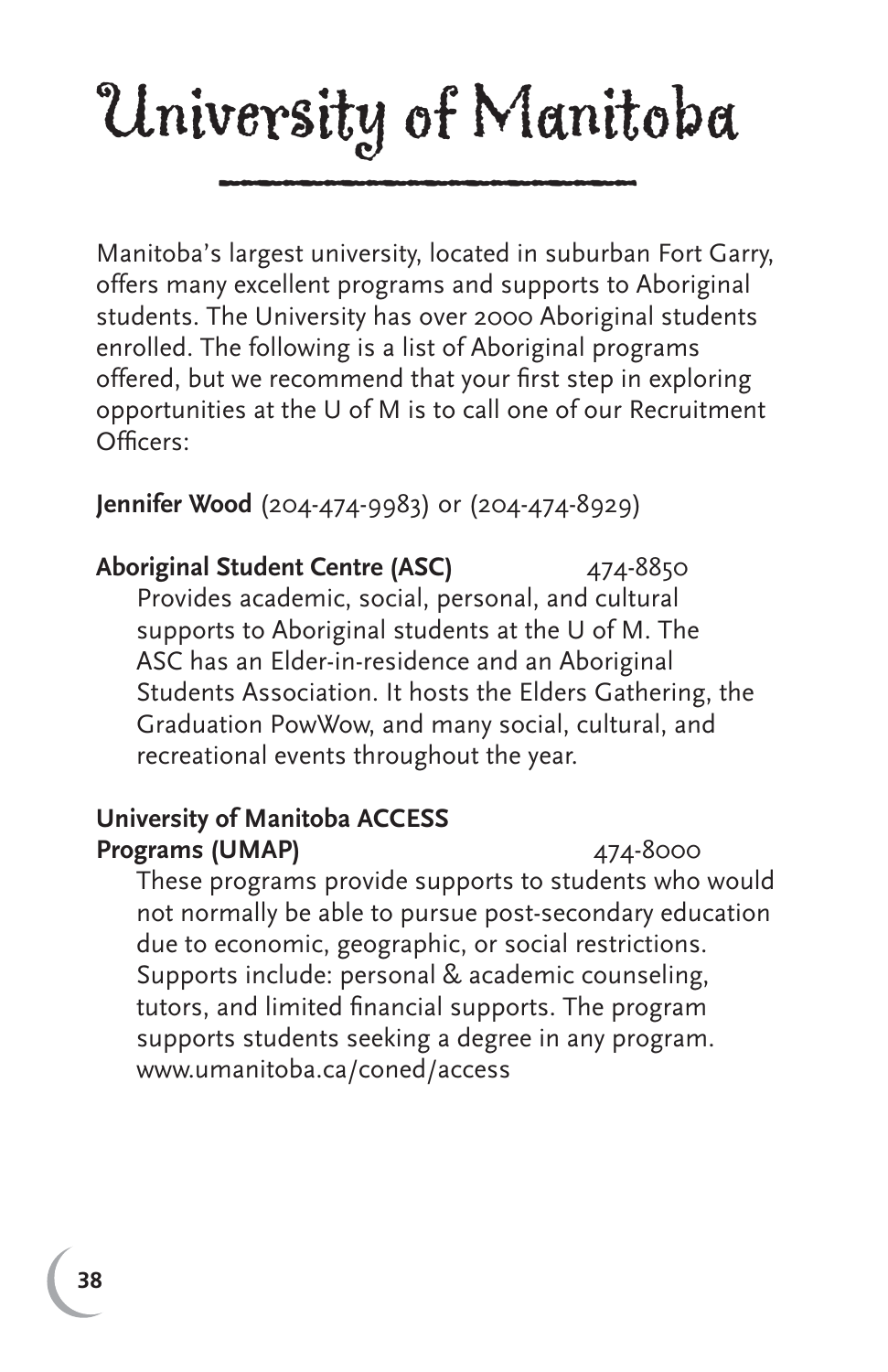**Health Careers Access Programs (HCAP)** 474-8000 For Aboriginal students pursuing careers in medicine, dentistry, dental hygiene, pharmacy, and medical rehabilitation.

**Engineering Access Program (ENGAP)** 474-9872 For Aboriginal students pursuing careers in engineering.

**Education Access Program (EAP)** 474-6638 For Aboriginal students pursuing a career in teaching.

**Inner City Social Work Program (ICSWP)** 668-8160 For students pursuing a career in social work. Newly located at 485 Selkirk Avenue.

**Department of Native Studies** 474-9266 This department in the Faculty of Arts offers degree programs at the undergraduate and graduate levels. Cree and Ojibway language courses are offered as well.

#### **Aboriginal Business Education Program (ABEP)** 474-7401

Support program for students pursuing careers in the business field. Supports include tutors, bursaries, and summer internships.

#### Aboriginal Focus Programs (AFP) 982-4233 These diploma and certificate programs are offered through extended Education and are intended for adult learners who wish to develop themselves further.

*Diplomas:* Community Wellness, Environmental Stewardship and Aboriginal CFS *Certifi cates:* Counselling Skills, Child Sexual Abuse intervention and Treatment and Special Education and Educational Assistant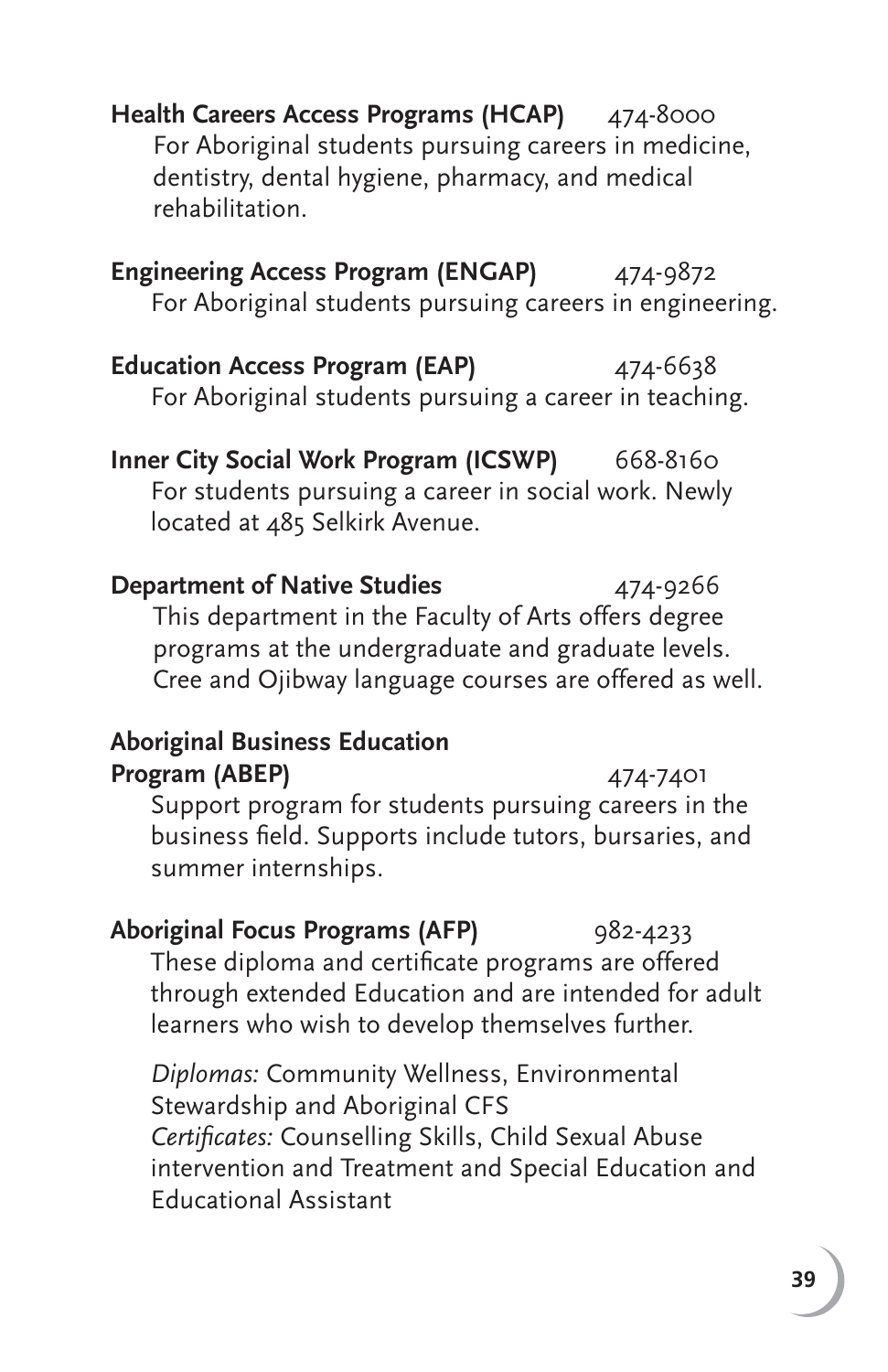*Seminars*: Indigenous Knowledge seminars, Nametwaawin Video Workshop Transition Year and Support Programs: Health Careers Transition Year, Children of the Earth Transition Year, Basic University Skills and Tutorial Support Program

Located in the Aboriginal Education Centre on Place Promenade (behind Portage Place).

# University of Winnipeg aniversity of vvinn

Located in downtown Winnipeg, the campus offers a small, close knit community of students and professors. The environment is warm and friendly and the small size of the campus enables students and professors to communicate and get to know one another. The University offers courses with Aboriginal content in many departments such as Anthropology, History, and Political Science to name just a few. In addition, they also offer language courses in Cree and Ojibway. To enhance the Aboriginal students' experience the University offers several supports.

- Visiting Elders Program
- Aboriginal Student Advisor
- First Nations Student Council
- Aboriginal Students Lounge
- Aboriginal Initiatives Committee
- Red Roots: Theatre in Residence

For more information contact:

#### **Andrea McCluskey,** *Aboriginal Academic Advisor*

 786-9865 Email: a.mccluskey@uwinnipeg.ca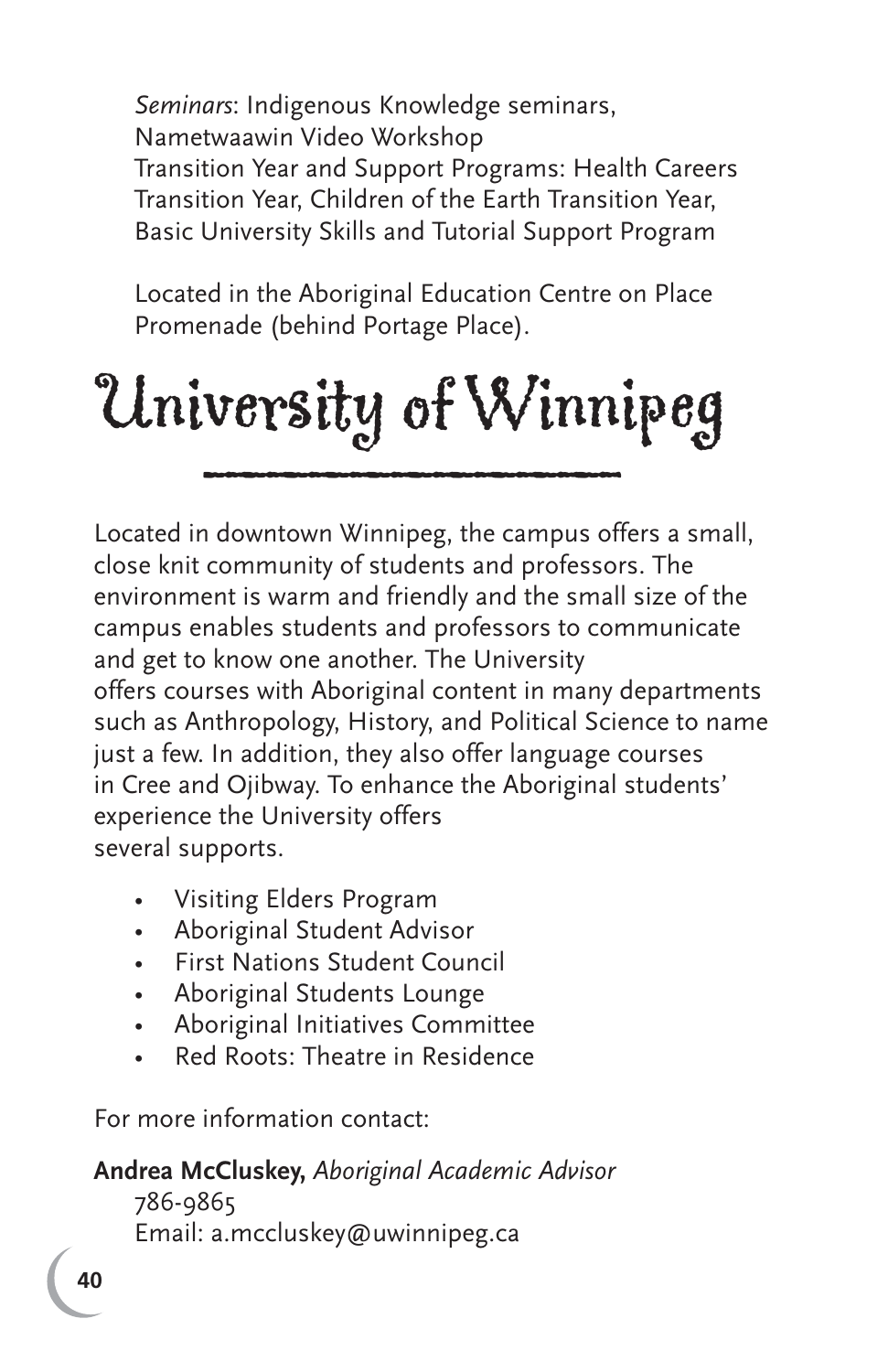*Transition Year Program Coordinator* 786-9983 Email: i.krenn@uwinnipeg.ca

**Jeff Booth, Aboriginal Liasion Officer**  786-9922 Email: j.booth@uwinnipeg.ca

#### **Aboriginal Educational Assistant Diploma Program**

Course and workshops that provide students with the knowledge and skills needed to work as educational assistants in the school system. Cultural components, career counselling and aschool placement practicum are included in the course curriculum as well. Please contact:

#### **University of Winnipeg**

The Division of Continuing Education 294 William Ave. 982-6633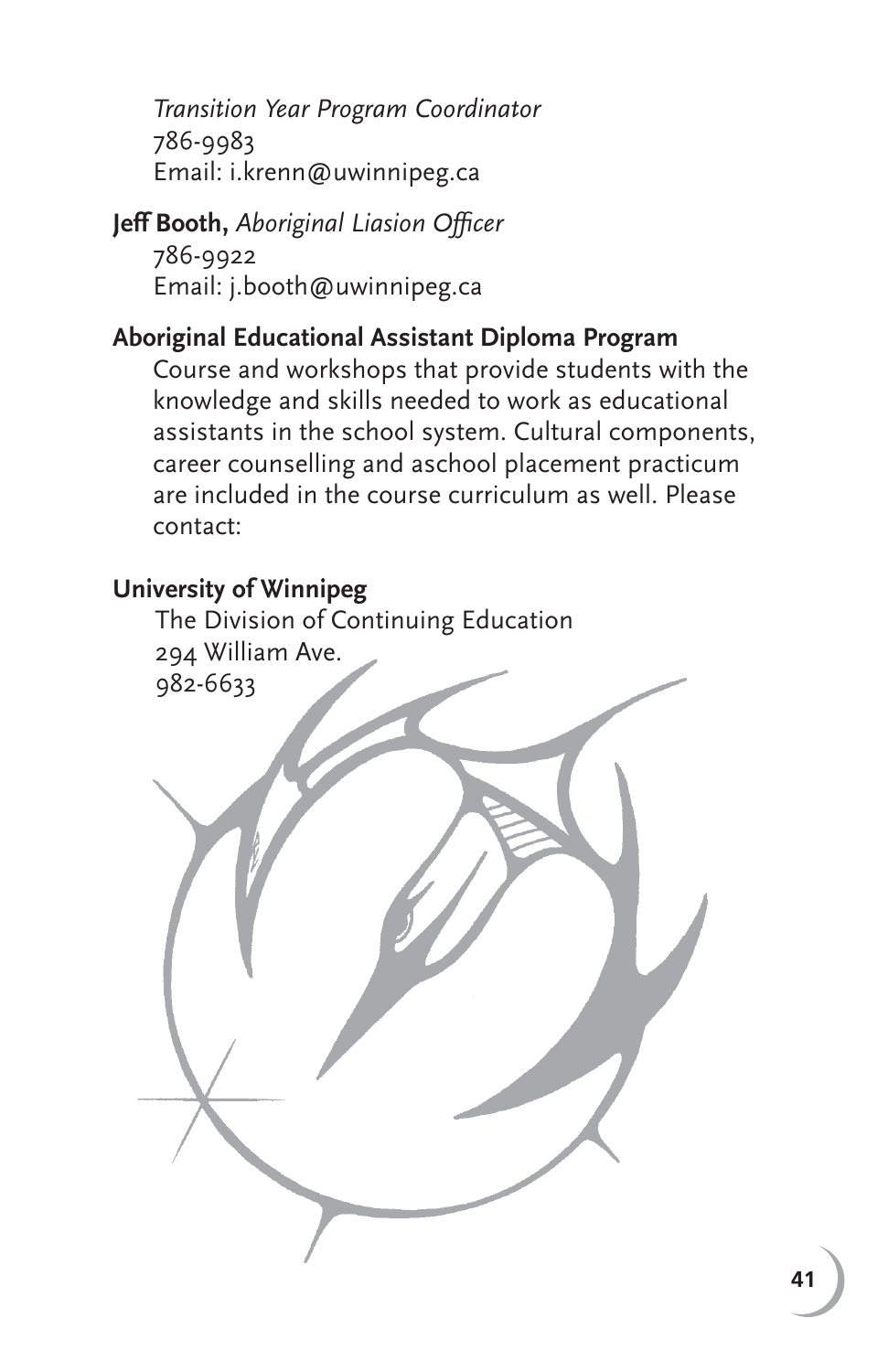# Red River College

#### **Aboriginal Student Support Centre & Community Relations** The *Aboriginal Student Support Centre (ASSC)* offers support services to prospective and current students of Aboriginal ancestry (Métis, Inuit, First Nations, Non-Status). The Centre is a place where students can feel comfortable in an environment and atmosphere that is a home away from

home with facilities that offer everything from a computer lab, kitchen, lounge, phone area to exciting events held each week in the conference area. While at the college, students need to feel that they have a place to come where any question is a valid inquiry and when you need someone to talk to; there is always someone ready to listen.

The *Aboriginal Student Support* team will also assist students in finding their way around the campus and to know where and how to access all college supports and services. Current programs and events include:

- Elders in Residence: book an appointment , drop by for a visit or attend various weekly cultural teaching sessions
- Personal Counselling Services: discuss the adjustment to a post-secondary institution, financial management, or any matter of concern
- Academic advising: available to assist students with program planning, registration, interpretation of academic policies and procedures, and curriculum requirements
- Weekly events: guest speakers, student feasts, traditional teachings, Industry presentations, movies, arts and crafts
- Information about Aboriginal awards, bursaries and scholarships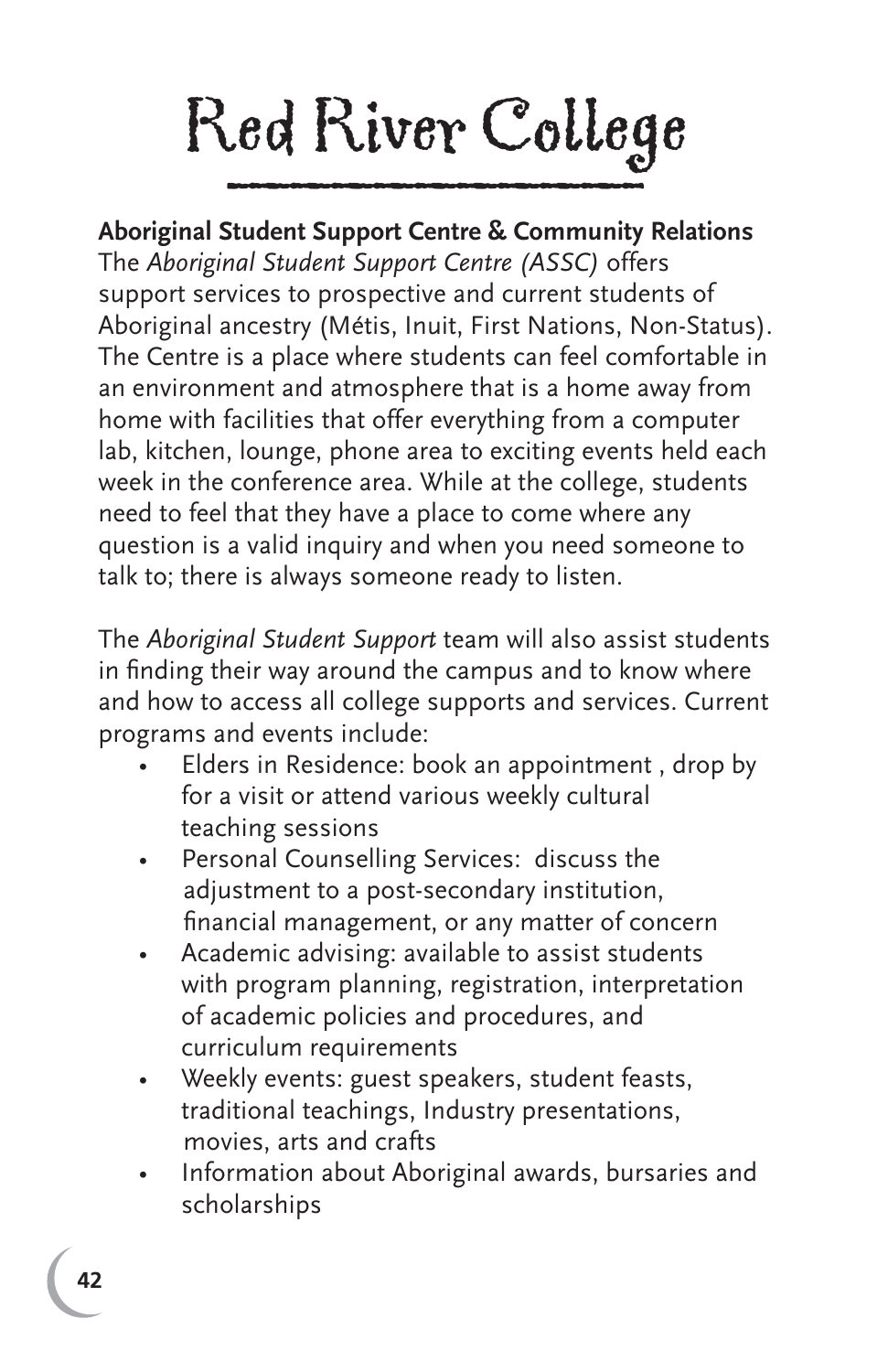- Student programs include internships, mentorship's, tours, sample sessions of various academic programs around the college, employment opportunities, time out from studies by attending free events around the city and welcome circles for Inuit students from Nunavut
- Aboriginal Student volunteer group called the R-Crew (Resource Crew)

For more information, please contact: **Aboriginal Student Support & Community Relations** Angie Hutchinson, Team Communicator Room 214, Building F 204-632-3773 ahutcinson@rrc.mb.ca

#### **Red River College Programs:**

#### **Aboriginal Language Specialist**

Interpreting and translating provides an opportunity to bring together cultures and communities by facilitating communication. If you have a strong working knowledge of Cree or Ojibwe, this program will provide you with the translating and interpreting skills to be successful

#### **Aboriginal Self-Government Administration**

Make a difference in your community-realize your potential in the planning of Aboriginal Self-Government by gaining knowledge of present political systems and existing/traditional model of self-government. You will learn skills in administration, finance, management, and policy analysis.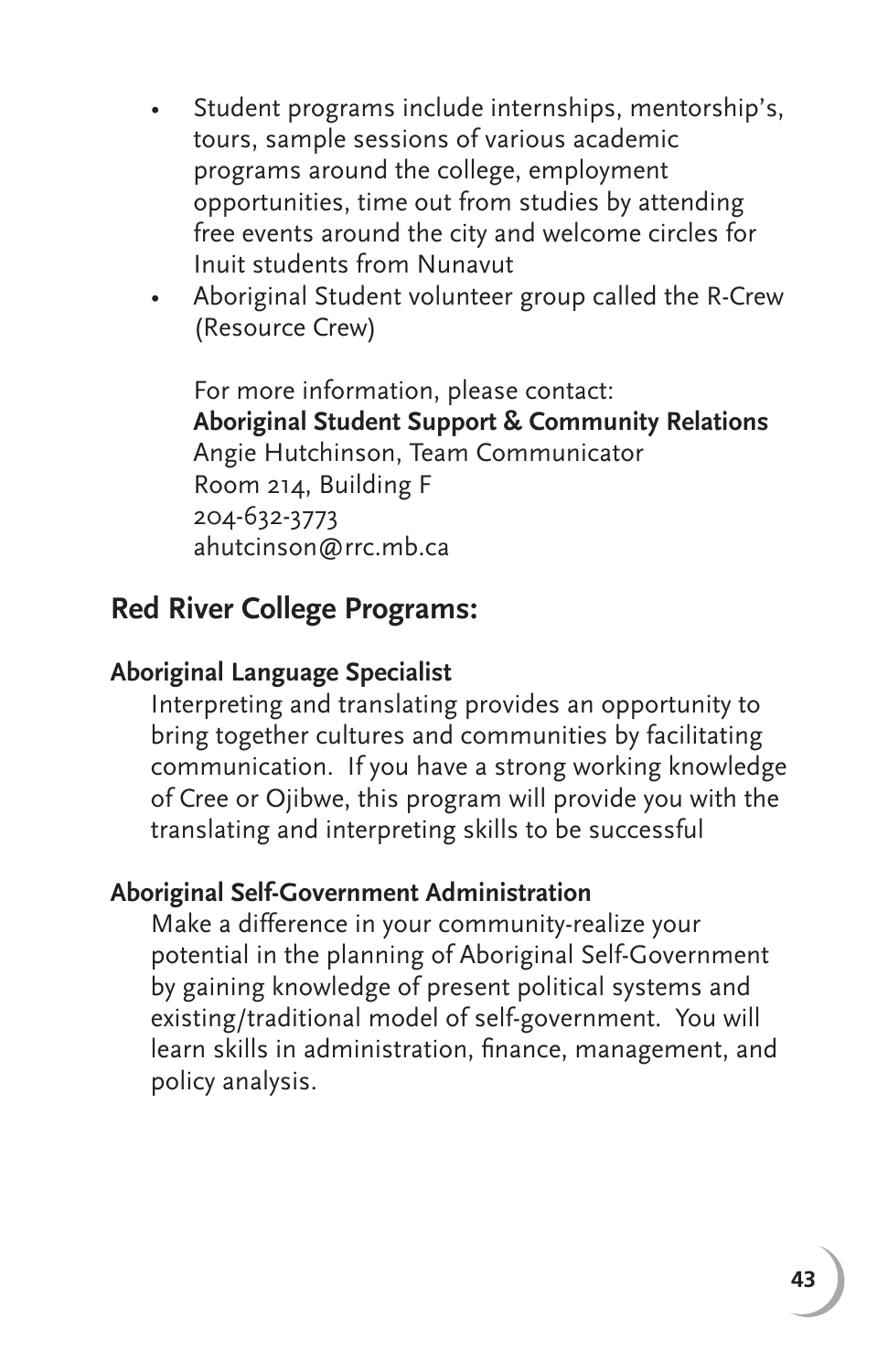#### **Introduction to Trades**

The program introduces Aboriginal student to and prepare them for entry into existing RRC trades programs.

#### **Information and Office Administration**

The program provides Aboriginal students with training in computer software applications, business and economics, introductory accounting, office administration, communication skills for business, research, reporting, and presenting.

#### **Biindigen College Studies**

The program assists Aboriginal students to achieve the appropriate prerequisites and skills to transfer into other College programs of their choice.

#### **ACCESS Model Programs**

The ACCESS Model Program provides admission to specific Red River College programs for low-income residents of Manitoba who have not had the opportunity to participate or succeed in a college education because of social, economic, or cultural factors, formal education, or geographical location (inaccessibility to post-secondary institutions).

#### **ACCESS Southern Nursing**

The program prepares students with the academic and developmental skills necessary to enter the Joint Baccalaureate (JBN) program.

#### **ACCESS Business Administration Integrated**

The program provides a broad business background so that the graduate may choose a career from a variety of job opportunities in the business community.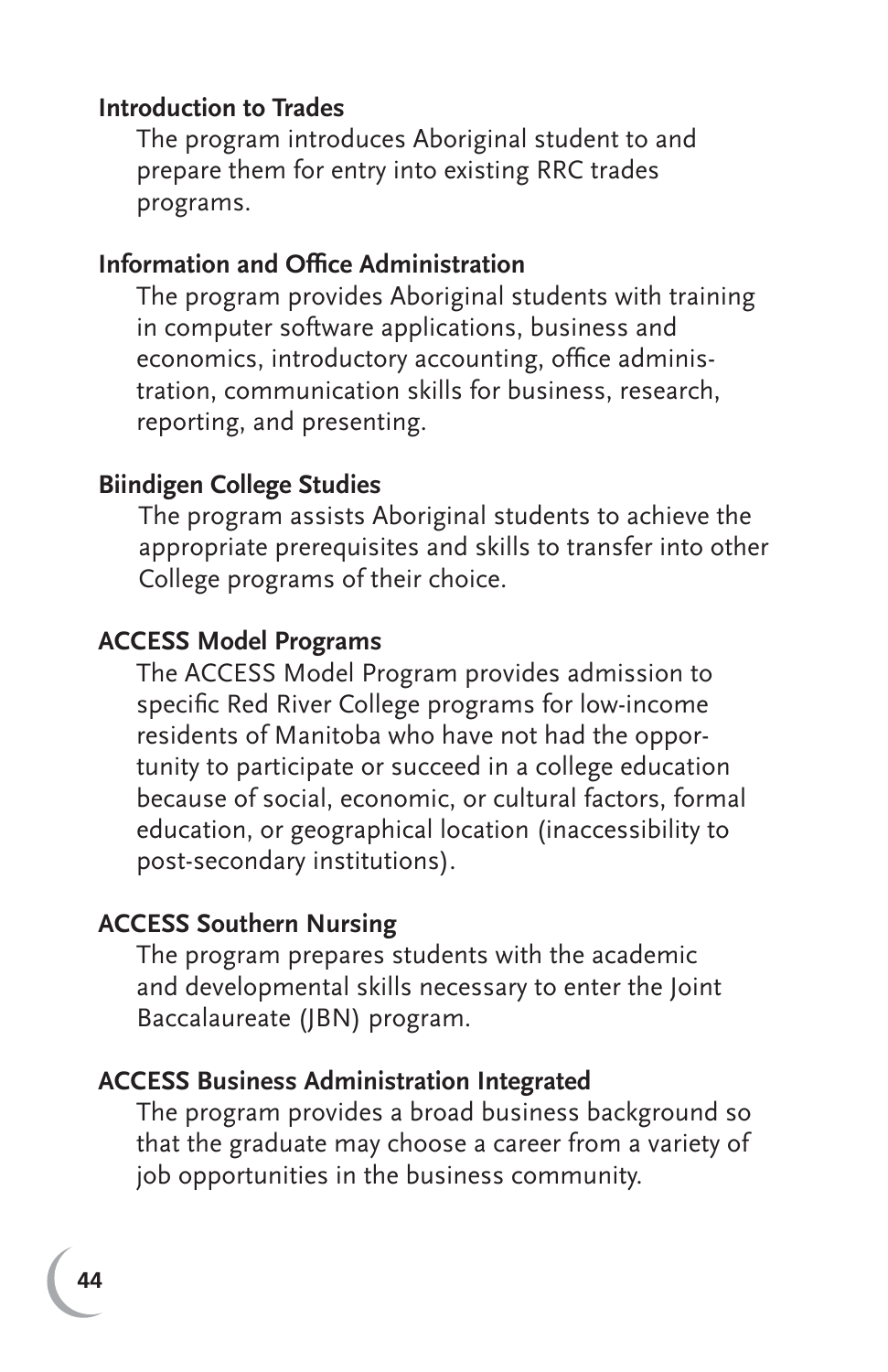#### **ACCESS Civil/CAD Technology**

The program is designed for Aboriginal applicants who do not meet the regular admission requirements of the Civil/CAD technology program or who choose to take it over a longer period of time.

# Yellowquill College \_\_\_\_\_\_\_\_\_\_

Manitoba's original First Nation-controlled College offers such courses as

- First Nation Governance Diploma Program
- Certified Aboriginal Financial Manager
- Administrative Assistant Certificate Program

For information on these and other courses contact:

#### **Yellowquill College**

 340 Assiniboine Ave. 953-2800 Fax: 953-2810 Email: administration@yellowquillcollege.ca www.yellowquillcollege.mb.ca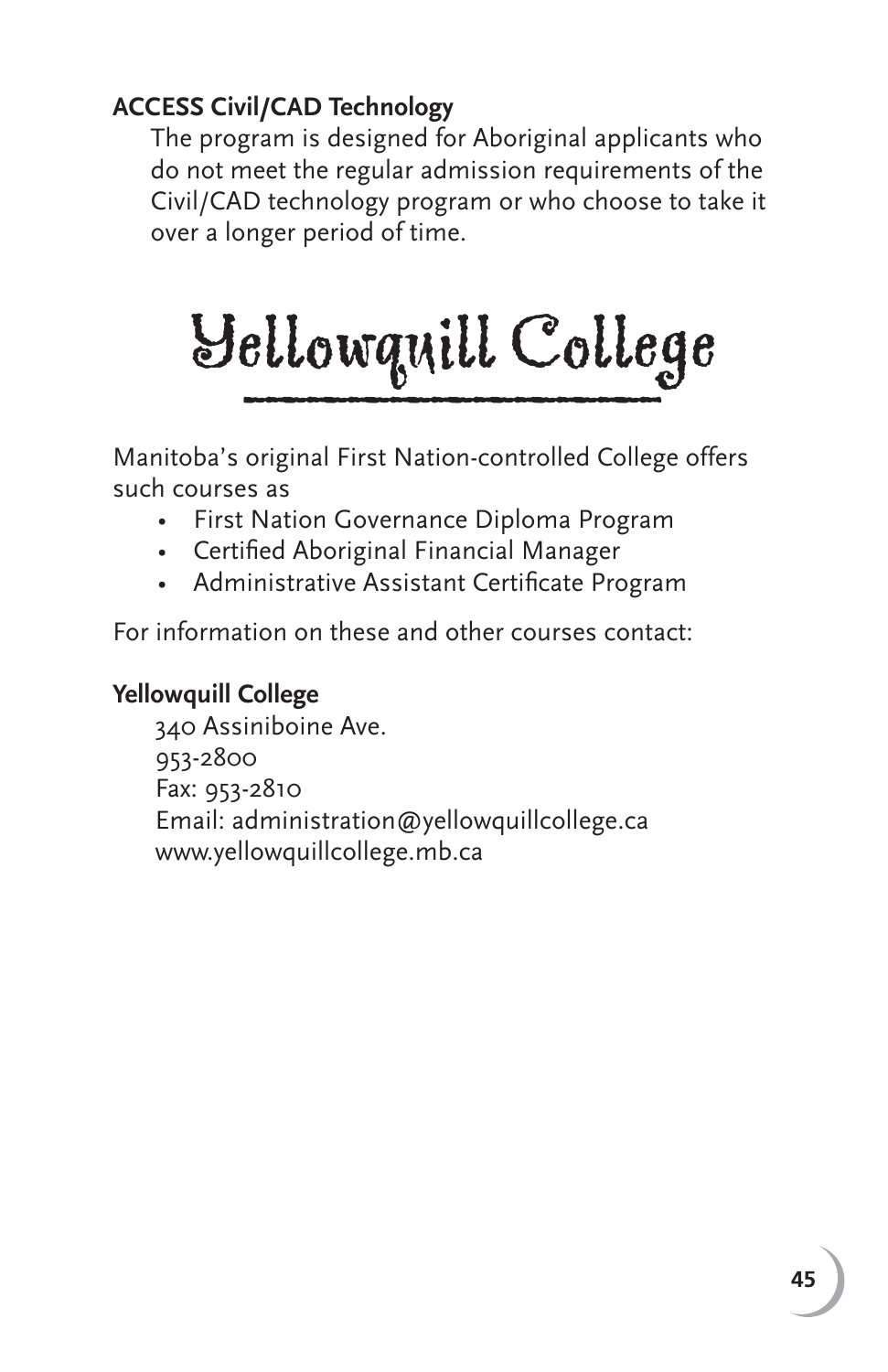# Inner City Campus

Offers the Inner City Social Work Program and Aboriginal Child Welfare Initiative Bachelor of Social Work Program and Bachelor of Education ACCESS programs to Aboriginal residents of the Inner City of Winnipeg.

#### **Inner City Campus / Bill Norrie Centre**

Offers the Inner City Bachelor of Social Work Program and Bachelor of Education ACCESS programs to Aboriginal residents of the City of Winnipeg; Inner-city Campus/William Norrie Centre 485 Selkirk Ave Telephone: 668-8160 ext 50 Email: icswp@umanitoba.ca www.umainitoba.ca/faculties/social\_work/wec

# Income Support Services \_\_\_\_\_\_\_\_\_\_

There are a variety of government income supports available with varying eligibility criteria. Please contact the service or program directly to determine if you qualify.

#### **Employment and Income Assistance**

General Information line: 948-4000 www.gov.mb.ca/fs/assistance/eai.html A program of last resort to provide basic needs to those unable to support themselves. Applicants must attend an orientation session prior to meeting with a worker to determine assistance eligibility.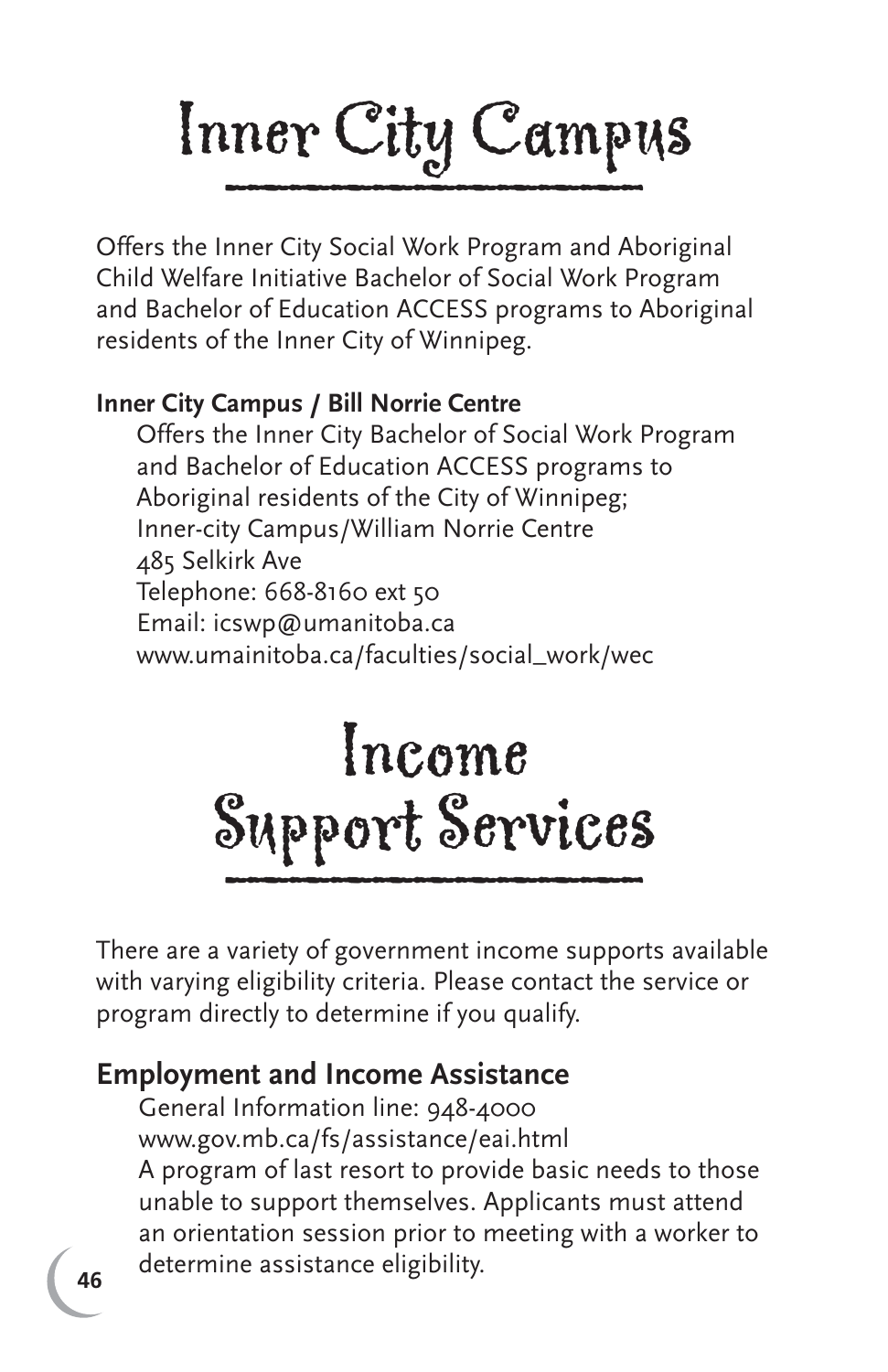# **EIA Job Centre**

206-111 Rorie Street

Employment and Income Assistance operates a Job Centre at 111 Rorie St. It is available to people who are financially eligible and are looking for work. In order to attend they must first register by calling 948-4000 or go to the front desk of 111 Rorie St.

# **Social Assistance Appeal Board**

7th floor, 175 Hargrave St. 1-800-282-8069 945-3003 or 945-3005 An independent appeal board for decisions regarding provincial and municipal social assistance and other programs offered by Family Services.

# **Manitoba Child Benefit**

#### **Manitoba Family Services**

Killarney, MB

1-800-563-8793

The Manitoba Child Benefit (MCB) provides monthly benefits to low-income Manitoba families needing assistance with the cost of raising children.

You may be eligible if:

- you reside in Manitoba;
- you have dependent children under the age of 18;
- your Manitoba Health card lists your dependent children;
- you receive Canada Child Tax Benefit payments for your dependent child(ren);
- your total family income is below a specific level.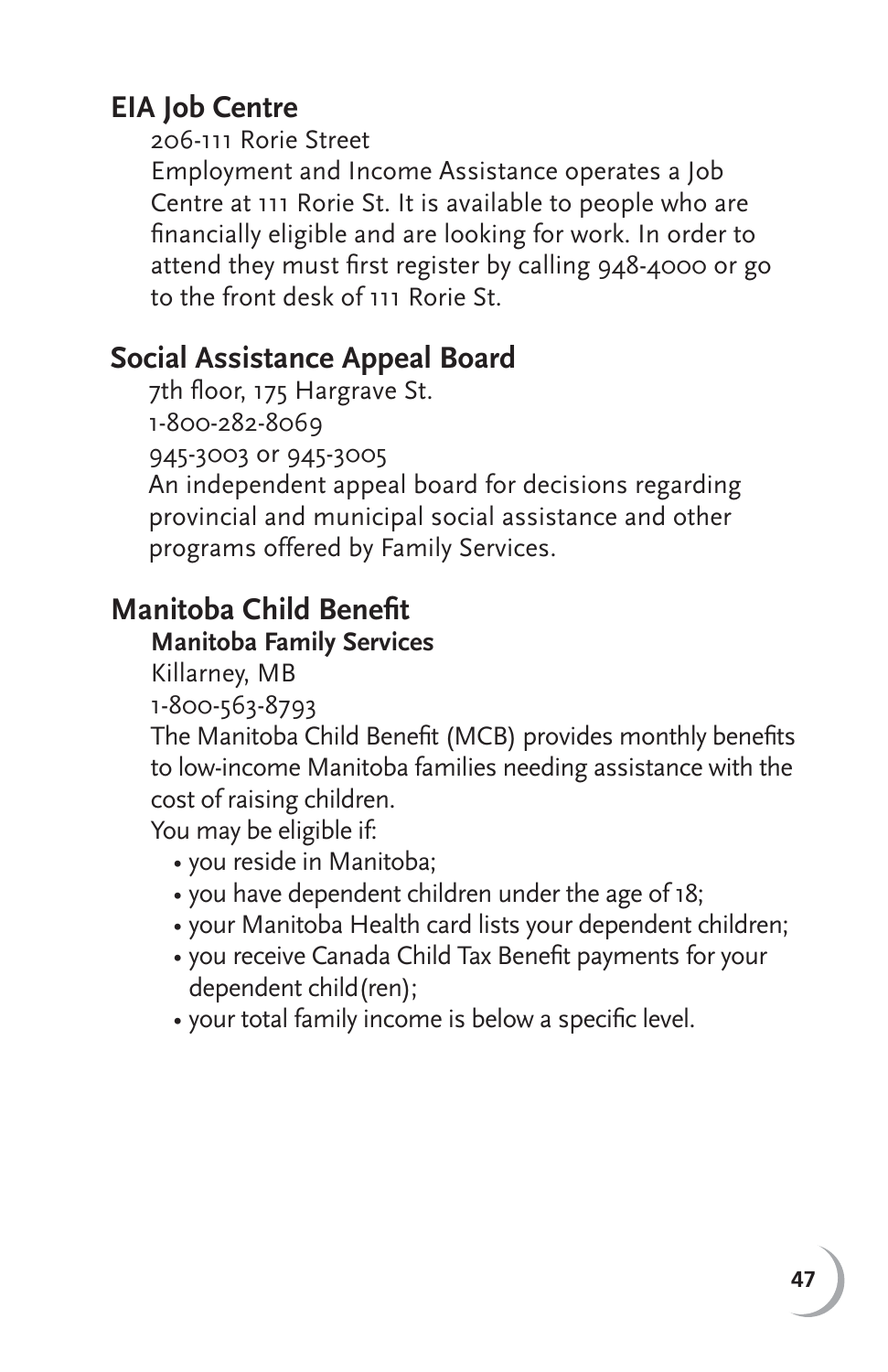# **Child Tax Benefit**

#### **Canada Revenue Agency**

325 Broadway 1-800-387-1193 or visit www.cra-arc.gc.ca/menu/html A Federal government program providing monthly payments to assist in the cost of raising children up to the age of 18. Benefits are paid to the child's primary caregiver who must reside with the child. To receive the benefit, you and your spouse, if applicable, must file an income tax return.

#### **Shelter Allowances for Family Renters Program Manitoba Housing Authority**

Room 102-114 Garry St. 945-2197

The SAFFR program is to assist low income families with dependent children with their rent costs if they are renting from the private market. Families in subsidized housing or on Income Assistance are not eligible. Benefits are payable monthly to a maximum of \$200.00.

#### **Healthy Baby Prenatal and Community Support Program**

945-1301

Toll free 1-888-848-0140

This program assists income-eligible pregnant women with a monthly cheque to meet their extra nutritional needs. It also offers community based programs and provides information to pregnant and new mothers on pregnancy, child development and healthy eating.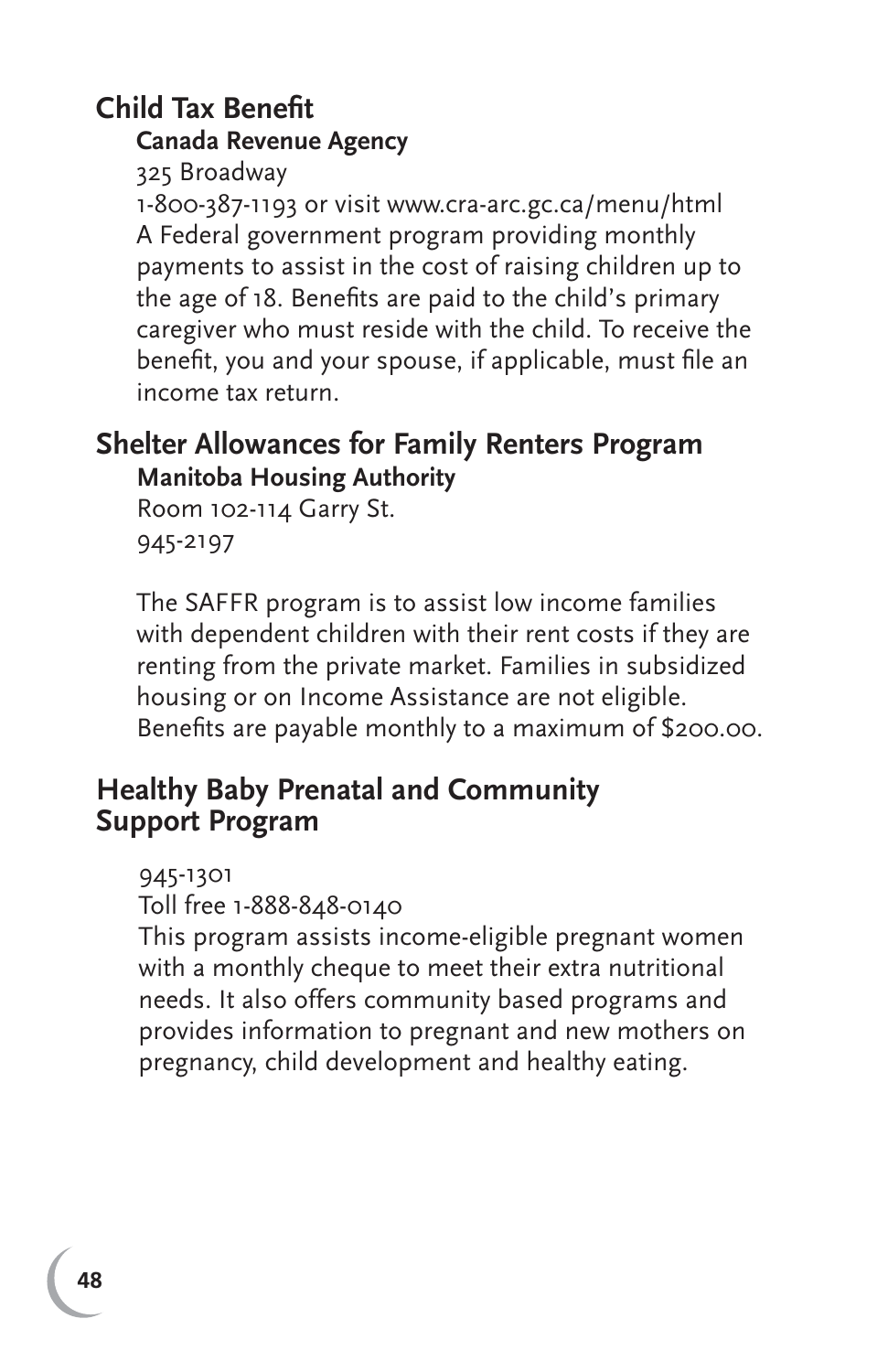

Winnipeg has a wide variety of family support services and organizations ranging from cultural, health to adolescent parent programs. The following is a small sample of services available. For more information, come down to the Murdo Scribe Centre, Partners @ 510 Selkirk Ave.

#### **Connect 2 Community Voicemail**

The Connect 2 Voicemail box service lets you have a FREE phone answering service even if you don't have a telephone. To get your messages, you can use the phone of a friend or relative. Also, many agencies, businesses and churches have phones you can use for free. Your pass code keeps your messages confidential.

To receive your free mailbox you will have to go to connect with an agency that will help you set up your voice mailbox. For a list of partner agencies come to Partners @ 510 Selkirk Avenue.

#### **The West Central Women's Resource Centre**

583 Ellice Ave. (lower level)

774-8975

The Centre provides advocacy and information to community women, provides recreational and skills development opportunities, operates the Community Cupboard, holds craft programs with free access to sewing machines, sharing circles and much more.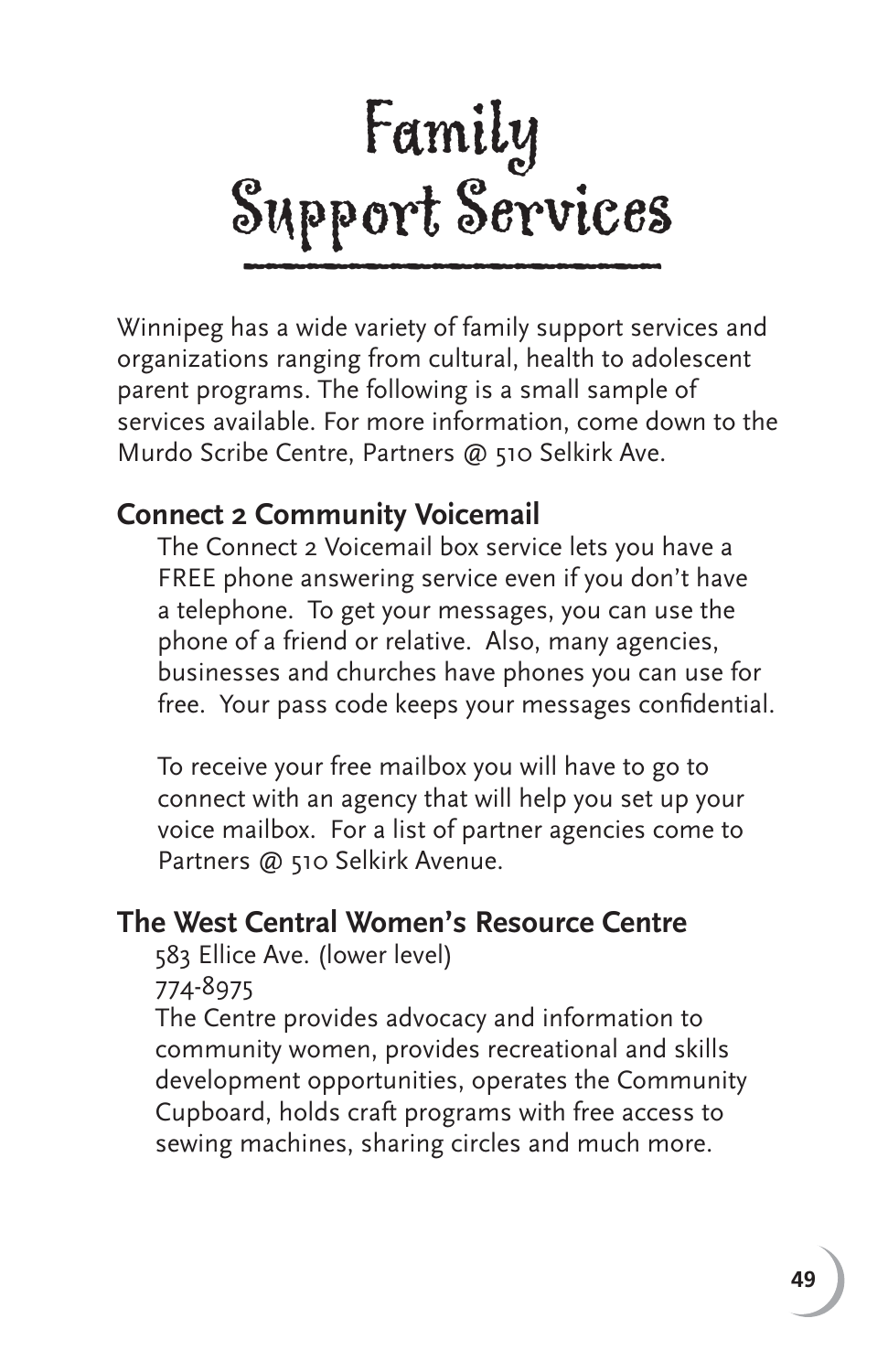#### **First Steps to Employment Project**

This is a program for adults between the ages of 30-50 who live alone, are willing to volunteer for one of our centres. You must also be willing to participate in counselling for personal growth. You receive a furnished apartment but must be referred by a worker or agency (Ma Mawi, AFM, Pritchard House, Native Women's Transition Centre etc.)

For more information call Susan Currie@ 942-8682.

#### **Youth Fathering Group**

 Sponsored by the Spence Neighbourhood Association, this group is for dads between 14 and 21 who have a desire to build parenting skills. Call 783-5000 for a schedule of meeting times.

#### **Neah Kee Papa: Every Child Deserves a Father**

150 Henry Ave., 3rd Floor

586-8474 ext. 305

A parenting program developed by the Manitoba Metis Federation Child and Family Support Services. The goal of this program is to increase the active involvement of young fathers in the lives of their children and to support the healthy development of children.

#### **Better Fathering**

A series of 8 workshops for men in a fathering role who want to increase their fathering skills and involvement with their children.

Call 782-7987 or email better\_fathering@mts.net or lcoelho@gov.mb.ca for more information.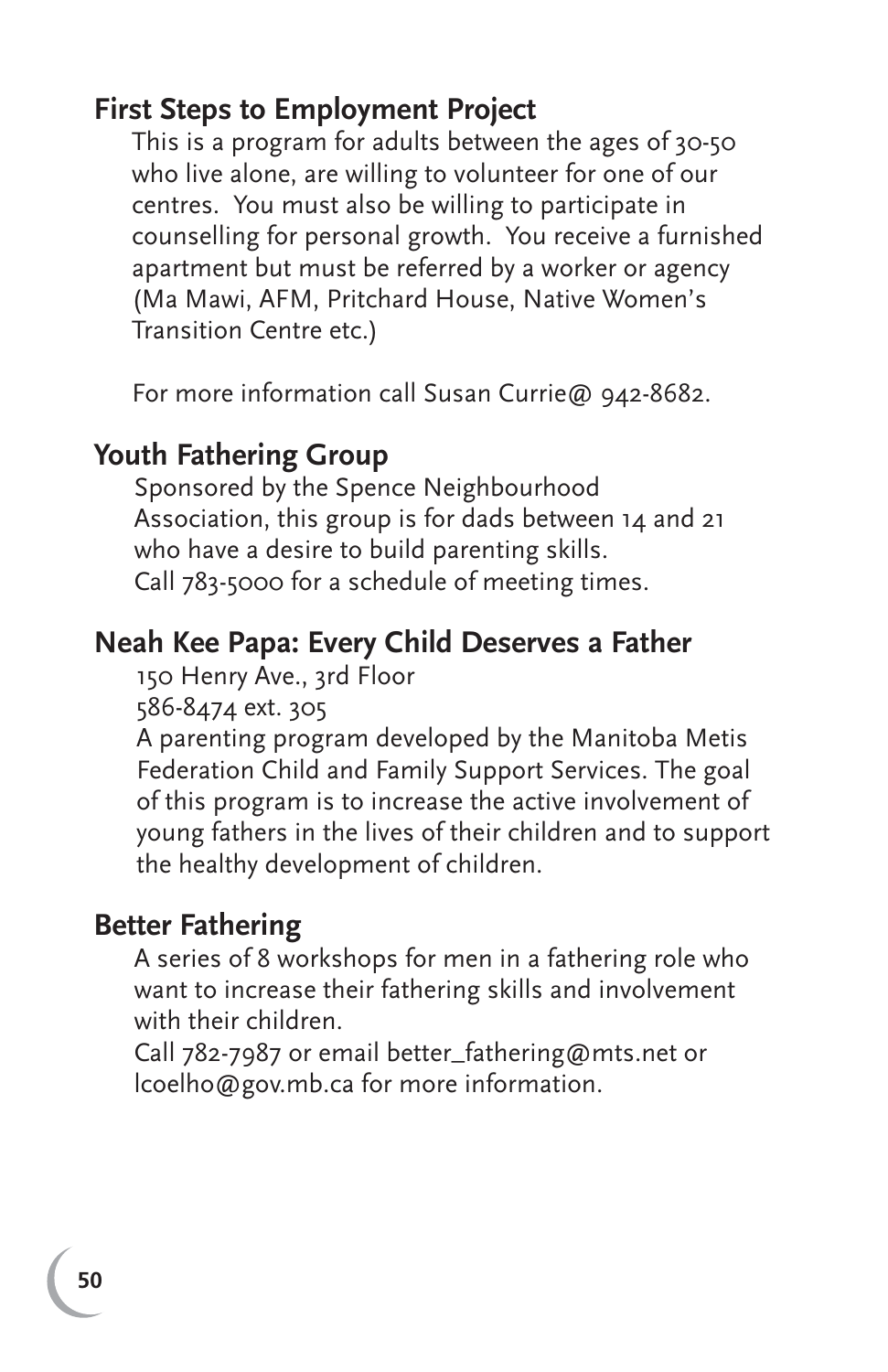# **Ma Mawi Wi Chi Itata Centre Inc.**

| 94 McGregor St.   | 925-0300 |
|-------------------|----------|
| 318 Anderson Ave. | 925-0349 |
| 743 Ellice Ave.   | 925-0348 |

The name means "We all work together to help one another." The Ma Mawi Wi Chi Itata Centre provides supports and resources for Aboriginal children and families within the city of Winnipeg. Some programs offered are: parent support groups, family violence, homemaking services, child development and nutrition and the W.I.N. program.

#### **Adolescent Parent Support Project**

330 Blake Street 'H' Block 925-0320

#### **Circle of Care**

610 Spence St. 925-4477

#### **Honouring the Spirit of Our Little Sisters**

Mentor a "little sister" (7-18) Call Candace Penner 988-9204

#### **Healthy Baby Winnipeg Community Support Programs**

The Healthy baby program helps new mothers learn more about pregnancy, health, nutrition and your baby's development. They offer cooking activities, bonding with your baby, milk coupons, bus tickets, and parenting tips.

For more information about programming, or to be referred to a program near you **within the city** call 945- 1301 for more information.

For community support programs in **First Nation Communities**, please call (204) 983-4199 for more information.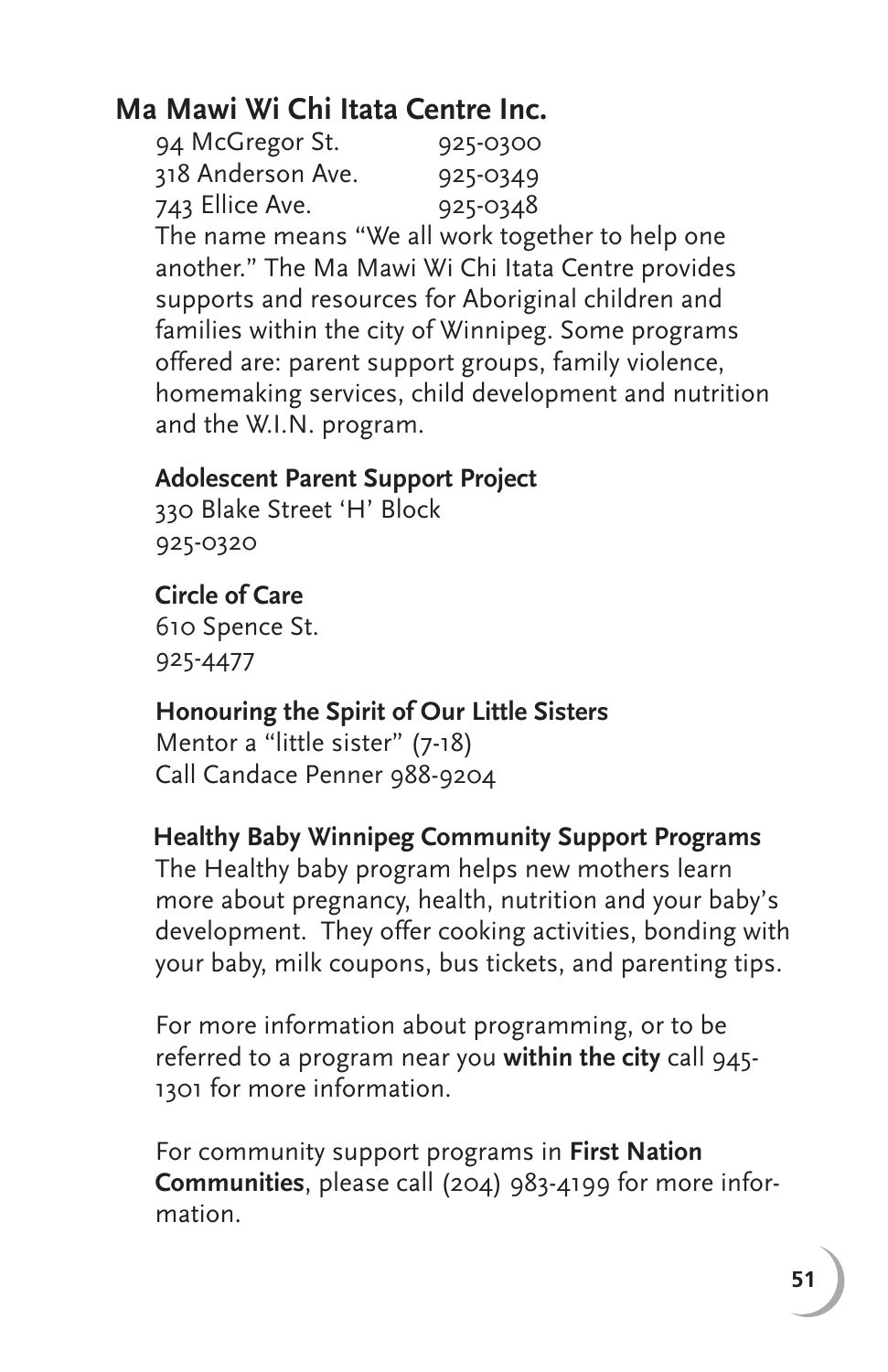# **Indian Family Centre**

470 Selkirk Ave.

586-8393

The Indian Family Centre is dedicated to the development and maintenance of the Aboriginal community in a spiritual and social way. They have a multipurpose room and kitchen facilities as well as pastoral services, sharing circles, worship/healing circles and seasonal ceremonies with Anishinaabe and Christian traditions.

# **Rossbrook House**

658 Ross Ave.

949-4090 / 949-4093

www.rossbrookhouse.ca

Rossbrook house is a highly regarded inner city drop in centre for youth aged 5 to 24. It is open Monday to Thursday from 7:30am to midnight, Friday and Saturday 24 hours and Sunday as well if Monday is a holiday. During Christmas, spring and summer school holidays the centre is open 24 hours daily. There are educational, cultural, recreational, social and employment opportunities available for all ages.

# **NorthEnd Stella Community Ministry**

470 Stella Avenue

586-8137

The Northend Stella Community Ministry is committed to helping others and does so through their centre. They offer a babysitting/respite/daycare program offering a break to parents who need a few hours to shop or keep appointments, monthly suppers for families, a family camp, the Connect 2 Voicemail program, monthly fun nights, summer day camping, income tax preparation, as well as an elder in residence.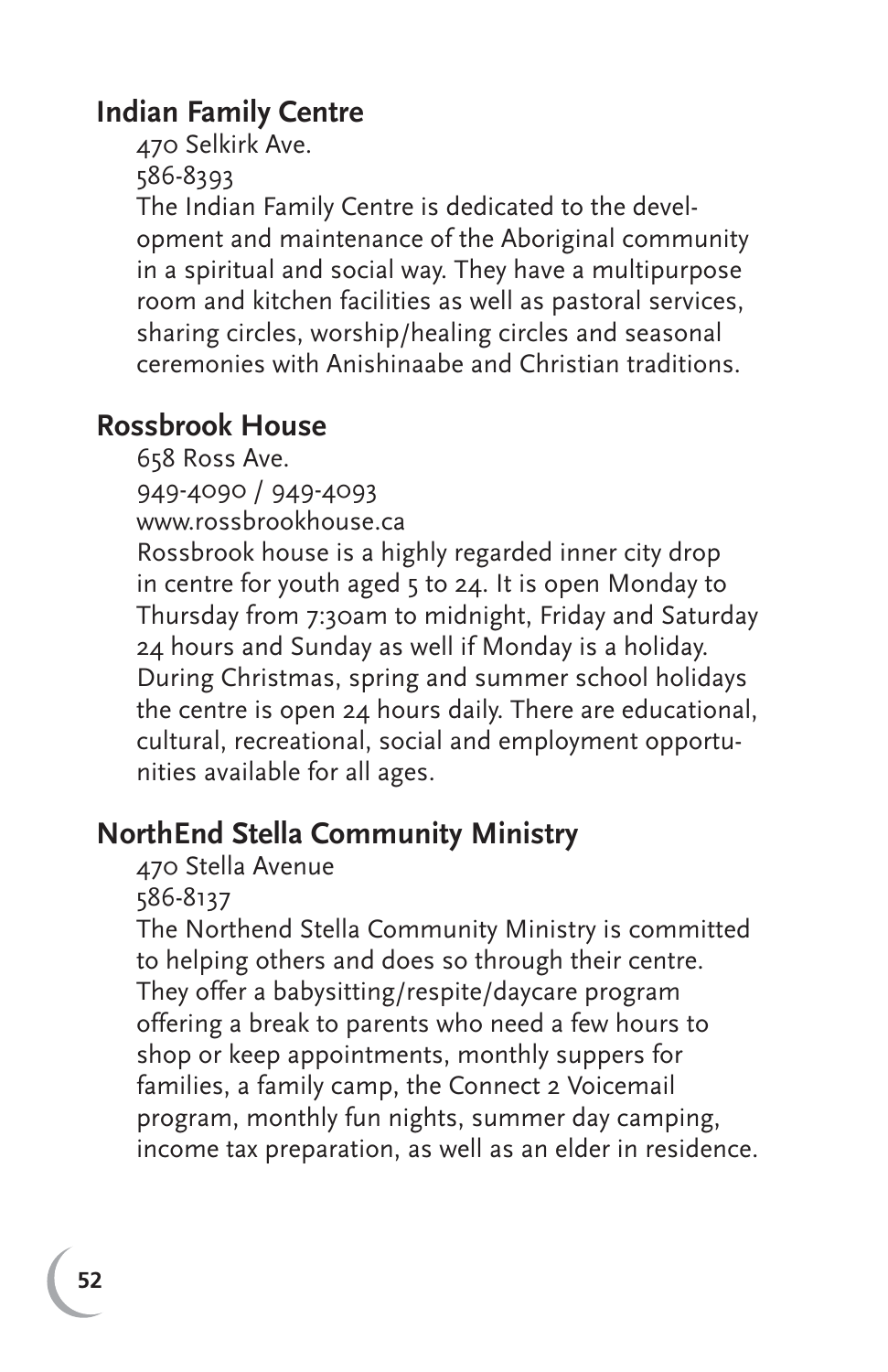# **North End Women's Resource Centre**

394 Selkirk Ave. 589-7347 www.weblife2000.com/newc The centre's mandate is to assist women in gaining control over their lives. They offer parenting programs, anger management, grief and healing programs, referral services, information sessions and operate the 'Opportunity Shop' selling quality used clothing and housewares.

# **Indian and Métis Friendship Centre**

45 Robinson St.

586-8441

Recreational and social activities, bingo, hall rentals, and community information.

# **Métis Cultural Resource and Activity Centre**

504-63 Albert St. 956-7767 www.metisresourcecentre.mb.ca Provides cultural, educational and social programming for Métis peoples and others interested in Métis culture and history.

# **Aboriginal Law Centre**

416-294 Portage Ave.

985-5230

This is a branch of Legal Aid Manitoba with a staff of two lawyers. They can provide service in Cree and Ojibwe and handle criminal and family cases with a focus on mediation and diversion from the court system in accordance with Aboriginal concepts of justice.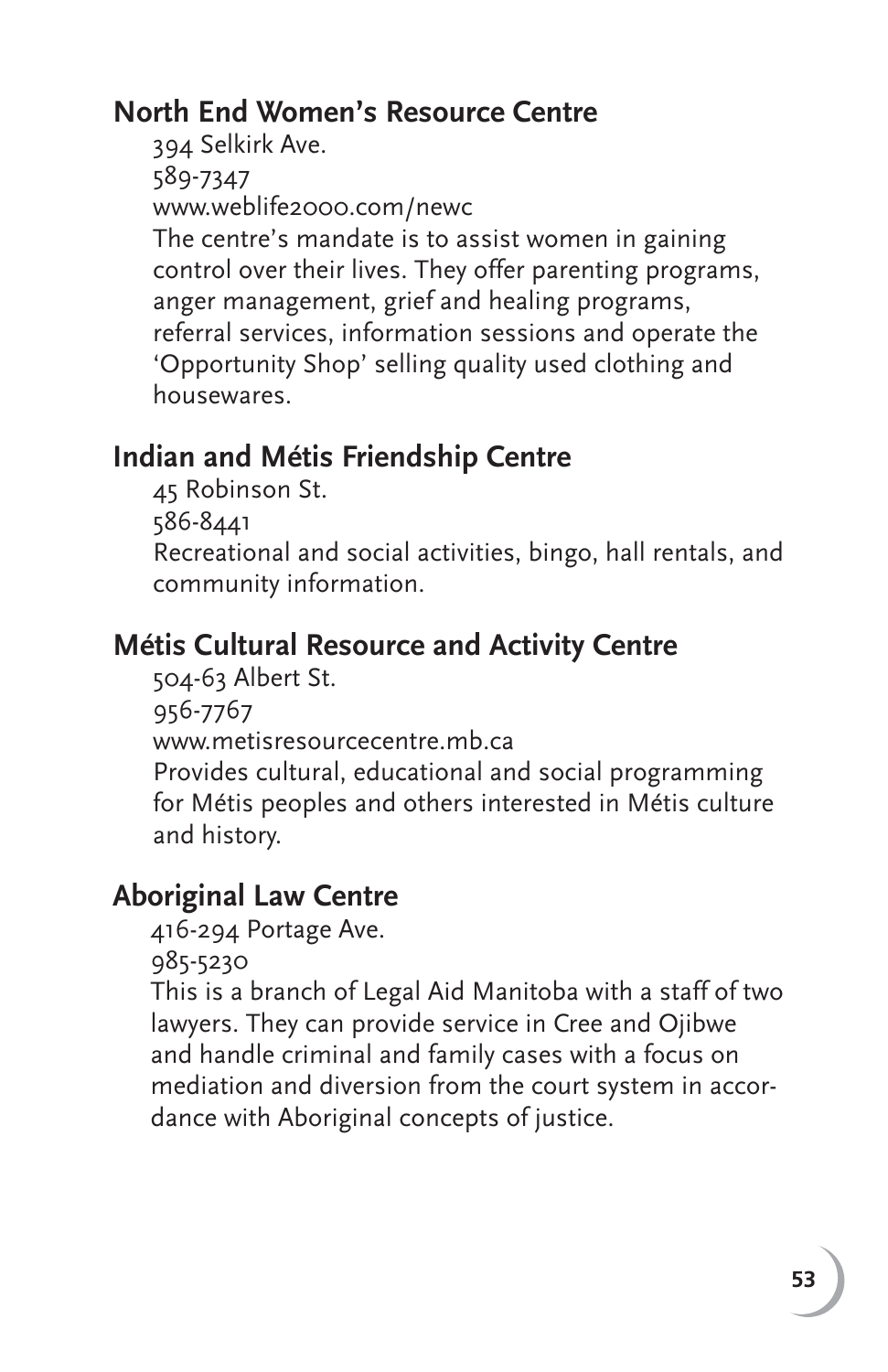# **Andrews Street Family Centre**

220 Andrews St.

589-1721

Family and neighbourhood support centre offering a wide range of programs such as parenting classes, homework tutoring program, drop-in centre, Head Start program, food co-op, support group for residential school attendees, girls club and community kitchen. For more information on these programs or other available programs contact the centre.

# **Winnipeg Boys and Girls Club**

929 Main St. 982-4940 www.wbgc.mb.ca

The mission of the Winnipeg Boys and Girls Club is to offer children and youth of diverse social and cultural backgrounds a safe and challenging environment and the opportunities necessary to acquire skills which will enable them to realize their potential. Boys and Girls clubs operate throughout Winnipeg. Phone for a great program near you.

# **Wolseley Family Place**

691 Wolseley Ave. 788 8052 wfp@mts.net www.wolseleyfamilyplace.com Wolseley Family Place is a drop-in centre for families. You can choose from the many classes on parenting, lifeskills and/or just meet friends and make connections to the community.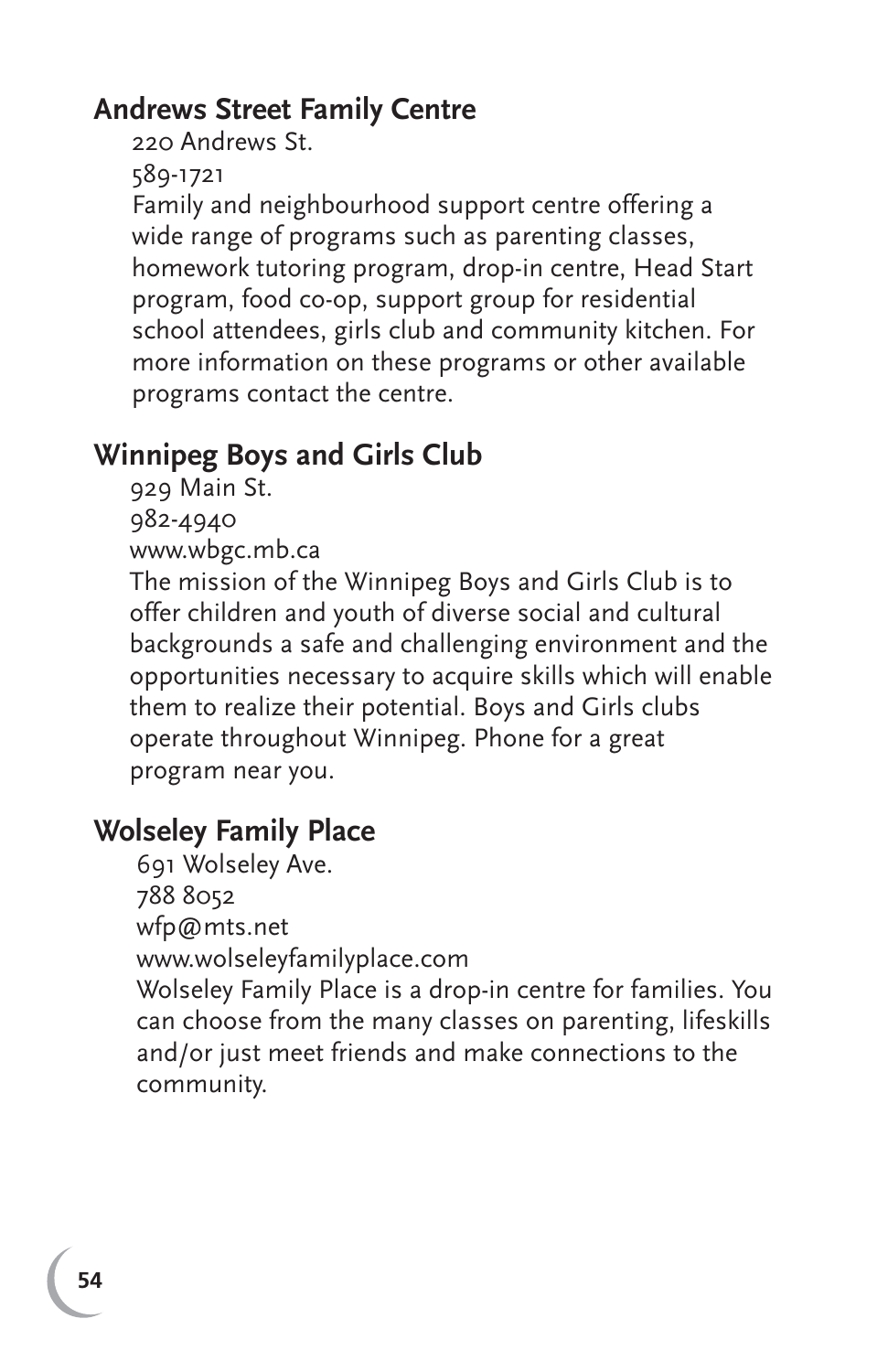# **Broadway Neighbourhood Centre**

185 Young St. 772-9253 The Broadway Neighbourhood Centre provides a number of recreational, social, health, education and training programs and services to all ages.

# **Winnipeg Harvest**

1085 Winnipeg St. 982-3663 Crisis Food Line: 982-3660 www.winnipegharvest.org This is Winnipeg's food bank for people who need emergency food services. Please call a day ahead of time in order for Winnipeg Harvest to collect the required food. You may also inquire about food banks in your area and make an appointment to attend. You may be requested to show a Manitoba Health card indicating the number of children in the family.

# **Christmas Cheer Board**

669-5369

Provides food hampers to low income families or single people and gifts for children at Christmas. The Cheer Board usually starts taking names in early November.

# **Native Women's Transition Centre**

105 Aikins St.

989-8240

www.angelfire.com/ok/nativewomen

This is a long-term safe house for Native women and their children who have been victimized and who desire to make positive lifestyle changes. The Centre provides culturally appropriate programs and resources in a residential setting.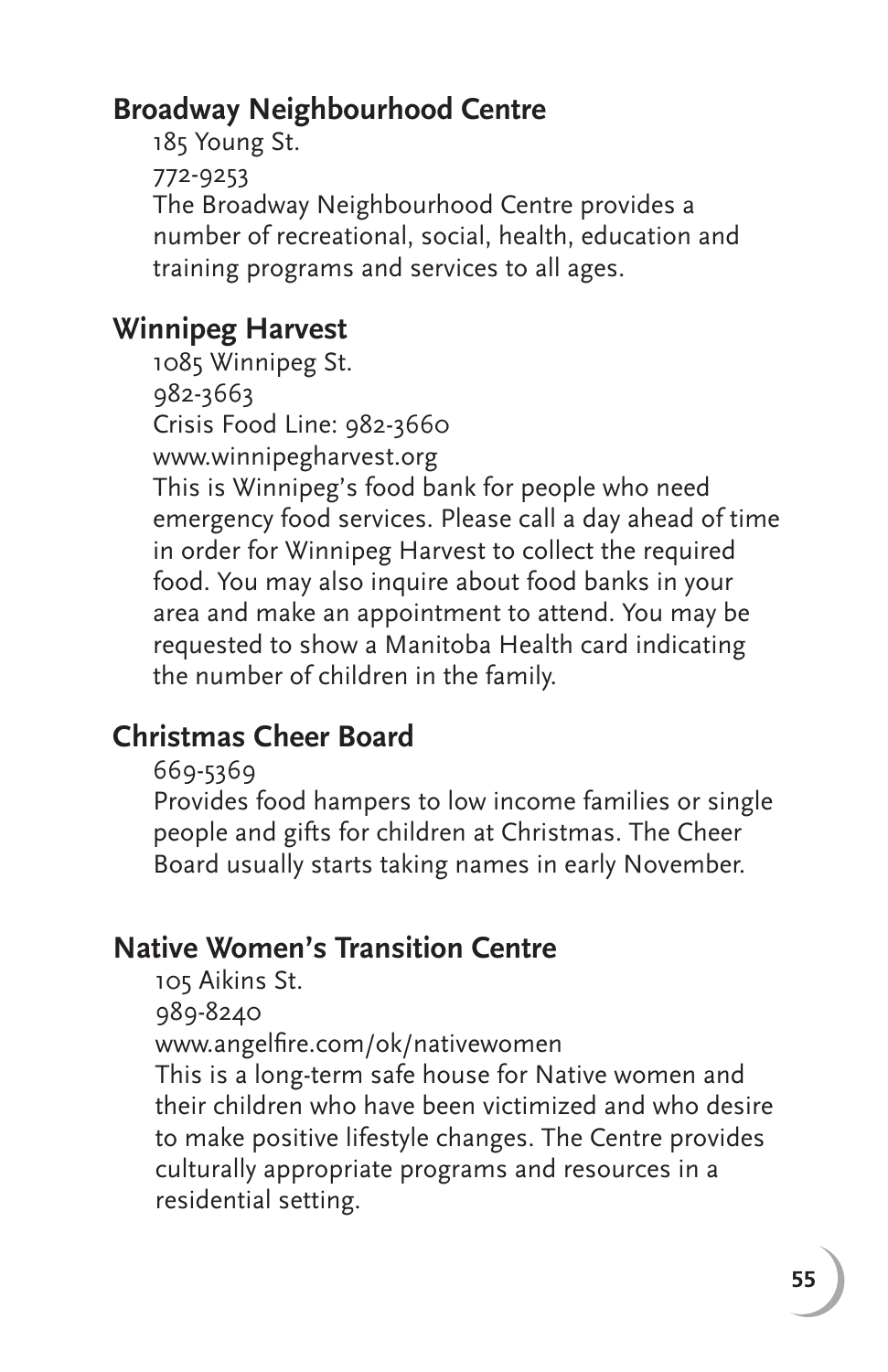#### **New Directions for Children, Youth, Adults and Families**

 400-491 Portage Ave. 786-7051 www.newdirections.mb.ca This organization offers a vast array of services ranging from education and training, crisis intervention, counselling and therapy. There are day and residential programs for mentally handicapped adults. As well, they have an on site Elder. The following lists some of the programs offered by New Directions. Some programs may require a referral from Child and Family Services.

**Resources for Adolescent Parents:** assists single teenaged parents to become self-sufficient through lifeskills training, academic upgrading, job search skills and assistance in securing child care.

#### **Support Group for Parents of High Risk Youth:**

a support group for parents whose children are street involved, such as criminal or gang activity, substance abuse and prostitution.

Parent Support: intensive in home support, couselling and advocacy to parents when physical, emotional or sexual abuse are a concern. Requires a referral from a Child and Family Services worker.

**Family Therapy:** a resource to families experiencing stressful or difficult situations that impact on their children.

 **Families Affected by Sexual Assault:** a crisis intervetion and short-term therapy program for children (and their families) who have experienced or recently disclosed sexual assault by a non-family member.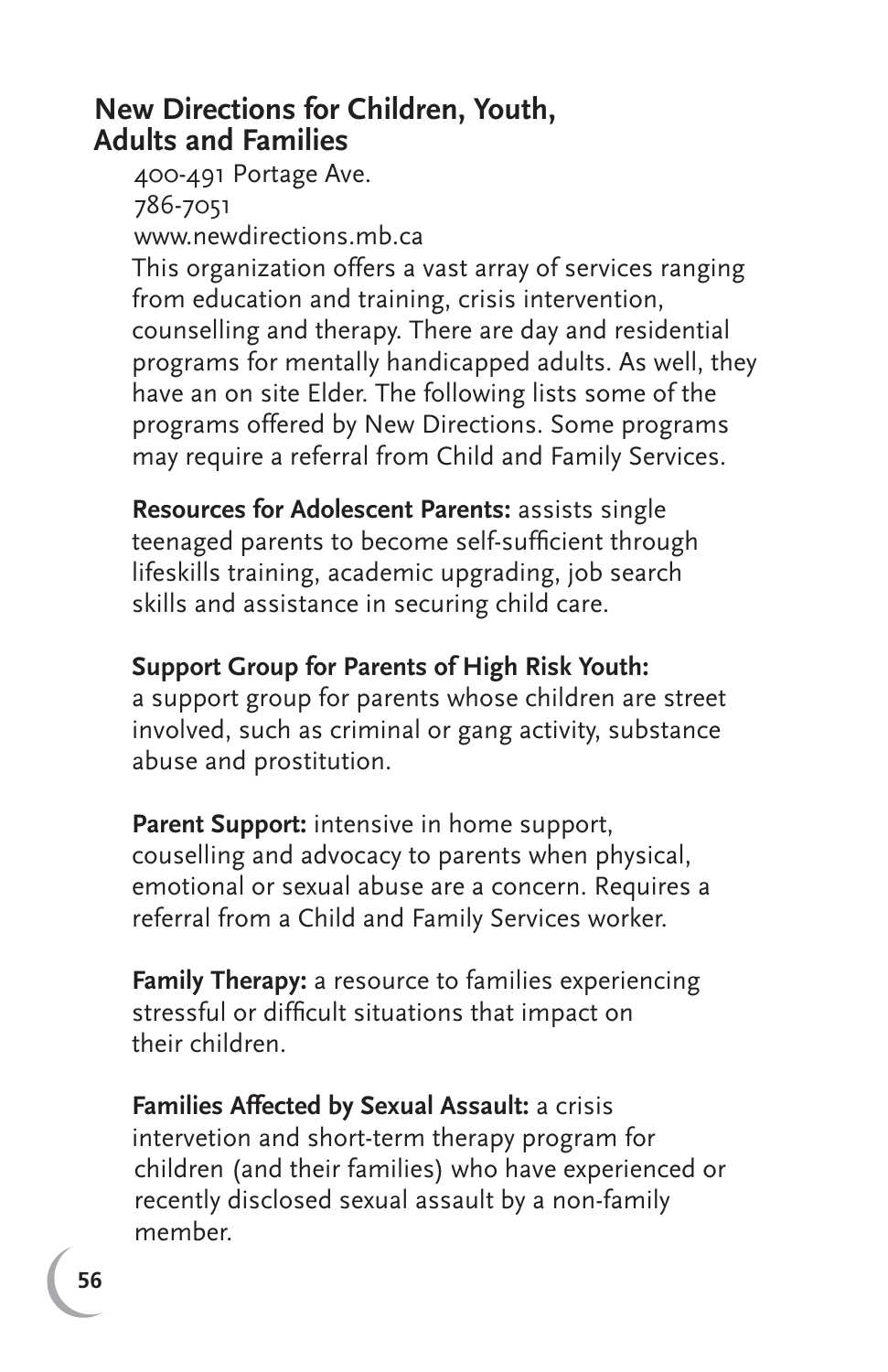**Transition, Education and Resources for Females (TERF):** safe and supportive learning environment for young women and transgendered individuals as well as adults who have been exploited through prostitution.

 **Ndaawin (Our Home):** community resource to prevent sexual exploitation of children located at 33-273 Dufferin Ave.

### **Springs Inner City Family Services**

Call 586-6213 for more information Kid's Club (ages 4-11) 648 Burrows Ave. Saturday at 1pm and Sunday at 4pm Fun games and puppet shows, drama and art Ages 12-18 193 McGregor Saturday at 1pm A safe club like atmosphere for innercity teens to build positive relationships and develop leadership skills Food Resources 648 Burrows Thursday at 8:30am Meet neighbours and access emergency food. Register at 982-3663

# **Ikwe-Widdjiitiwin Inc.**

987-2780

A crisis shelter providing safe accommodation for abused Aboriginal women and their children. The Centre offers counselling, advocacy, a non-residential program and follow up.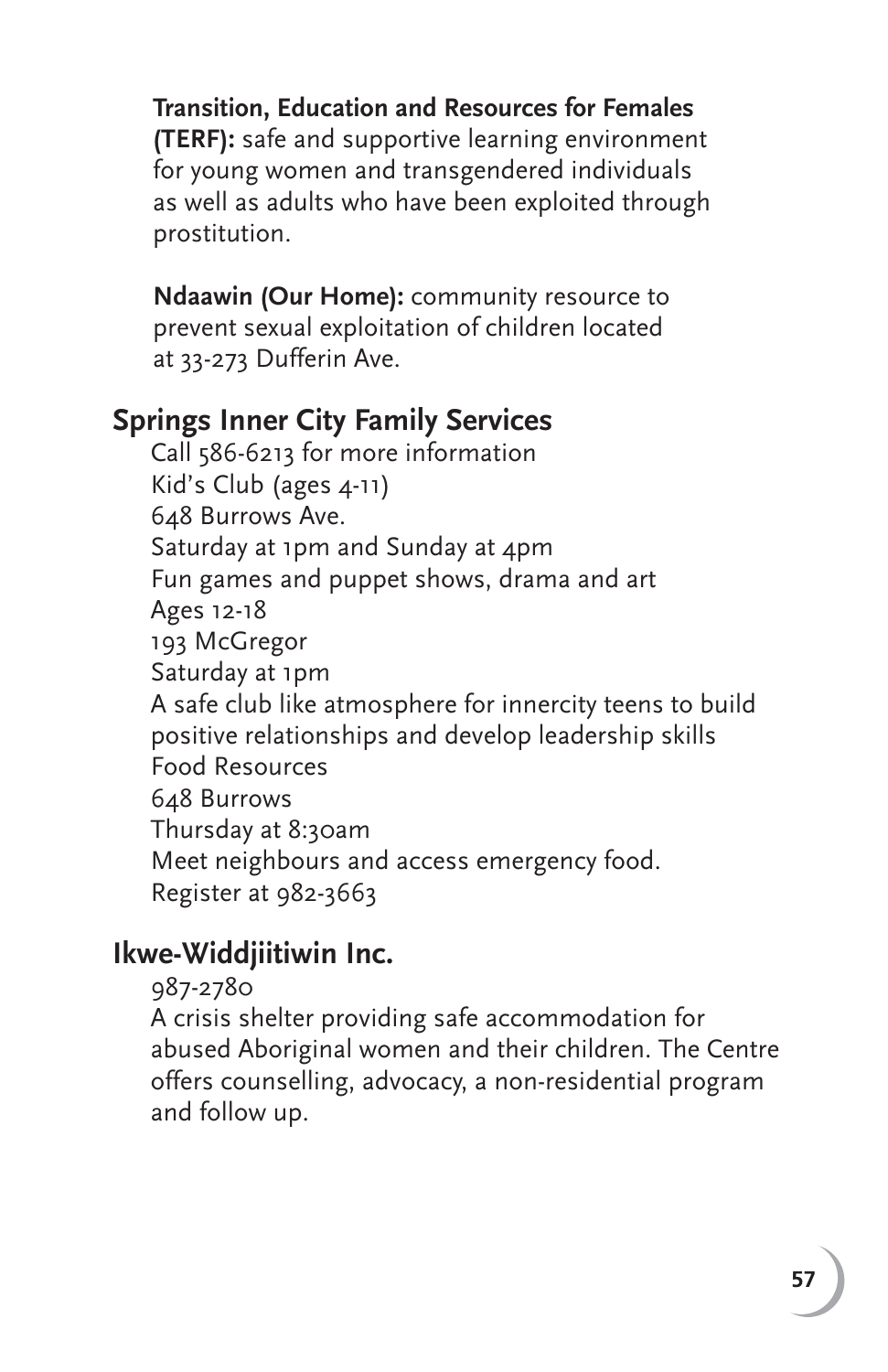# **Pregnancy and Family Support Services Inc.**

555 Spence St.

772-9091

Provides counselling, support, practical assistance, advocacy and referral to pre and post natal women and their partners having difficulty with the pregnancy or their relationship. As well, they offer supports and respite care to parents and caregivers of children aged 0-6 years. They also operate the Spence Street Thrift Shop.

#### **Family Community Centre**

100-475 Sargent Ave. 775-9934 E-mail: pfssinc@shaw.ca

# **Native Addictions Council of Manitoba**

160 Salter St. 586-8395 Email: nacm@escape.ca www.nacm.ca Works with other agencies to provide assistance, counselling and referral for Aboriginal people regarding substance abuse problems.

#### **Fort Garry Women's Resource Centre**

1150 – A Waverley St.

Phone: 477 – 1123

www.fgwrc.ca

The Centre is open to women of all cultural, racial, economic, social and religious affiliations, to women with differing abilities, ages and sizes as well as to women who are heterosexual, bisexual, lesbian and is committed to women and their children's safety, health and empowerment.

Programs and services offered include: Information and Referral,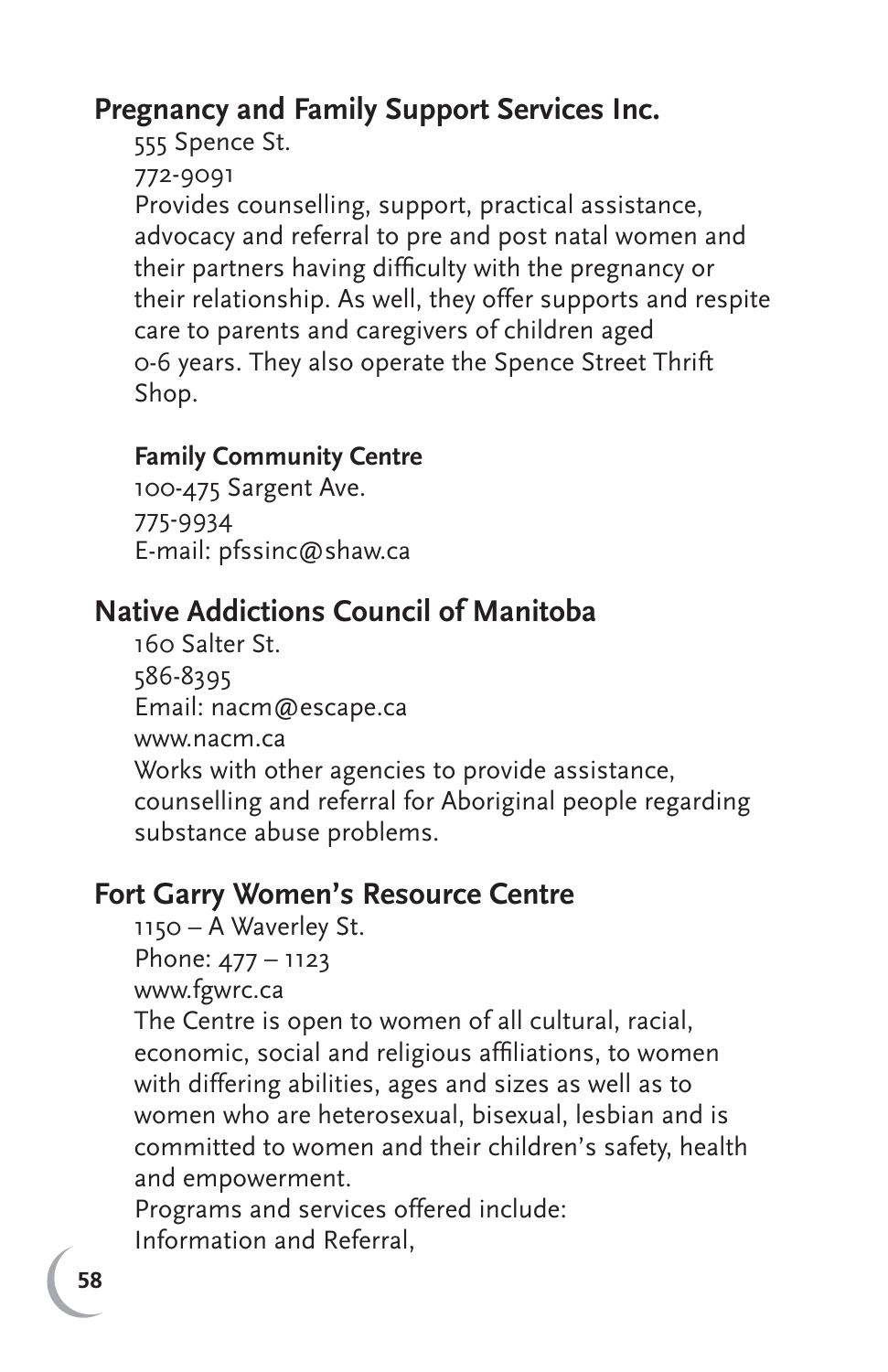Individual and Group Counselling, Public Education workshops Child Counselling programs

#### **Child Day Care Branch**

102-114 Garry St.

945-0776

www.gov.mb.ca/childcare

Provides subsidies for families in need of day care for education, employment or seeking employment, medical needs and special social needs. They can provide you with a list of licensed day cares in your area after which it is up to you to apply to the day care of choice and to apply for a subsidy. Most day cares in Winnipeg have long waiting lists so it is a good idea to start your search for a quality day care as soon as possible and to place your child on as many waiting lists as possible. Subsidy is based on family income and in many cases will cover all costs. However, many day cares charge \$2.40 per day, per child in addition to the subsidy and this additional amount is your responsibility to pay.

#### **Ganawenimig Safety and Prevention Program Child Find Manitoba**

343-800 Portage Ave. 945-5735 Email: mail@childfind.mb.ca www.childfind.mb.ca

To provide culturally sensitive programs on child and personal safety, expand and expose the Aboriginal community to the services of Child Find, and assist in locating missing/runaway Aboriginal children and youth. Also provides an excellent resource pamphlet for youth called S.O.A.R. with Youth.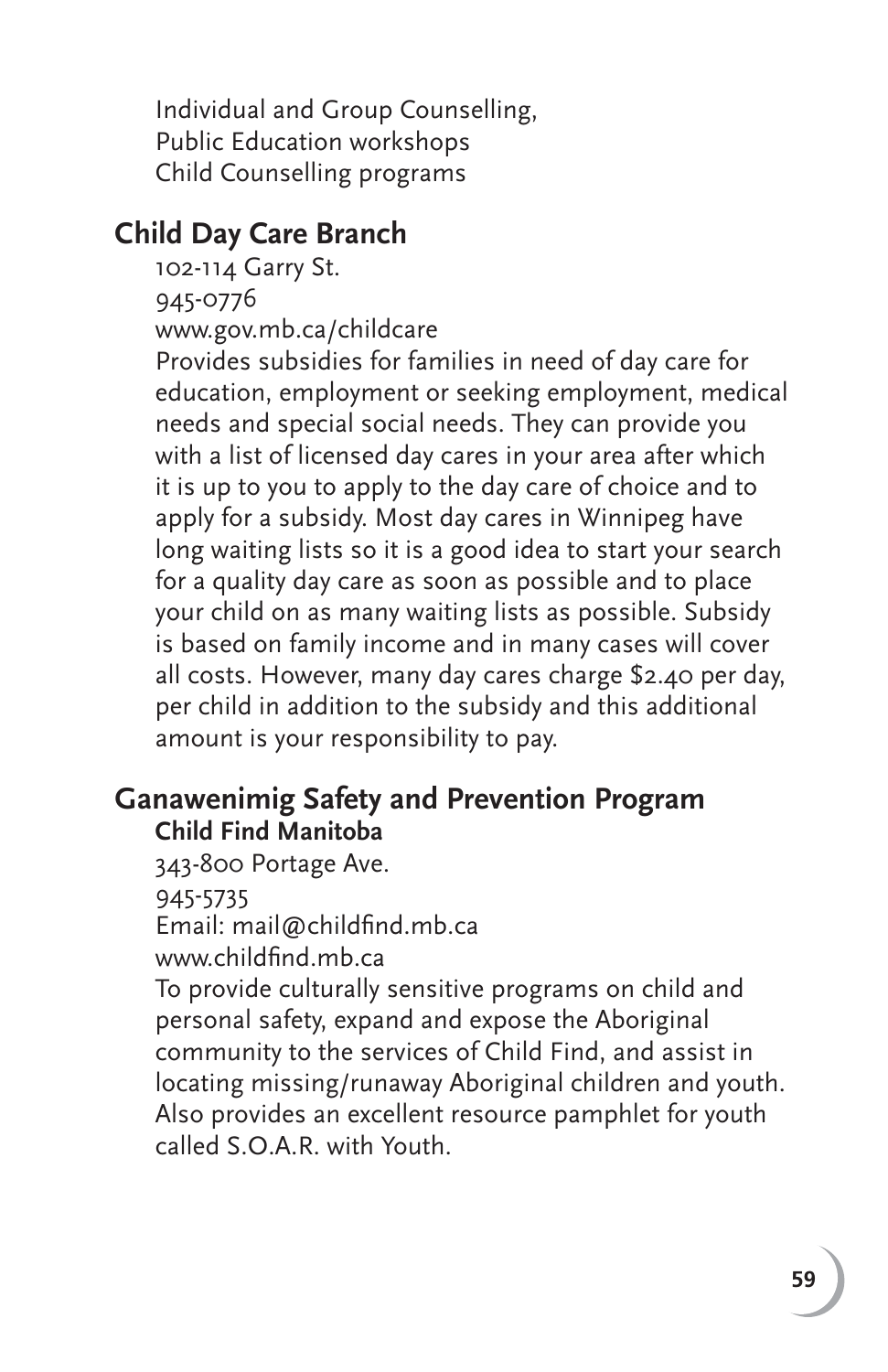#### **Hospice & Palliative Care Manitoba**

2109 Portage Avenue R3J 0L3 Toll Free (in Manitoba) 1-800-539-0295 Manitoba's resource for linking quality end-of-life care services and grief services to those who need them.

# Elder and Senior \_\_\_\_\_\_\_\_\_\_ Supports

The Indian Residential Schools (IRS) Health support Program, a program of Health Canada, provides eligible former students and their families with access to emotional health and wellness support services.

The IRS Resolution Health Support Program provides:

- Professional counselling
- Emotional supports by support workers
- Cultural support by Elders
- Assistance with cost of transportation

Also, a crisis line is available to provide immediate emotional assistance and can be reached 24-hours a day, 7 days a week – 1 866 925 4419 Their offices are on the 3rd floor of 391 York in Winnipeg. Region Coordinator: 984 4632 Region Assistant: 984 7094 Or call toll free 1 866 818 3505

There are a number of agencies providing services to Elders/ Seniors including health, employment, and just plain having fun. Most of these can be found on a website called the Seniors Guide at www.gov.mb.ca/sd/guide/information.html.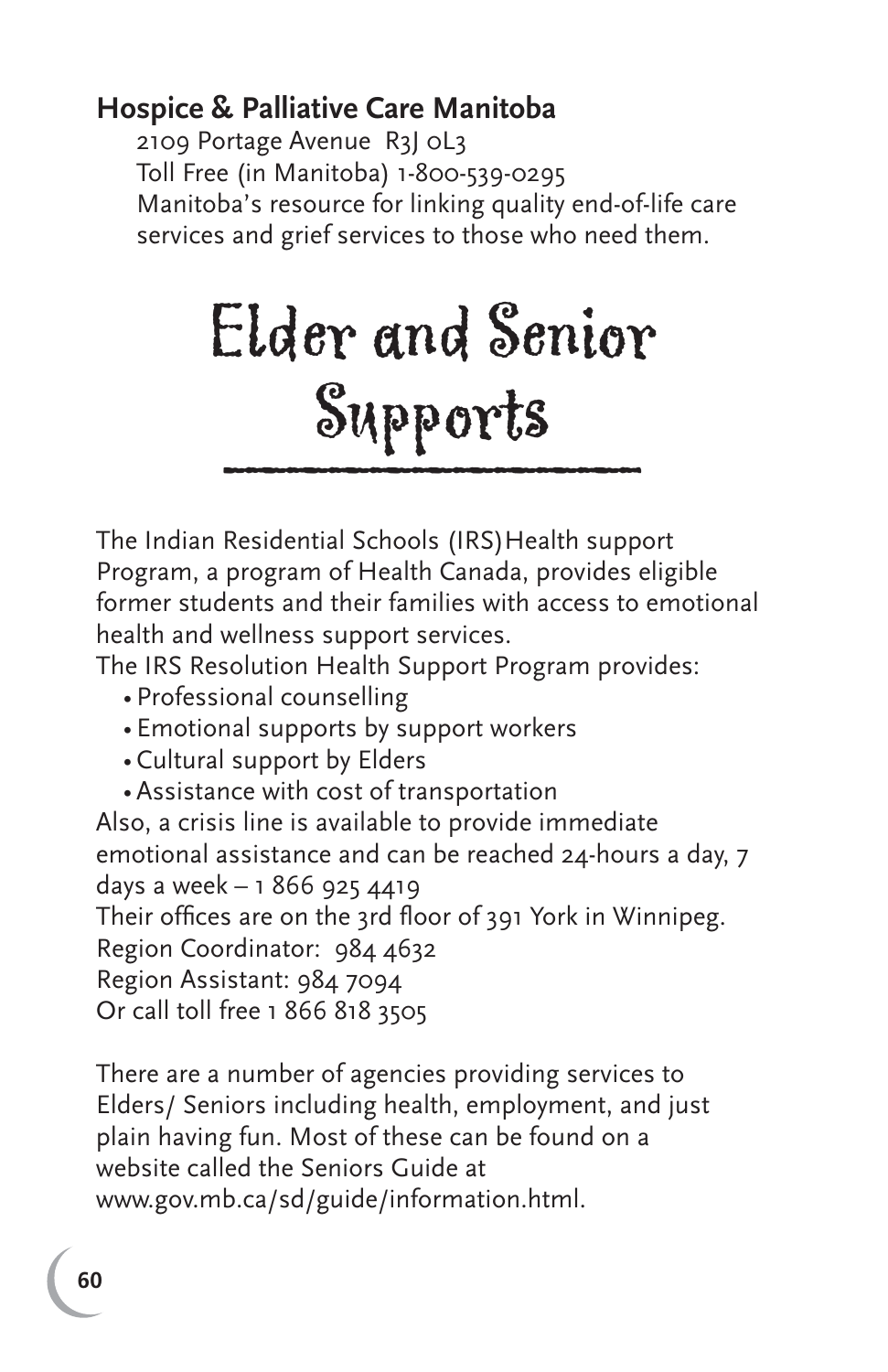# **Manitoba Seniors Directorate**

822-155 Carlton St. 945-2127 1-800-665-6565 Provides information and referral for seniors and their families about programs and services related to health, housing and abuse.

# **Seniors Information Line**

945-6565 1-800-665-6565 The Seniors Information Line is designed to provide seniors with easy access to programs and information on issues affecting seniors.

# **Seniors Abuse Line**

945-1885 1-888-896-7183 A confidential line for assistance and information.

# **Contact Community Information**

*(also see back of this Guide)*

287-8827 1-866-266-4636

This is a community information referral service and has information on services including cultural and recreational resources throughout the Province.

# **Age and Opportunity Centre Inc.**

956-6440 www.ageopportunity.mb.ca Programs and Services:

- Information and Referral
- Counselling
- Elder Abuse Services
- Friendly Visiting Services
- English for Seniors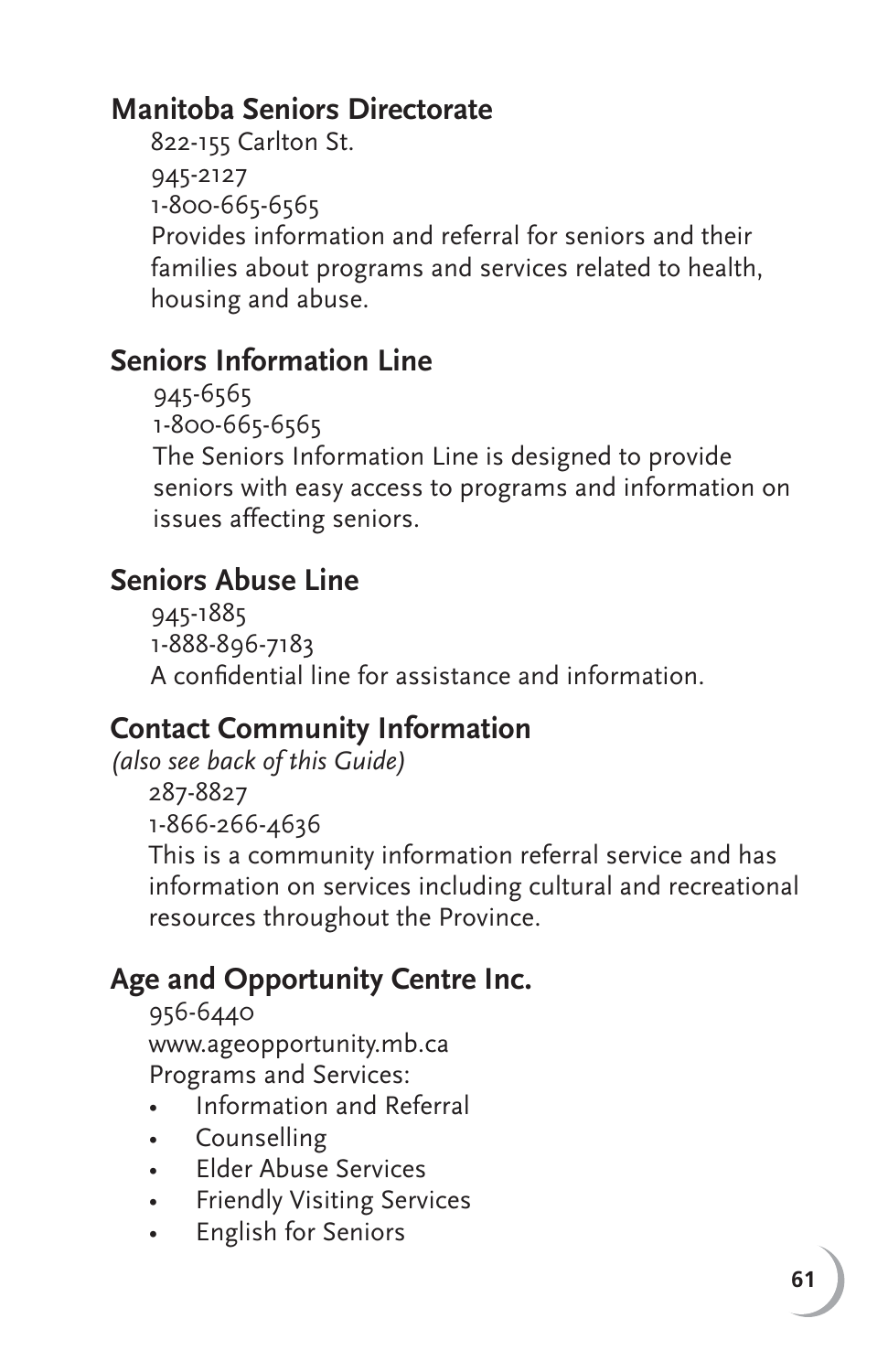- Legal Services
- Older Victim Services
- Winnipeg Seniors Housing Directory
- Safety Aid Program
- ABCs of Fraud

# \_\_\_\_\_\_\_\_\_\_ Fun Stuff

There are lots of fun things to do in Winnipeg; many of them are free or very reasonably priced. Many neighbourhoods are very interesting to simply wander about in. Winnipeg has a world class zoo, the historic Forks, a Children's Museum and Festivals galore. The following list is of some of the more affordable or free things to do in Winnipeg.

# **Art City**

616 Broadway 775-9856

E-mail: artcity@mts.net

www.artcityinc.com

Art City is an community art centre located in the West Broadway neighbourhood but is open to all. They provide high-quality, free art programming to participants of all ages.

The *Community Artist Series* accepts proposals from artists and creative individuals who want to provide workshops. Proposals are accepted on an on-going basis.

*Professional Artist Series*: this series is open to artists from anywhere and AC accepts proposals in June of every year. During workshops, guest artists run workshops alongside staff and volunteers.

Check out their calendar of events, workshops: masks, textiles, pottery, comics etc on their website.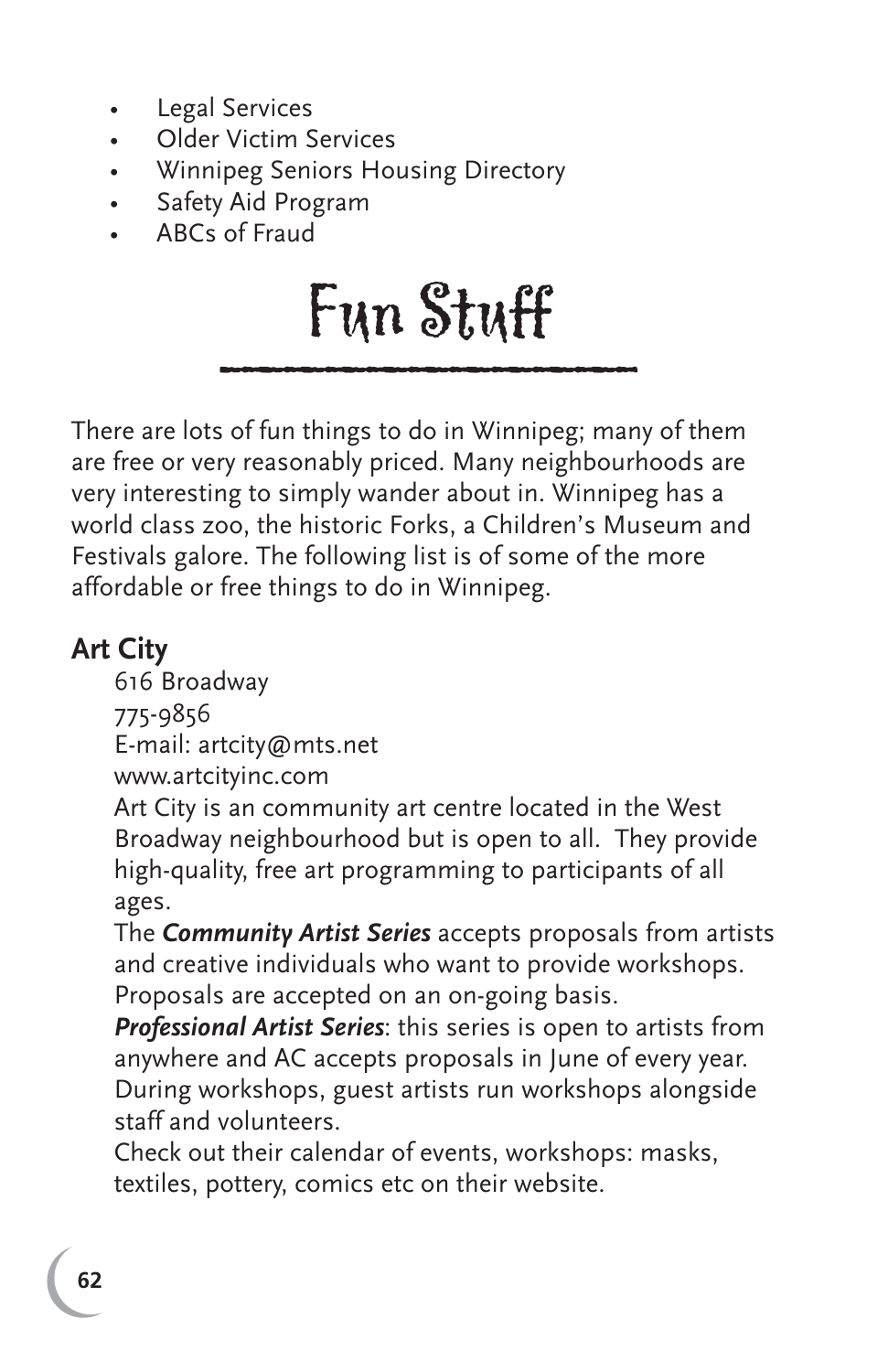# **The Sunshine Fund**

194A Sherbrook St.

784-1130

Provides summer camp opportunities for low-income families. Includes day camps for children 4 to 12 years of age and overnight and week long camps for children over the age of 8. Applications are accepted beginning in March of every year and request that parents pay a portion of the costs, usually around 25%. Those unable to pay may make other arrangements.

# **Assiniboine Park**

2355 Corydon Ave.

The jewel of Winnipeg, the park boasts a miniature railway, world class zoo, gardens, picnic areas and extensive walking and biking trails. In the winter, you can enjoy cross country skiing, skating and a toboggan slide. In addition, there is the Assiniboine Forest with more than three kilometers of nature trails. No admission fee.

#### **Assiniboine Park Zoo**

986-2327 Admission Costs: Change with season.

# **Manitoba Museum of Man and Nature**

190 Rupert Ave.

Call 956-2830 for seasonal admission rates.

www.manitobamuseum.mb.ca

Seven large galleries explore the history and geography of Manitoba from the Arctic coast to the southern grasslands. The new Hudson's Bay Company gallery is a tribute to the role of the fur trade in Manitoba's history and is a wonderful display. The museum also boasts a replica of the Nonsuch, the ship whose voyage in 1668 led to the founding of the Hudson Bay Company.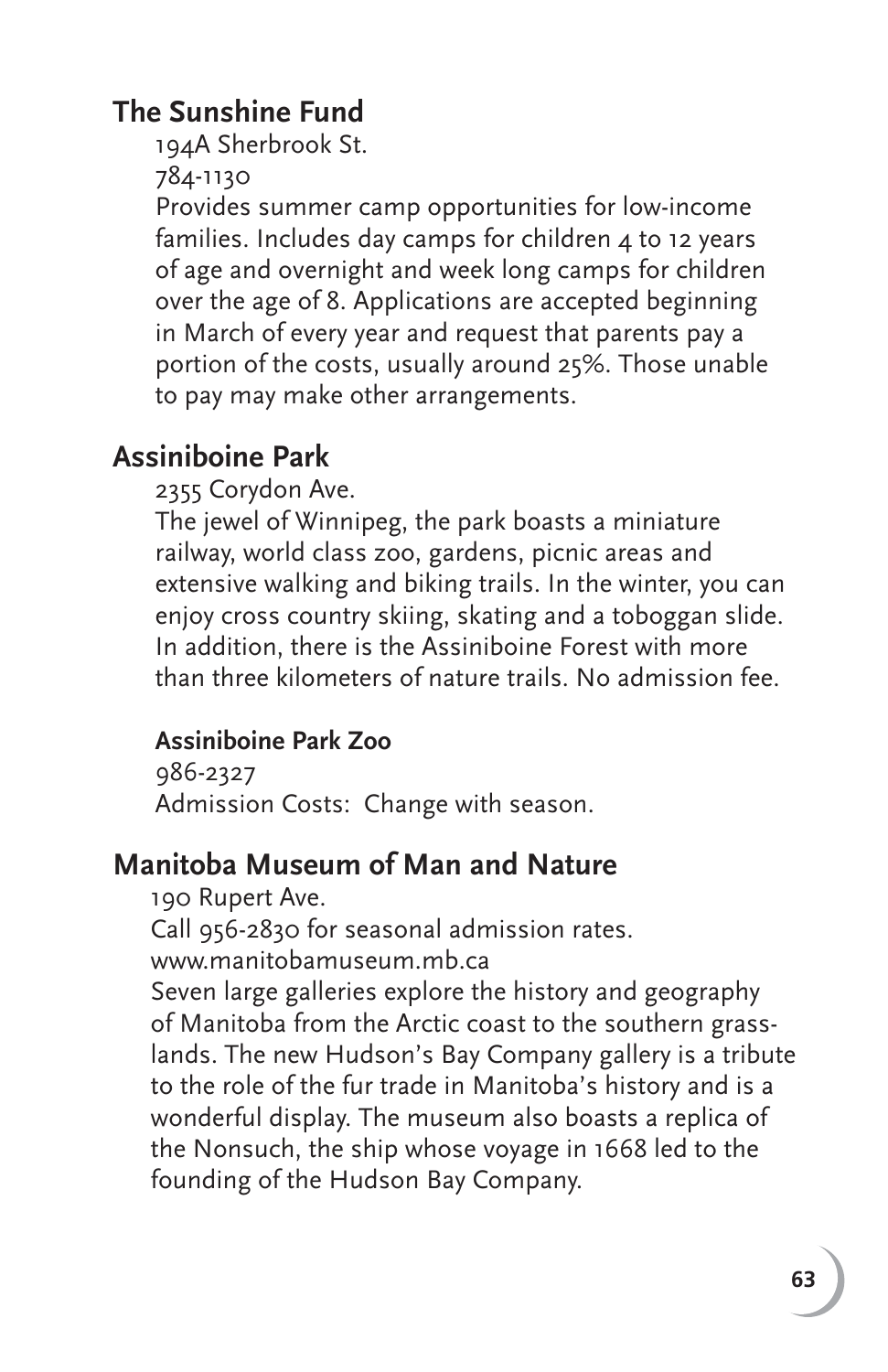#### **Planetarium**

190 Rupert Ave.

Call 956-2830 for admission rates. www.manitobamuseum.mb.ca/sg\_info.html Located in the same building complex as the museum, the planetarium offers multimedia shows unveiling the wonders of the universe and many excellent children's shows and astronomy programs.

#### **Science Centre**

Call 956-2830 for admission rates.

190 Rupert Ave.

956-2830

Located in the same complex as the Museum and Planetarium, this place is lots of fun for kids and grownups alike! The Science Centre is a hands-on exploration of science, technology, art and illusion. Almost 100 exhibits encourage exploration in a fun, interactive environment. You can operate a robot, enter the Matrix, and talk to a computer that will talk back, or ride a stationary bike to generate enough electricity to see yourself on TV! Very cool.

#### **The Forks National Historic Site**

#### www.theforks.com

Located at the junction of the Red and Assininiboine Rivers, the Forks has been a gathering place for thousands of years. The Forks is host to more than 100 festivals every year, many of them free. The Forks has canoe rentals, a large market, a pedestrian bridge and a six story high tower for a spectacular view of the rivers and Winnipeg skyline. As well, there are several miles of riverside walkways leading to and from the Forks and in winter, skating and skiing trails are cleared on the river ice. Watch for Aboriginal Day Celebrations June 21st.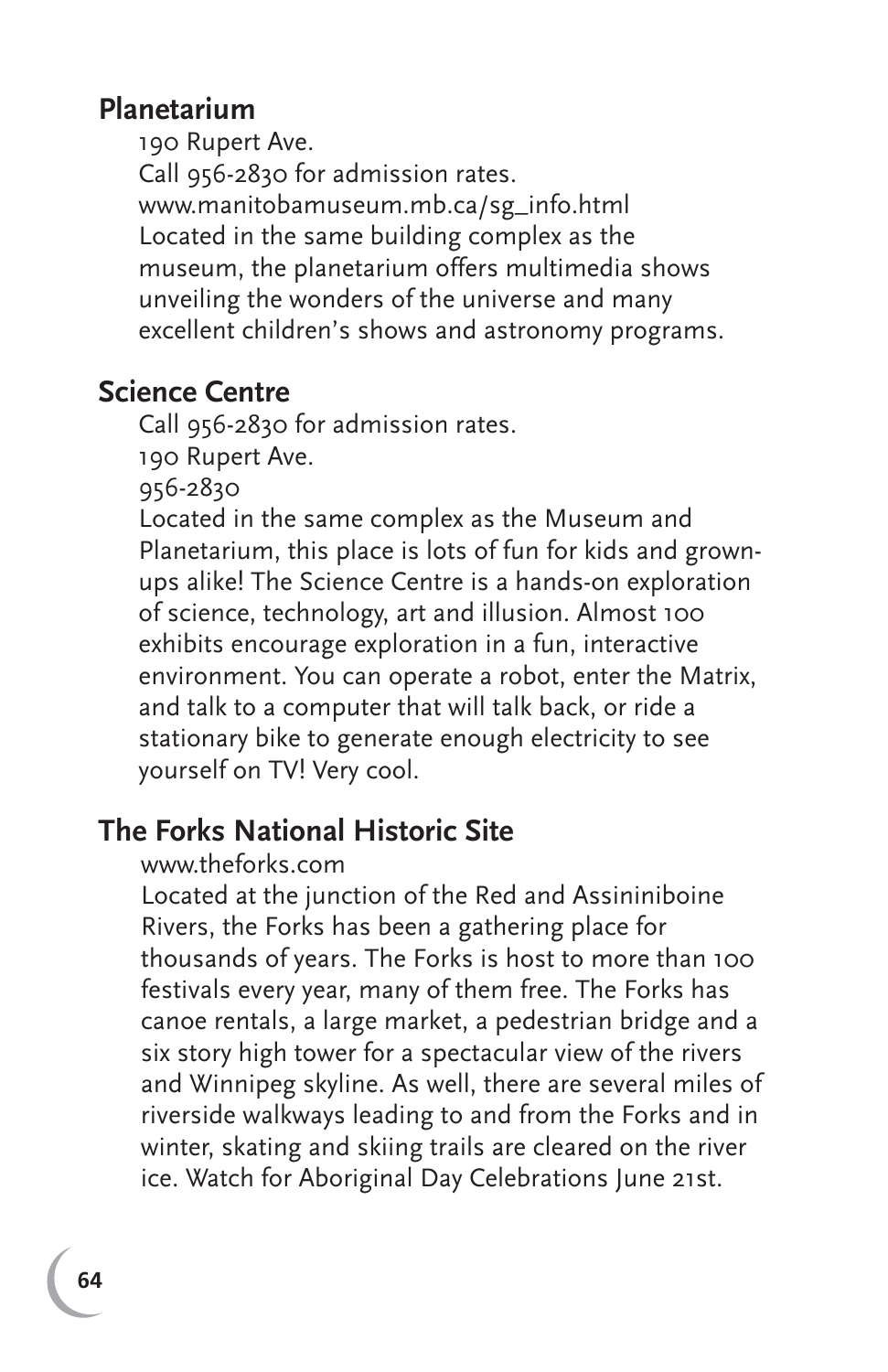# **Manitoba Children's Museum**

Located at The Forks 956-KIDS (5437) www.childrensmuseum.com The only Children's museum in Western Canada, it features a turn of the century train, the chance to sit inside a beaver lodge, drive a car, broadcast the news, or climb into an oak tree. Lots of fun for the whole family. Reasonable admission cost.

#### **Louis Riel's Tomb**

190 ave. de la Cathédral The founder of Manitoba and famous Métis leader, Riel's tomb is located at St.Boniface Cathedral Cemetery.

#### **Riel House National Historic Site**

330 River Rd. 257-1783 / 233-4888 The Riel family home, restored to its 1886 appearance.

Open May 15 to September 5, 10am to 6pm. Call for seasonal admission costs.

#### **Lower Fort Garry National Historic Site**

Highway 9, 32 kilometers north of Winnipeg. 1-877-534-3678

Original and intact, this stone fort has been restored to its 1850 appearance when it was a supply fort for the Hudson's Bay Company. Staff in period costume recreate the fur trade era when the fort was the social centre of the Red River settlement.

Open every day, 9am to 5pm Call for seasonal admission costs.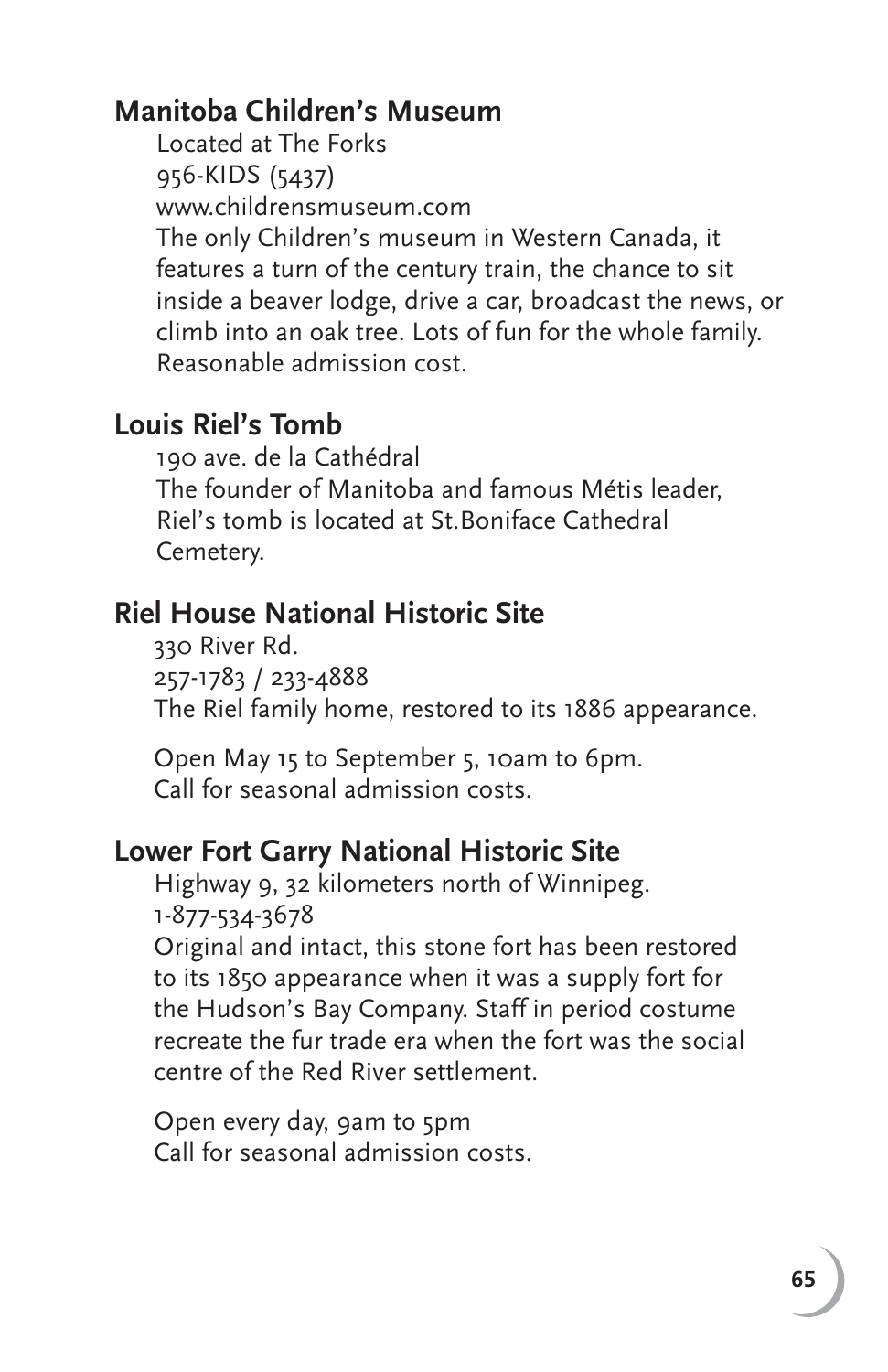# **Western Canada Aviation Museum**

958 Ferry Rd. 786-5503 www.wcam.mb.ca Lots of neat old bush planes, an interactive children's exhibit and Spaceways, a simulated trip to Mars. Also has an observation tower to watch planes come in to Winnipeg International Airport.

Open 10am-4pm Monday to Saturday, 1 - 4 pm Sundays. Call for admission costs.

# **Fort Whyte Centre**

1961 McCreary Rd. 989-8355 www.fortwhyte.org 200 acres of forest, lakes, walking trails, wildlife and marshland. A 100,000 square foot interpretive centre features the "Touch Museum" and the "Aquarium of the Prairies". Open year round, it offers snowshoe rentals in the winter as well as ice fishing facilities and toboggan slides.

Call for admission costs.

# **Oak Hammock Marsh Interpretive Centre**

Located 15 minutes north of Winnipeg on Hwy. 67 and 220 467-3300 www.ducks.ca

One of North America's finest bird viewing areas in a 36 acre marsh and tall grass prairie setting. Open year round, it offers an observation deck, exhibits, canoe rides, hiking trails, theatre, guided programs and more.

Call for seasonal hours of operation and costs.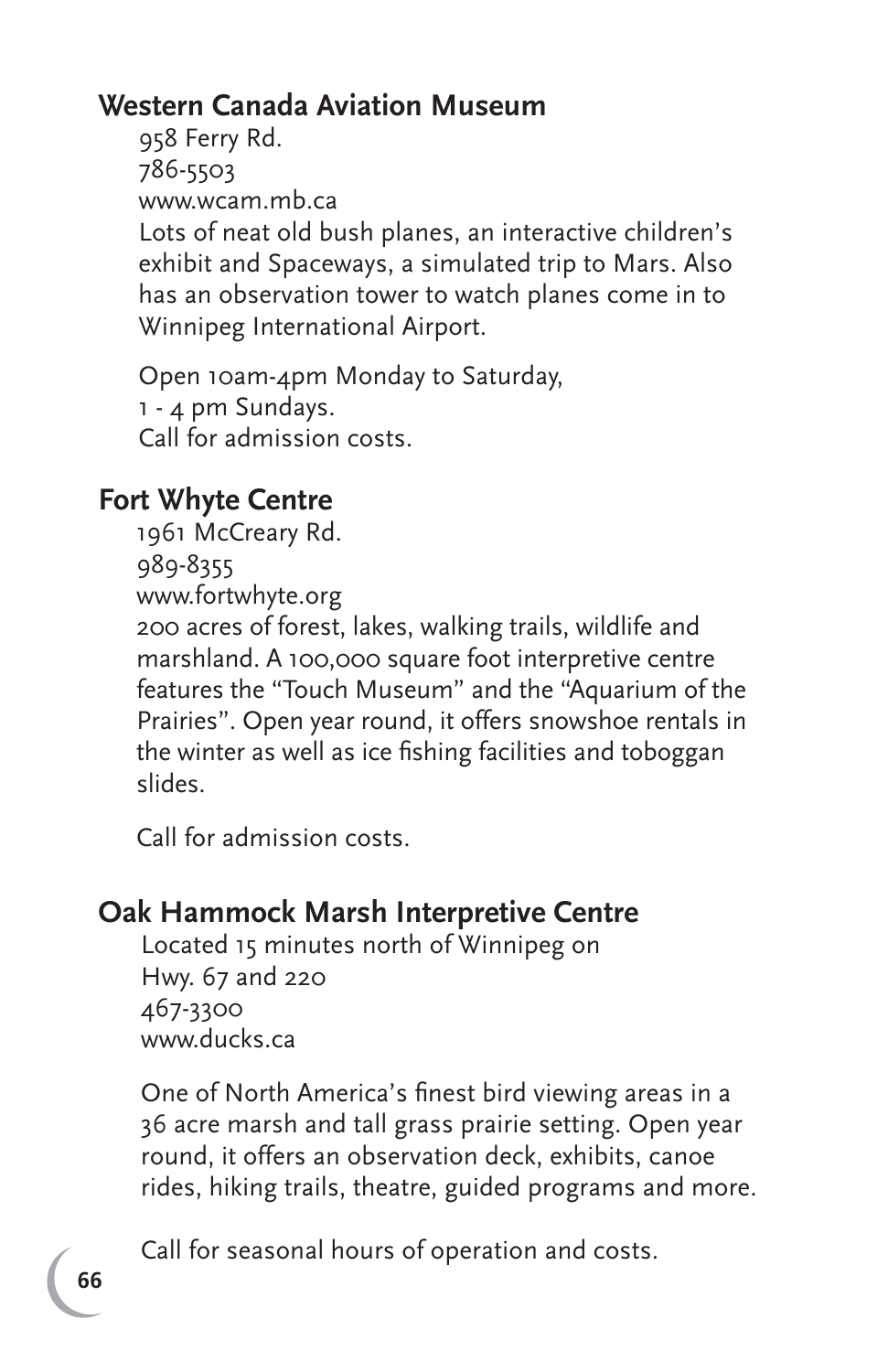# **Fun Mountain Waterslide Park**

Hwy. 1 East at Murdock Rd. 255-3910 Lots of fun with 10 waterslides, bumper boats, miniature golf, play structure, picnic area, gas barbecues, paddle boat rentals and concession stands. Please note that they do not take Interac.

Call for seasonal rates and hours.

#### **Tinkertown**

Hwy. 1 East at Murdock Rd.

257-8095

www.tinkertown.mb.ca

A great way to spend the day! Has a miniature train, over 20 rides and attractions including an arcade, mini-golf, bumper cars, food concessions, picnic area (no barbecues allowed) and Western Canada's only "antique Tin Lizze" car ride. Look for their coupon in the front of the Yellow Pages.

Call for seasonal hours and prices.

#### **Grand Prix Amusements**

Hwy 1 East at Symington Rd. 254-3644 www.grandprixamusements.com Super-exciting fun! Three tracks of go-carts, kiddie carts, Formula and Sprint carts. Also has mini-golf, batting cages, bumper cars and boats, a haunted house, concessions and lots more.

Open daily (in season) from 10am-10pm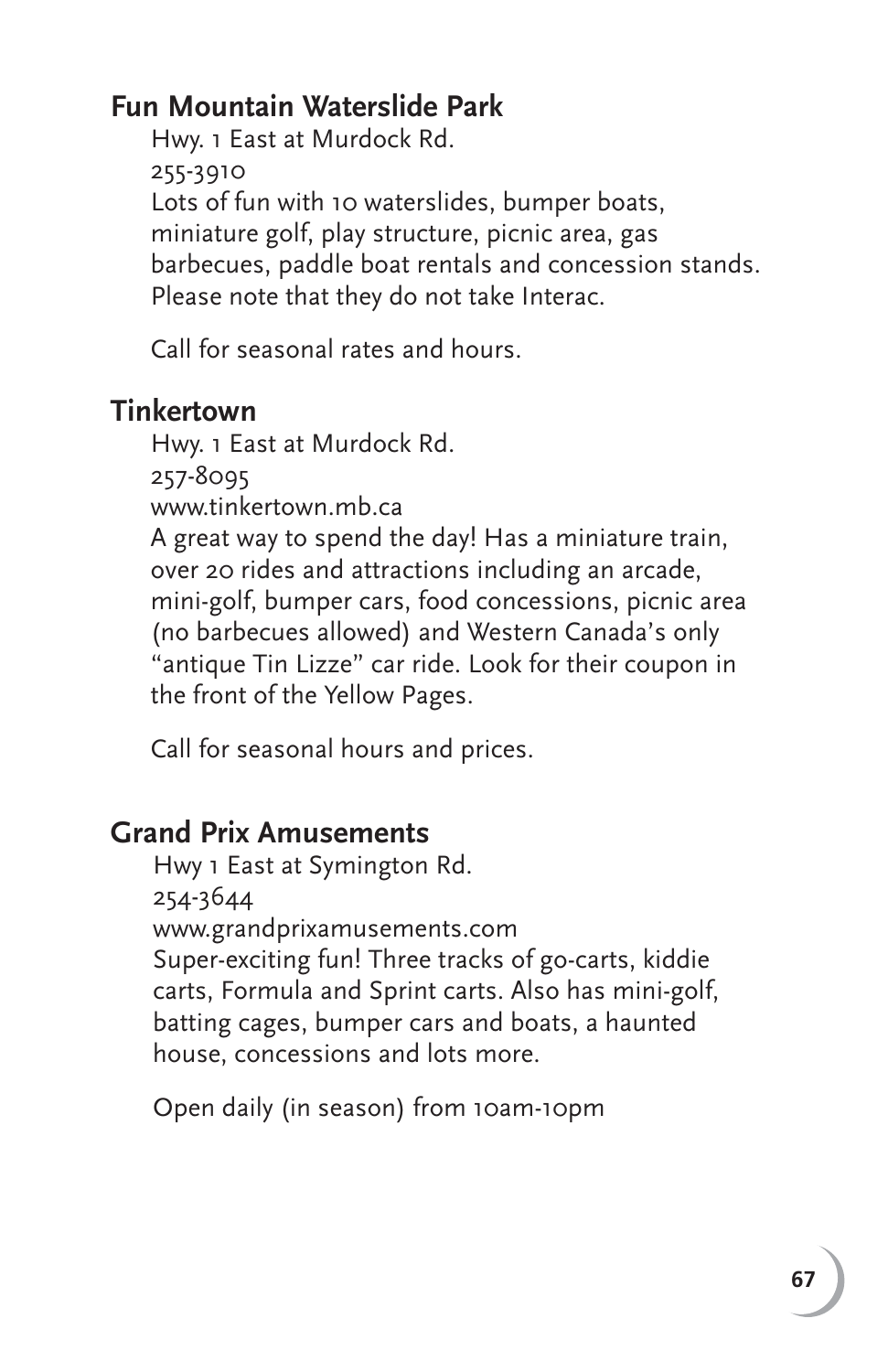#### **Community Centres Community Services Department**

475-5008

Community Centres are a good place to go for recreational and leisure activities. They are also a good place to meet people. The **Leisure Guide** is delivered to every home in Winnipeg three times a year so check out the courses offered. There are small fees for some of these courses but you can make a formal request for reduced fees. Maybe you want to consi-der teaching a course in your local community centre. Or just walk into your nearest community centre and see what is happening. Visit the City of Winnipeg website at www.winnipeg. ca or call 986-5663 for further information on activities, locations, schedules, fees, etc.

#### **Leisure Guides**

986-8099 www.gcwcc.mb.ca

# **GAP INC., Graffiti Art Programming Inc.**

Stephen Wilson, Coordinator 109 Higgins Ave. 667-9960 www.graffitigallery.ca A very exciting place where you will feel welcome and be able to express your artistic talents. GAP INC. offers FREE visual arts instruction. GAP INC. is a great way to get connected to the Aboriginal Art and Cultural community in Winnipeg.

# **Winnipeg Public Library**

The Library is more than just books! Every branch has children's programs. You can get free Internet access, videos and much more. If you're looking for work ask the folks at the Reference Desk for the section on job-finding. The Native Studies Collection is housed at St. John's Library at 500 Salter St.

Phone 986-6432 with enquiries about branch locations or visit www.winnipeg.ca/library.

**68**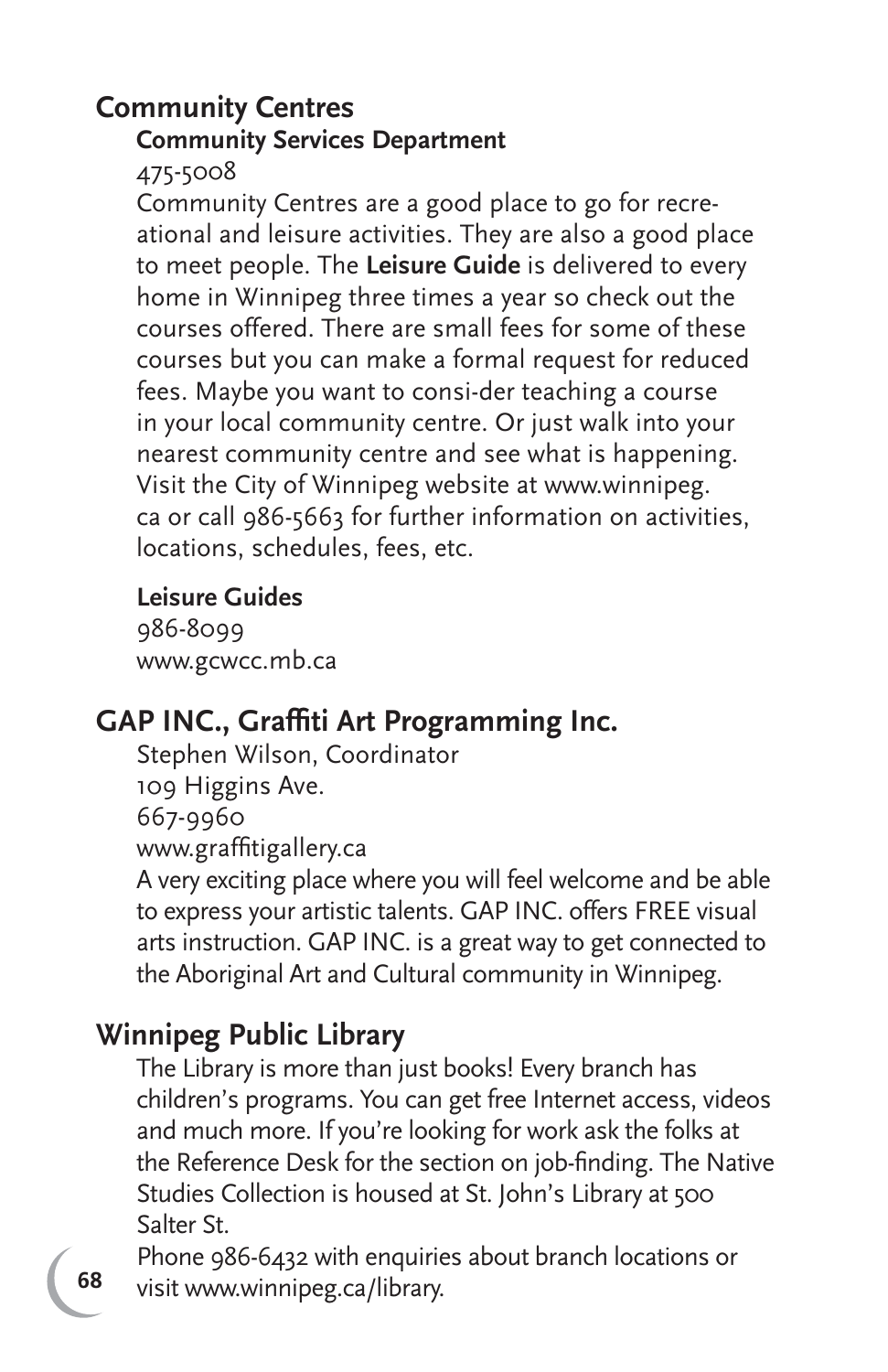# Other Resources

#### **Vital Statistics**

Birth, death, marriage certificates and licences, name changes. 254 Portage Ave. 945-3701

### **SIN Card**

Main floor - 391 York 1-800-206-7218

### **Manitoba Metis Federation**

Provides a range of services to Manitoba Metis. To obtain your Metis Status card, you must obtain a genealogy research report from either the St. Boniface Historical Society (233-4888) or from the Metis Cultural Resource Centre at 63 Albert St. (957-7767). Go to MMF Winnipeg Local at 412 McGregor St. (586- 4327) with your genealogy to obtain your card. 150 Henry St. 586-8474

#### **Indian and Northern Affairs Canada**

 For contact information to any individual or department call 1 800 567 964 or for Treaty Card applications and local administrative issues call Winnipeg 983 5910

# **Motor Vehicle Branch**

 1075 Portage Ave. 985-7000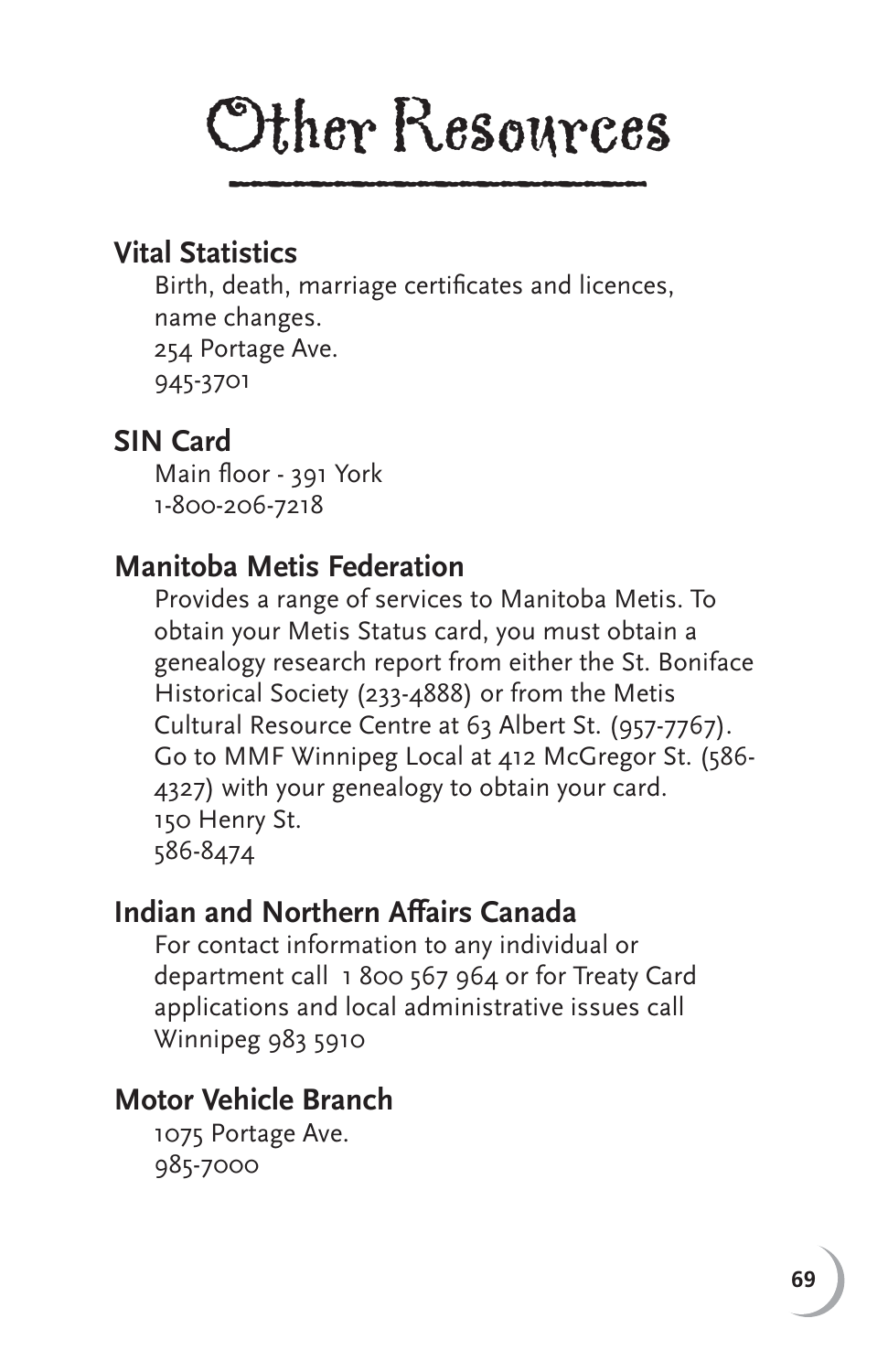#### **Manitoba Health**

300 Carlton St.

786-7101

# **Liquor Control Commission Head Office**

 1555 Buffalo Pl. 284-2501

#### **Contact - Community Information**

 This is an information centre with information on a broad spectrum of community services available throughout Manitoba. 1-866-266-4636 287-8827

# **E.A.G.L.E. Urban Transition Centre**

 501-286 Smith St. Winnipeg, BM 954-3050 www.eagleutc.com

 Provides leadership and resources to First Nation Aboriginal people that have relocated or are residents of the City of Winnipeg. Through the Assembly of Manitoba Chiefs the transition centre is for people in need of support and service

# **Aboriginal Court Worker Program**

2nd Floor, 405 Broadway

945-3909

 Services for Aboriginal peoples involved in the criminal court process requiring guidance on the best course of action. Workers act as liaisons with police, advise and assist in obtaining legal counsel, and a variety of other assistance as may be required.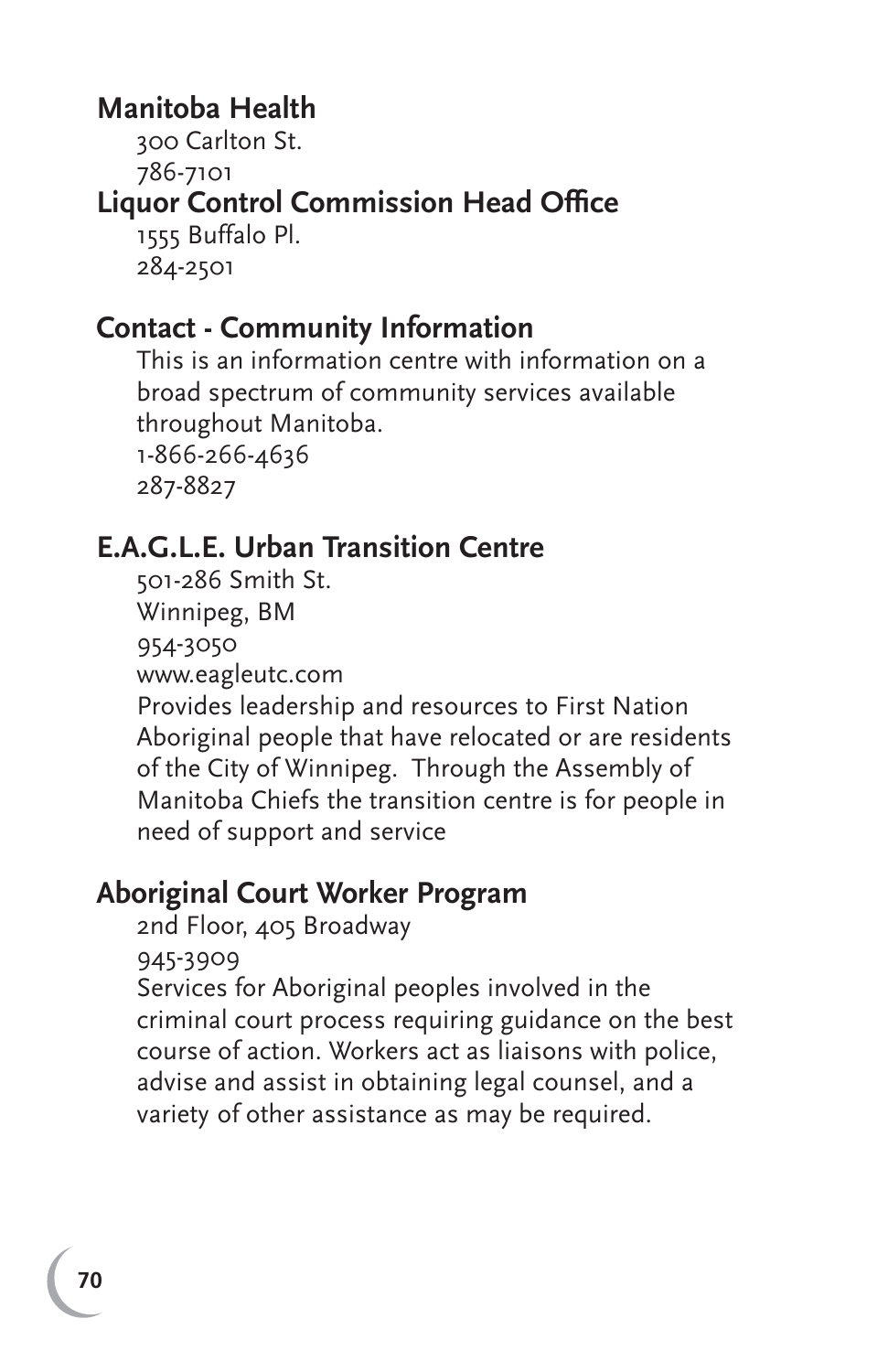# **Aboriginal Single Window**

 100 - 181 Higgins Ave. 984-1415 Functions as a "one stop shop" for organizations and individuals needing access to information regarding government programs and services for Aboriginal people. Also provides free telephone and Internet access.

#### **First Nations disAbility Office**

305B-260 St. Mary Ave.

953-0310

Provides peer-support and referral services to First Nation persons living with visible and invisible disabilities.

> *"As a Metis woman, new to Winnipeg, I found the people and atmosphere welcoming and exciting. Within a short time your spirits will rejuvenate as you begin to call this place 'home'."* **April Krahn** *Aboriginal Community*  Liaison Officer *Red River College*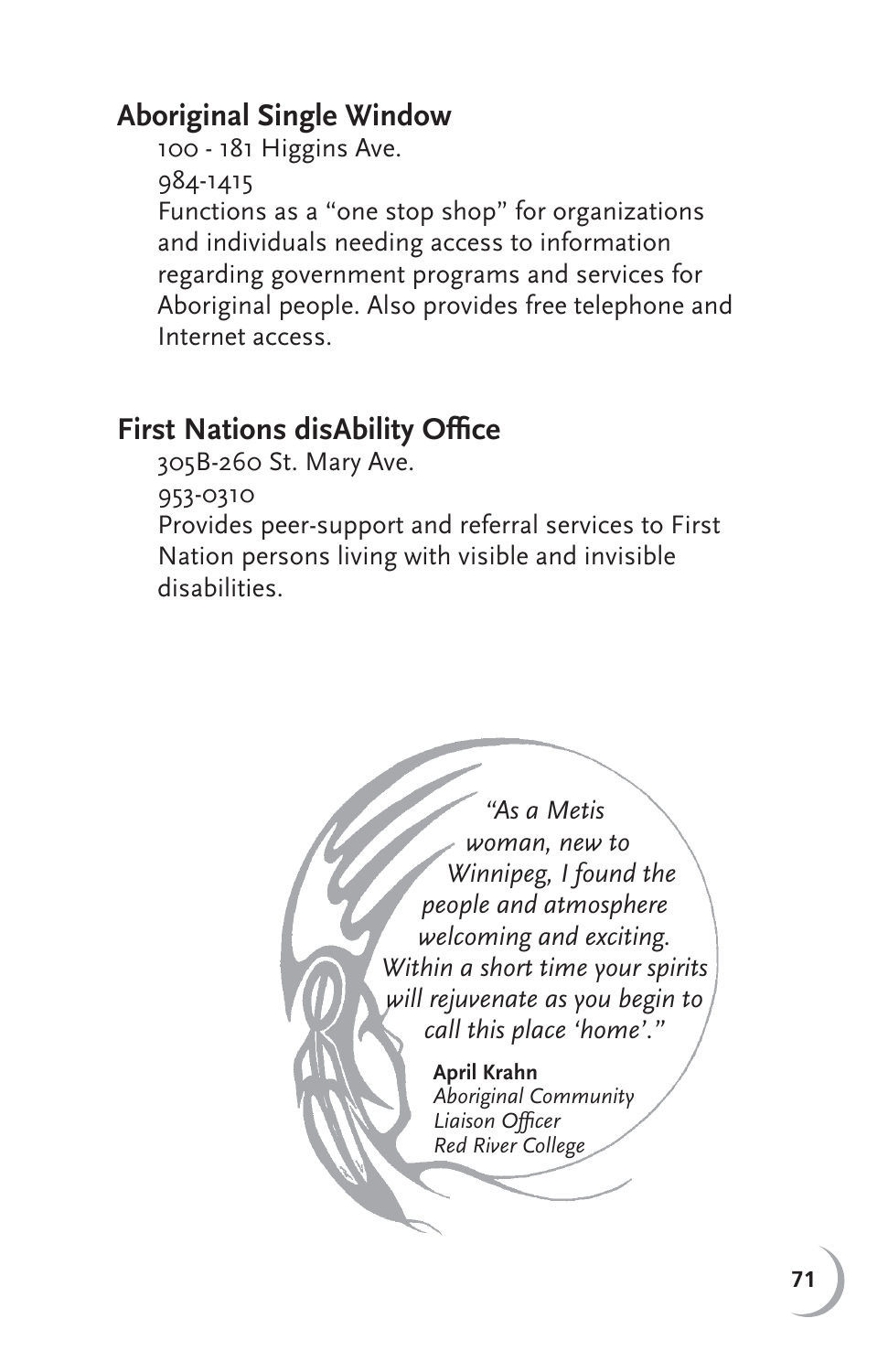# Great websites for more information

**www.mb4youth.ca**

Government of Manitoba youth information

**www.youth.gc.ca** Government of Canada youth information

**www.gov.mb.ca** Government of Manitoba

**www.canada.gc.ca** Government of Canada

**www.pwd-online.ca** Information for person with disabilities

**www.labourmarketinformation.ca** Information on employment prospects

**www.mb.jobfutures.org** Manitoba occupational profiles

### **www.aymb.ca**

An on-line directory of all the services that exist to help you get started or grow your business. The best on-line list of existing Aboriginal businesses in Manitoba as well as an opportunity to meet the young Aboriginal entrepreneur of the month.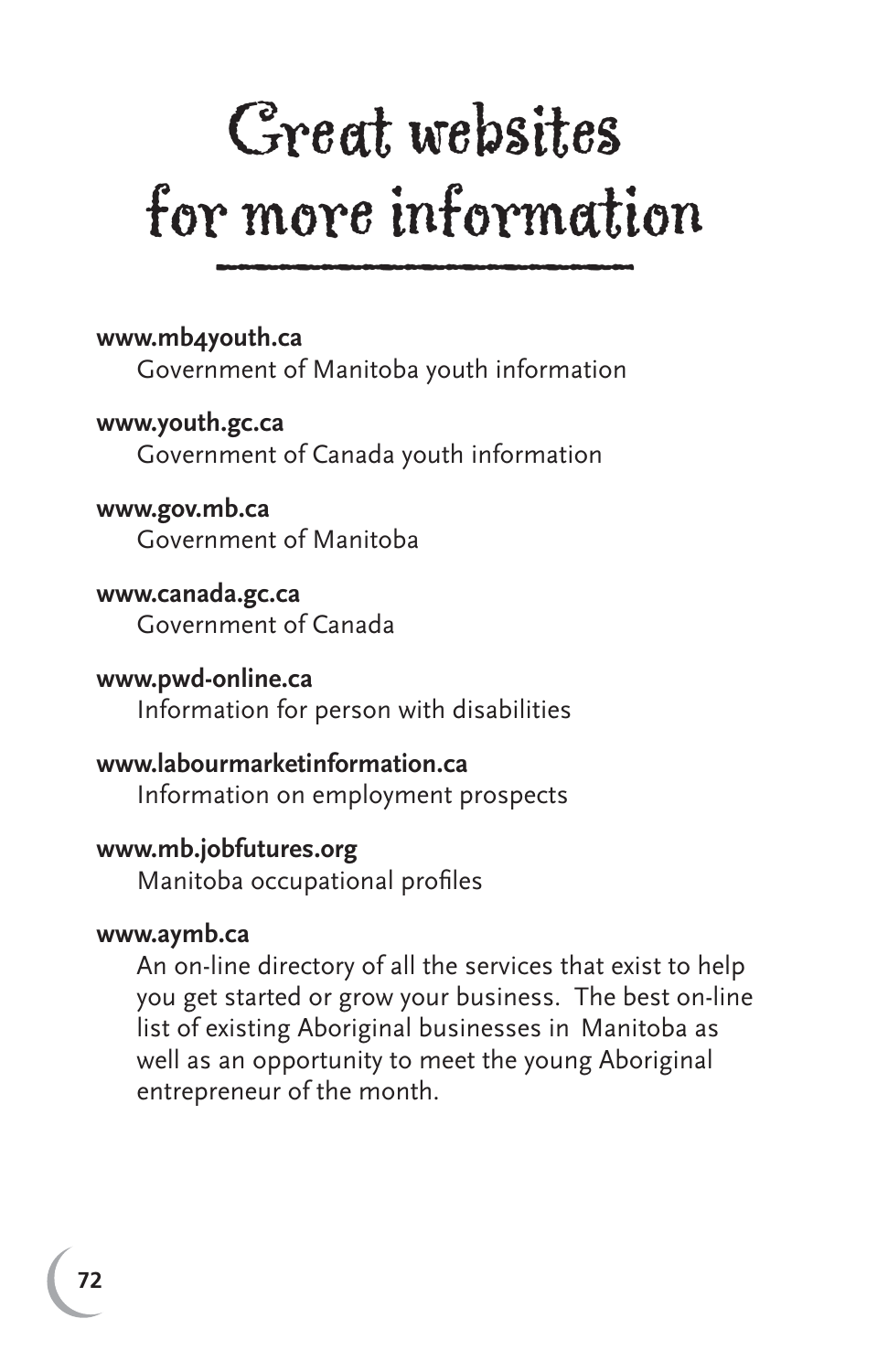#### **www.winnipeg.ca**

 City of Winnipeg Services for aboriginal newcomers – click on Municipal Aboriginal Pathways.

We hope you find this guidebook useful in your transition to urban life. The services, resources and organizations listed here are just a few of the many available in Winnipeg and **Partners @ 510 Selkirk Avenue** welcomes a visit from you if we can be of further assistance.

We wish you success in your new home and hope our *Guide to Winnipeg*  makes your move here easier.

We would like to thank our government partners for their on-going support:

- Manitoba Education Citizenship and Youth, MB4Youth Division
- Manitoba Aboriginal and Northern Affairs, Aboriginal Affairs Secretariat
- Human Resources and Skills Development Canada

#### **Partners for Careers**

 Program Information Centre Partners @ 510 Selkirk Avenue The Murdo Scribe Centre Winnipeg, MB R2W 2M7 Telephone: 945-0447 1-800-883-0398 Fax: 948-2714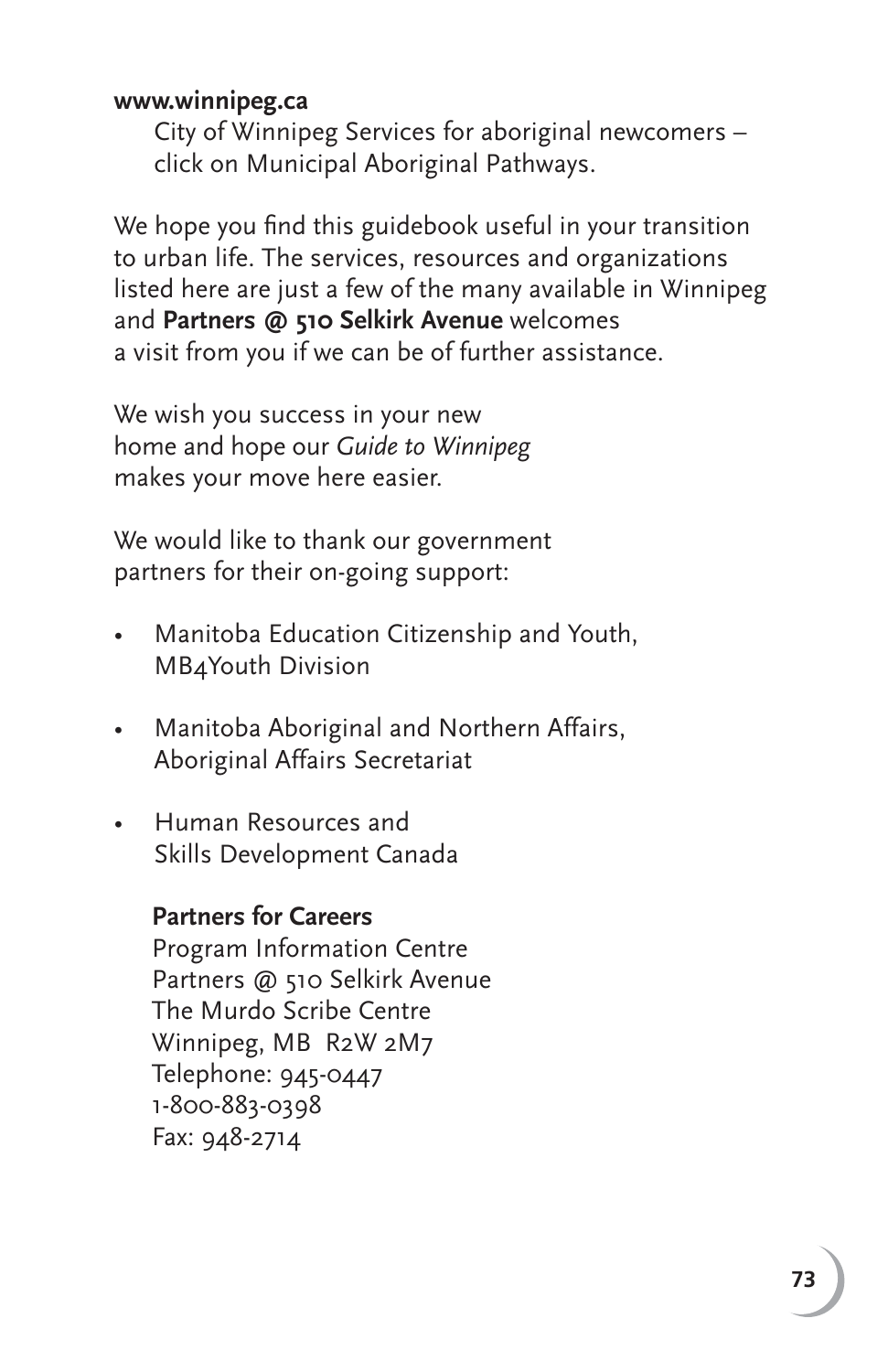*Tansi, Hello and Welcome to Winnipeg (Cree for Muddy Waters)*

*You have an opportunity to explore and discover what Winnipeg has to offer you as a new resident. Winnipeg has lots of entertainment options and services that are more than helpful. It is fi lled with culture and history that I am sure you will discover.* 

*This book will most defi nitely be of use to you when you are looking for answers. Enjoy your new home and get out there and make a difference in your community.* 

## *Egosay!*

**Ron Castel** *Recruitment Advisor University College of the North*